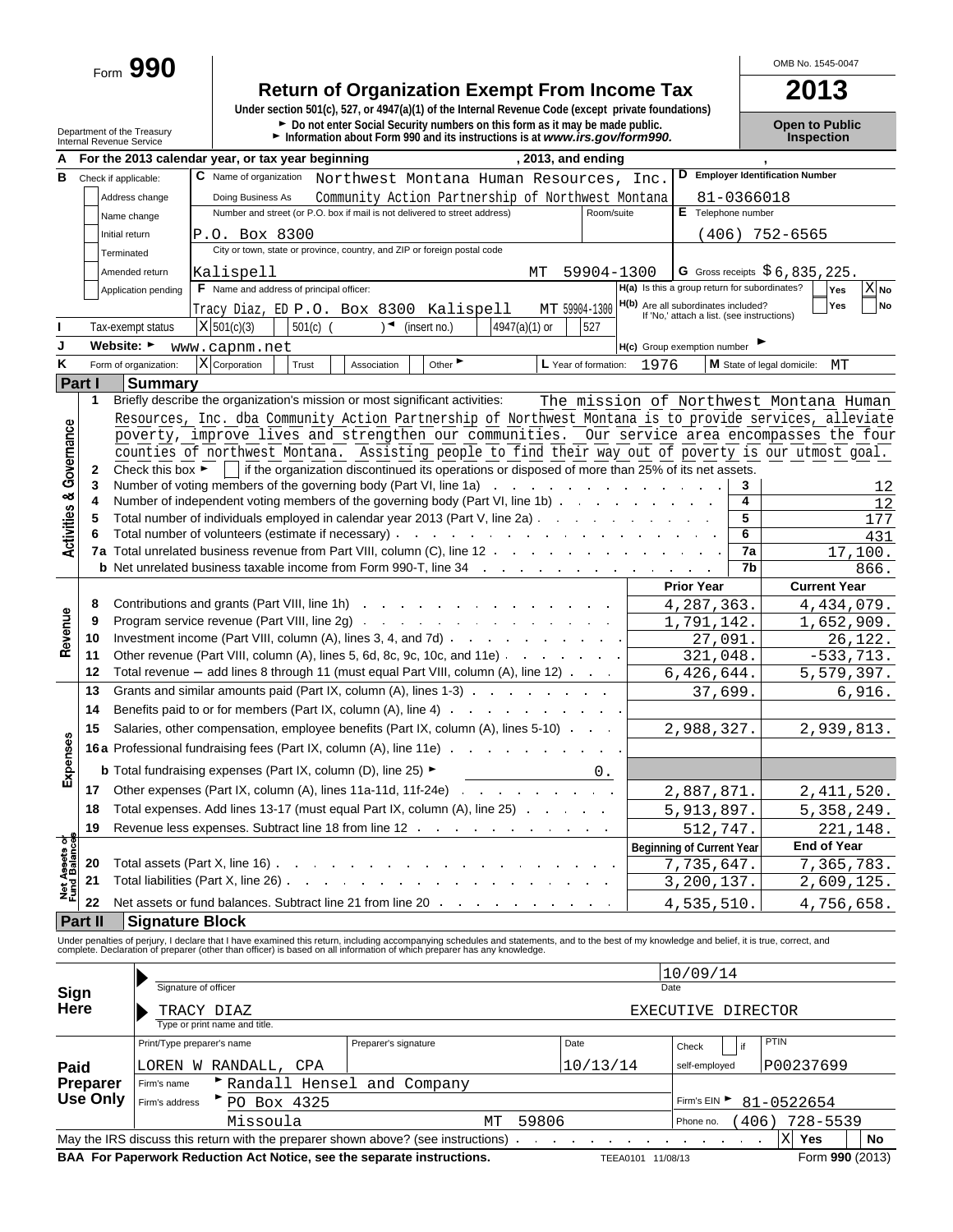|                 |            | Form 990 (2013)<br>Northwest Montana Human Resources, Inc.                                                                                                                                                                                                                                                                                                                | 81-0366018             | Page 2        |
|-----------------|------------|---------------------------------------------------------------------------------------------------------------------------------------------------------------------------------------------------------------------------------------------------------------------------------------------------------------------------------------------------------------------------|------------------------|---------------|
| <b>Part III</b> |            | <b>Statement of Program Service Accomplishments</b>                                                                                                                                                                                                                                                                                                                       |                        |               |
|                 |            | Check if Schedule O contains a response or note to any line in this Part III                                                                                                                                                                                                                                                                                              |                        | Χ             |
| 1.              |            | Briefly describe the organization's mission:                                                                                                                                                                                                                                                                                                                              |                        |               |
|                 |            | The mission of Northwest Montana Human                                                                                                                                                                                                                                                                                                                                    |                        |               |
|                 |            | Resources, Inc. dba Community Action Partnership of Northwest Montana is to provide services, alleviate                                                                                                                                                                                                                                                                   |                        |               |
|                 |            | See Form 990, Page 2, Part III, Line 1 (continued)                                                                                                                                                                                                                                                                                                                        |                        |               |
|                 |            | 2 Did the organization undertake any significant program services during the year which were not listed on the prior                                                                                                                                                                                                                                                      |                        |               |
|                 |            | Form 990 or 990-EZ?.                                                                                                                                                                                                                                                                                                                                                      | Yes                    | No            |
|                 |            | If 'Yes,' describe these new services on Schedule O.                                                                                                                                                                                                                                                                                                                      |                        |               |
| 3               |            | Did the organization cease conducting, or make significant changes in how it conducts, any program services?.                                                                                                                                                                                                                                                             | Yes                    | No            |
|                 |            | If 'Yes,' describe these changes on Schedule O.                                                                                                                                                                                                                                                                                                                           |                        |               |
|                 |            | Describe the organization's program service accomplishments for each of its three largest program services, as measured by expenses.<br>Section 501(c)(3) and 501(c)(4) organizations and section 4947(a)(1) trusts are required to report the amount of grants and allocations to<br>others, the total expenses, and revenue, if any, for each program service reported. |                        |               |
|                 | 4 a (Code: | ) (Expenses<br>- \$<br>$1,911,258.$ including grants of<br>\$                                                                                                                                                                                                                                                                                                             | $0.$ ) (Revenue<br>\$. | $491,937.$ )  |
|                 |            | Energy Department provides the following services: LIEAP (Low Income Energy Assistance Program) provided                                                                                                                                                                                                                                                                  |                        |               |
|                 |            | energy assistance to 4,131 families by paying part of their winter heating bills. Energy Share assisted 459 families                                                                                                                                                                                                                                                      |                        |               |
|                 |            | with emergency heating needs caused by situations beyond the family's control. Weatherization assisted 295                                                                                                                                                                                                                                                                |                        |               |
|                 |            | households in reducing high energy costs by installing insulation, improving furnace effciency or replacing                                                                                                                                                                                                                                                               |                        |               |
|                 |            | furnaces if necessary and reducing air infiltration. It also has an extensive Client                                                                                                                                                                                                                                                                                      |                        |               |
|                 |            | Education Program. Energy Conservation: We provided information, education and materials to assist                                                                                                                                                                                                                                                                        |                        |               |
|                 |            | over 5,000 households in lowering their heating bills. Additionally "low cost" materials such as                                                                                                                                                                                                                                                                          |                        |               |
|                 |            | plastic for windows, weather stripping, water heater blankets, roof patching materials and caulking were availabe for                                                                                                                                                                                                                                                     |                        |               |
|                 |            | self weatherization projects for 35 families.                                                                                                                                                                                                                                                                                                                             |                        |               |
|                 |            |                                                                                                                                                                                                                                                                                                                                                                           |                        |               |
|                 |            |                                                                                                                                                                                                                                                                                                                                                                           |                        |               |
|                 | 4 b (Code: | \$<br>720, 996. including grants of<br>) (Expenses<br>- \$                                                                                                                                                                                                                                                                                                                | \$<br>$0.$ ) (Revenue  |               |
|                 |            | In Home Assistance provides the following services: Personal Touch Home Care provided trained attendants to assist                                                                                                                                                                                                                                                        |                        | $779, 221.$ ) |
|                 |            | with activities of daily living to 60 people. Services include bathing and grooming assistance, meal preparation,                                                                                                                                                                                                                                                         |                        |               |
|                 |            | light housekeeping, transportation and medical reminders.                                                                                                                                                                                                                                                                                                                 |                        |               |
|                 |            |                                                                                                                                                                                                                                                                                                                                                                           |                        |               |
|                 |            |                                                                                                                                                                                                                                                                                                                                                                           |                        |               |
|                 |            |                                                                                                                                                                                                                                                                                                                                                                           |                        |               |
|                 |            |                                                                                                                                                                                                                                                                                                                                                                           |                        |               |
|                 |            |                                                                                                                                                                                                                                                                                                                                                                           |                        |               |
|                 |            |                                                                                                                                                                                                                                                                                                                                                                           |                        |               |
|                 |            |                                                                                                                                                                                                                                                                                                                                                                           |                        |               |
|                 |            |                                                                                                                                                                                                                                                                                                                                                                           |                        |               |
|                 |            |                                                                                                                                                                                                                                                                                                                                                                           |                        |               |
|                 | 4 c (Code: | ) (Expenses \$<br>782,845. including grants of \$                                                                                                                                                                                                                                                                                                                         | 6,916.)(Revenue \$     | $-180,782.$ ) |
|                 |            | Housing provides the following services: The Emergency Solutions Grant provided funding to assist those at risk of becoming                                                                                                                                                                                                                                               |                        |               |
|                 |            | homeless to stay in their homes and assists the homeless to become housed. It also helps with maintenance and operating costs to shelters. In                                                                                                                                                                                                                             |                        |               |
|                 |            | partnership with agencies in our 4 counties, this program provided assistance to over 991 people. Courtyard Apts                                                                                                                                                                                                                                                          |                        |               |
|                 |            | operated 16 transitional units for the homeless. Residents are involved in a comprehensive case management and                                                                                                                                                                                                                                                            |                        |               |
|                 |            | referral program with the ultimate goal of achieving permanent housing. The Courtyard Apartments also operate 16 units                                                                                                                                                                                                                                                    |                        |               |
|                 |            | of low-income affordable housing. Section 8 Rental Voucher Program assisted 298 very low and low                                                                                                                                                                                                                                                                          |                        |               |
|                 |            | income families to obtain decent, safe and sanitary housing in the private market. The program<br>provided subsidies which enabled their rent to be "affordable" based on their income. Mutual Self-                                                                                                                                                                      |                        |               |
|                 |            | Help Housing assisted 6 low and very low income families construct their own homes. Families provide 65% of the                                                                                                                                                                                                                                                           |                        |               |
|                 |            | construction labor on each other's homes under qualified supervision. The savings from the reduction                                                                                                                                                                                                                                                                      |                        |               |
|                 |            | See Form 990, Page 2, Part III, Line 4c (continued)                                                                                                                                                                                                                                                                                                                       |                        |               |
|                 |            |                                                                                                                                                                                                                                                                                                                                                                           |                        |               |
|                 |            | 4 d Other program services. (Describe in Schedule O.)                                                                                                                                                                                                                                                                                                                     |                        |               |
|                 |            | \$<br>(Expenses<br>1, 315, 585. including grants of<br>$0.$ ) (Revenue $$$<br>\$                                                                                                                                                                                                                                                                                          | $11,720.$ )            |               |
|                 |            | 4 e Total program service expenses > 4,730,684.                                                                                                                                                                                                                                                                                                                           |                        |               |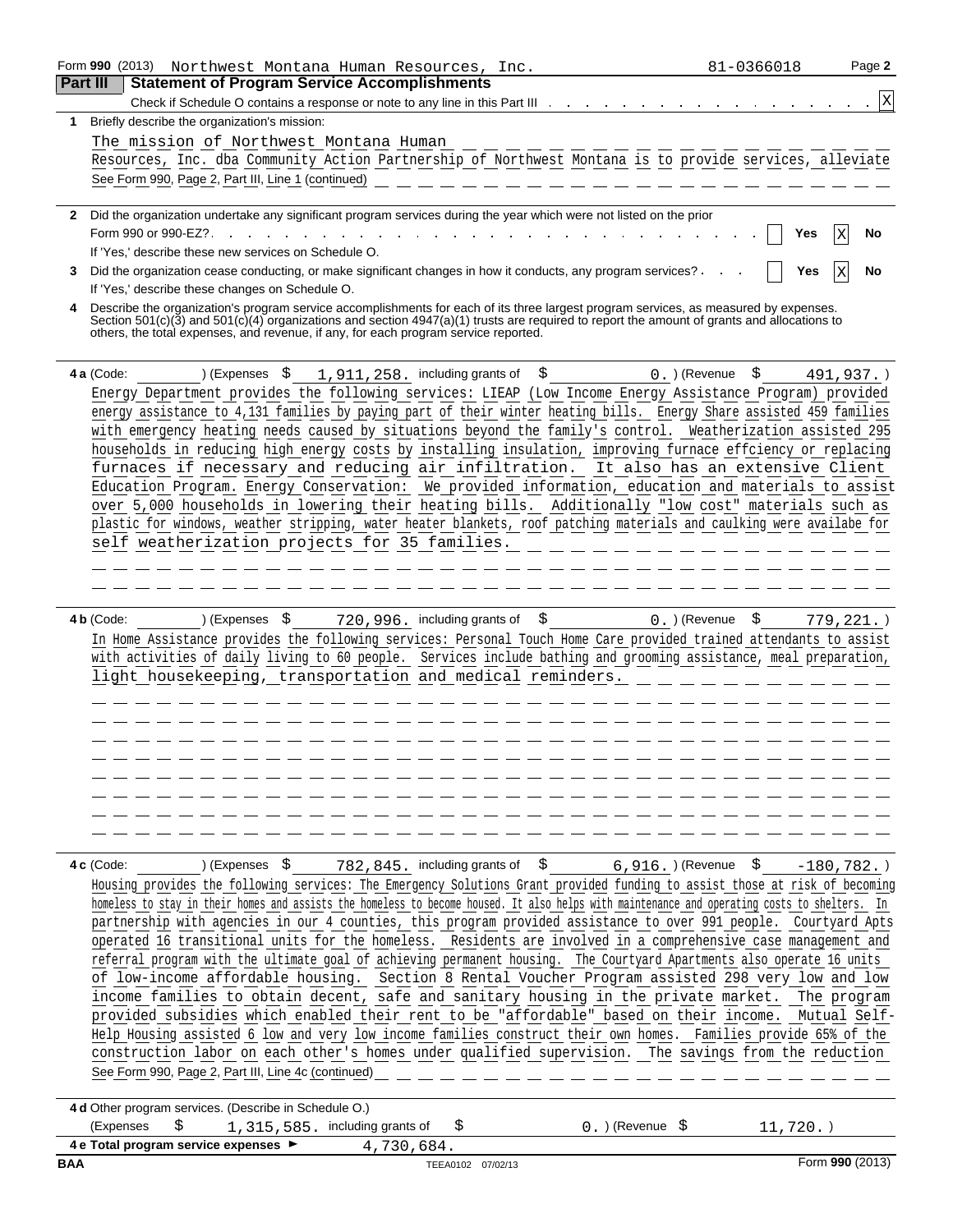Form 990 (2013) Northwest Montana Human Resources, Inc. 81-0366018 Page 3 **Part IV Checklist of Required Schedules**

|     |                                                                                                                                                                                                                                                                                                        |                 | Yes | <b>No</b> |
|-----|--------------------------------------------------------------------------------------------------------------------------------------------------------------------------------------------------------------------------------------------------------------------------------------------------------|-----------------|-----|-----------|
|     | Is the organization described in section $501(c)(3)$ or $4947(a)(1)$ (other than a private foundation)? If 'Yes,' complete<br>Schedule A.                                                                                                                                                              | 1               | Χ   |           |
| 2   | Is the organization required to complete Schedule B, Schedule of Contributors (see instructions)?                                                                                                                                                                                                      | $\mathbf{2}$    |     | X         |
| 3   | Did the organization engage in direct or indirect political campaign activities on behalf of or in opposition to candidates<br>for public office? If 'Yes,' complete Schedule C, Part I.                                                                                                               | 3               |     | Χ         |
| 4   | Section 501(c)(3) organizations. Did the organization engage in lobbying activities, or have a section 501(h) election<br>in effect during the tax year? If 'Yes,' complete Schedule C, Part II .                                                                                                      | 4               | Χ   |           |
| 5.  | Is the organization a section $501(c)(4)$ , $501(c)(5)$ , or $501(c)(6)$ organization that receives membership dues,<br>assessments, or similar amounts as defined in Revenue Procedure 98-19? If 'Yes,' complete Schedule C, Part III                                                                 | 5               |     | х         |
| 6   | Did the organization maintain any donor advised funds or any similar funds or accounts for which donors have the right<br>to provide advice on the distribution or investment of amounts in such funds or accounts? If 'Yes,' complete Schedule D,<br>Part I.                                          | 6               |     | Χ         |
| 7   | Did the organization receive or hold a conservation easement, including easements to preserve open space, the<br>environment, historic land areas, or historic structures? If 'Yes,' complete Schedule D, Part II.                                                                                     | 7               |     | Χ         |
| 8   | Did the organization maintain collections of works of art, historical treasures, or other similar assets? If 'Yes,'                                                                                                                                                                                    | 8               |     | Χ         |
| 9   | Did the organization report an amount in Part X, line 21, for escrow or custodial account liability; serve as a custodian<br>for amounts not listed in Part X; or provide credit counseling, debt management, credit repair, or debt negotiation<br>services? If 'Yes,' complete Schedule D, Part IV . | 9               | Χ   |           |
| 10. | Did the organization, directly or through a related organization, hold assets in temporarily restricted endowments,<br>permanent endowments, or quasi-endowments? If 'Yes,' complete Schedule D, Part V.                                                                                               | 10              |     | Χ         |
| 11  | If the organization's answer to any of the following questions is 'Yes', then complete Schedule D, Parts VI, VII, VIII, IX,<br>or X as applicable.                                                                                                                                                     |                 |     |           |
|     | a Did the organization report an amount for land, buildings and equipment in Part X, line 10? If 'Yes,' complete Schedule<br>D. Part VI.                                                                                                                                                               | 11 a            | Χ   |           |
|     | <b>b</b> Did the organization report an amount for investments – other securities in Part X, line 12 that is 5% or more of its total<br>assets reported in Part X, line 16? If 'Yes,' complete Schedule D, Part VII.                                                                                   | 11 b            |     | Χ         |
|     | c Did the organization report an amount for investments – program related in Part X, line 13 that is 5% or more of its total<br>assets reported in Part X, line 16? If 'Yes,' complete Schedule D, Part VIII.                                                                                          | 11 c            |     | Χ         |
|     | <b>d</b> Did the organization report an amount for other assets in Part X, line 15 that is 5% or more of its total assets reported<br>in Part X, line 16? If 'Yes,' complete Schedule D, Part IX                                                                                                       | 11 d            |     | X         |
|     | e Did the organization report an amount for other liabilities in Part X, line 25? If 'Yes,' complete Schedule D, Part X.                                                                                                                                                                               | 11e             | Χ   |           |
|     | f Did the organization's separate or consolidated financial statements for the tax year include a footnote that addresses<br>the organization's liability for uncertain tax positions under FIN 48 (ASC 740)? If 'Yes,' complete Schedule D, Part $X$ .                                                | 11f             | Χ   |           |
|     | 12 a Did the organization obtain separate, independent audited financial statements for the tax year? If 'Yes,' complete<br>Schedule D, Parts XI, and XII.                                                                                                                                             | 12a             |     | х         |
|     | <b>b</b> Was the organization included in consolidated, independent audited financial statements for the tax year? If 'Yes,' and<br>if the organization answered 'No' to line 12a, then completing Schedule D, Parts XI and XII is optional                                                            | 12 <sub>b</sub> | Χ   |           |
|     | 13 Is the organization a school described in section 170(b)(1)(A)(ii)? If 'Yes,' complete Schedule E                                                                                                                                                                                                   | 13              |     | Χ<br>Χ    |
|     | 14 a Did the organization maintain an office, employees, or agents outside of the United States? And All All A                                                                                                                                                                                         | 14a             |     |           |
|     | b Did the organization have aggregate revenues or expenses of more than \$10,000 from grantmaking, fundraising,<br>business, investment, and program service activities outside the United States, or aggregate foreign investments valued                                                             | 14b             |     | Χ         |
|     | 15 Did the organization report on Part IX, column (A), line 3, more than \$5,000 of grants or other assistance to or for any                                                                                                                                                                           | 15              |     | Χ         |
| 16  | Did the organization report on Part IX, column (A), line 3, more than \$5,000 of aggregate grants or other assistance to<br>or for foreign individuals? If 'Yes,' complete Schedule F, Parts III and IV                                                                                                | 16              |     | Χ         |
| 17  | Did the organization report a total of more than \$15,000 of expenses for professional fundraising services on Part IX,<br>column $(A)$ , lines 6 and 11e? If 'Yes,' complete Schedule G, Part I (see instructions) $\ldots$                                                                           | 17              |     | Χ         |
| 18  | Did the organization report more than \$15,000 total of fundraising event gross income and contributions on Part VIII,                                                                                                                                                                                 | 18              |     | Χ         |
| 19  | Did the organization report more than \$15,000 of gross income from gaming activities on Part VIII, line 9a? If 'Yes,'<br>complete Schedule G. Part III. A complete Schedule G. Part III.                                                                                                              | 19              |     | Χ         |
|     |                                                                                                                                                                                                                                                                                                        | 20              |     | х         |
|     | <b>b</b> If 'Yes' to line 20a, did the organization attach a copy of its audited financial statements to this return?                                                                                                                                                                                  | 20 <sub>b</sub> |     |           |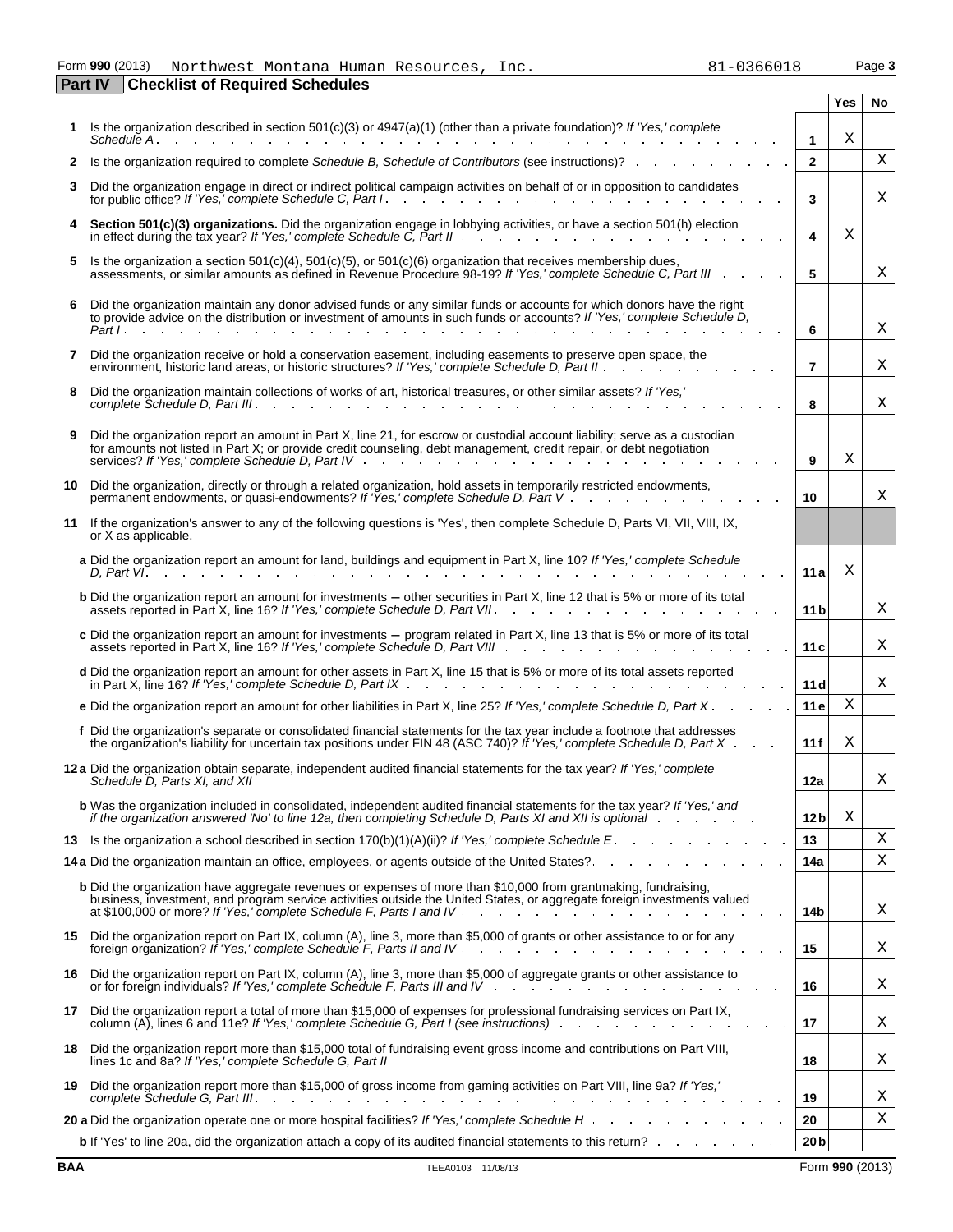Form **990** (2013) Northwest Montana Human Resources, Inc. 81-0366018 Page 4 Northwest Montana Human Resources, Inc. 81-0366018

|     | <b>Checklist of Required Schedules</b> (continued)<br><b>Part IV</b>                                                                                                                                                                                                                                                                                                    |  |                 |                 |             |
|-----|-------------------------------------------------------------------------------------------------------------------------------------------------------------------------------------------------------------------------------------------------------------------------------------------------------------------------------------------------------------------------|--|-----------------|-----------------|-------------|
|     |                                                                                                                                                                                                                                                                                                                                                                         |  |                 | Yes             | No.         |
|     | 21 Did the organization report more than \$5,000 of grants or other assistance to any domestic organizations or                                                                                                                                                                                                                                                         |  | 21              | Χ               |             |
| 22  | Did the organization report more than \$5,000 of grants or other assistance to individuals in the United States on Part<br>IX, column $(A)$ , line 2? If 'Yes,' complete Schedule I, Parts I and III $\cdots$ $\cdots$ $\cdots$ $\cdots$                                                                                                                                |  | 22              |                 | Χ           |
| 23. | Did the organization answer 'Yes' to Part VII, Section A, line 3, 4, or 5 about compensation of the organization's current<br>and former officers, directors, trustees, key employees, and highest compensated employees? If 'Yes,' complete                                                                                                                            |  |                 |                 | Χ           |
|     |                                                                                                                                                                                                                                                                                                                                                                         |  | 23              |                 |             |
|     | 24 a Did the organization have a tax-exempt bond issue with an outstanding principal amount of more than \$100,000 as of<br>the last day of the year, that was issued after December 31, 2002? If 'Yes,' answer lines 24b through 24d and                                                                                                                               |  | 24a             |                 | Χ           |
|     | <b>b</b> Did the organization invest any proceeds of tax-exempt bonds beyond a temporary period exception?                                                                                                                                                                                                                                                              |  | 24b             |                 |             |
|     | c Did the organization maintain an escrow account other than a refunding escrow at any time during the year to defease                                                                                                                                                                                                                                                  |  | 24c             |                 |             |
|     | <b>d</b> Did the organization act as an 'on behalf of' issuer for bonds outstanding at any time during the year?                                                                                                                                                                                                                                                        |  | 24d             |                 |             |
|     | 25 a Section 501(c)(3) and 501(c)(4) organizations. Did the organization engage in an excess benefit transaction with a<br>disqualified person during the year? If 'Yes,' complete Schedule L, Part I                                                                                                                                                                   |  | 25a             |                 | Χ           |
|     | b Is the organization aware that it engaged in an excess benefit transaction with a disqualified person in a prior year, and<br>that the transaction has not been reported on any of the organization's prior Forms 990 or 990-EZ? If 'Yes,' complete<br>Schedule L. Part I and I am a series are a series of the series of the series of the series of the series of t |  | 25 <sub>b</sub> |                 | Χ           |
|     | 26 Did the organization report any amount on Part X, line 5, 6, or 22 for receivables from or payables to any current or<br>former officers, directors, trustees, key employees, highest compensated employees, or disqualified persons?<br>If so, complete Schedule L, Part II and a complete schedule L, Part II                                                      |  | 26              |                 | Χ           |
| 27  | Did the organization provide a grant or other assistance to an officer, director, trustee, key employee, substantial<br>contributor or employee thereof, a grant selection committee member, or to a 35% controlled entity or family member<br>of any of these persons? If 'Yes,' complete Schedule L, Part III .<br>and a straightful and a straight and a             |  | 27              |                 | Χ           |
| 28  | Was the organization a party to a business transaction with one of the following parties (see Schedule L, Part IV<br>instructions for applicable filing thresholds, conditions, and exceptions):                                                                                                                                                                        |  |                 |                 |             |
|     | a A current or former officer, director, trustee, or key employee? If 'Yes,' complete Schedule L, Part IV                                                                                                                                                                                                                                                               |  | 28a             |                 | Χ           |
|     | b A family member of a current or former officer, director, trustee, or key employee? If 'Yes,' complete                                                                                                                                                                                                                                                                |  | 28 <sub>b</sub> |                 | Χ           |
|     | c An entity of which a current or former officer, director, trustee, or key employee (or a family member thereof) was an                                                                                                                                                                                                                                                |  | 28c             |                 | Χ           |
| 29  | Did the organization receive more than \$25,000 in non-cash contributions? If 'Yes,' complete Schedule M                                                                                                                                                                                                                                                                |  | 29              |                 | $\mathbf X$ |
| 30  | Did the organization receive contributions of art, historical treasures, or other similar assets, or qualified conservation<br>contributions? If 'Yes.' complete Schedule M.                                                                                                                                                                                            |  | 30              |                 | Χ           |
| 31  | Did the organization liquidate, terminate, or dissolve and cease operations? If 'Yes,' complete Schedule N, Part I                                                                                                                                                                                                                                                      |  | 31              |                 | $\mathbf X$ |
| 32  | Did the organization sell, exchange, dispose of, or transfer more than 25% of its net assets? If 'Yes,' complete<br>Schedule $N$ , Part II.                                                                                                                                                                                                                             |  | 32              |                 | Χ           |
| 33  | Did the organization own 100% of an entity disregarded as separate from the organization under Regulations sections<br>301.7701-2 and 301.7701-3? If 'Yes,' complete Schedule R, Part I.                                                                                                                                                                                |  | 33              |                 | Χ           |
| 34  | Was the organization related to any tax-exempt or taxable entity? If 'Yes,' complete Schedule R, Parts II, III, IV,                                                                                                                                                                                                                                                     |  | 34              | Χ               |             |
|     | 35 a Did the organization have a controlled entity within the meaning of section $512(b)(13)?$ .                                                                                                                                                                                                                                                                        |  | 35a             | Χ               |             |
|     | b If 'Yes' to line 35a, did the organization receive any payment from or engage in any transaction with a controlled<br>entity within the meaning of section 512(b)(13)? If 'Yes,' complete Schedule R, Part V, line 2.                                                                                                                                                 |  | 35b             | Χ               |             |
| 36  | Section 501(c)(3) organizations. Did the organization make any transfers to an exempt non-charitable related organization? If 'Yes, complete Schedule R, Part V, line 2                                                                                                                                                                                                 |  | 36              |                 | Χ           |
| 37  | Did the organization conduct more than 5% of its activities through an entity that is not a related organization and that is                                                                                                                                                                                                                                            |  | 37              |                 | Χ           |
| 38  | Did the organization complete Schedule O and provide explanations in Schedule O for Part VI, lines 11b and 19?                                                                                                                                                                                                                                                          |  | 38              | Χ               |             |
| BAA |                                                                                                                                                                                                                                                                                                                                                                         |  |                 | Form 990 (2013) |             |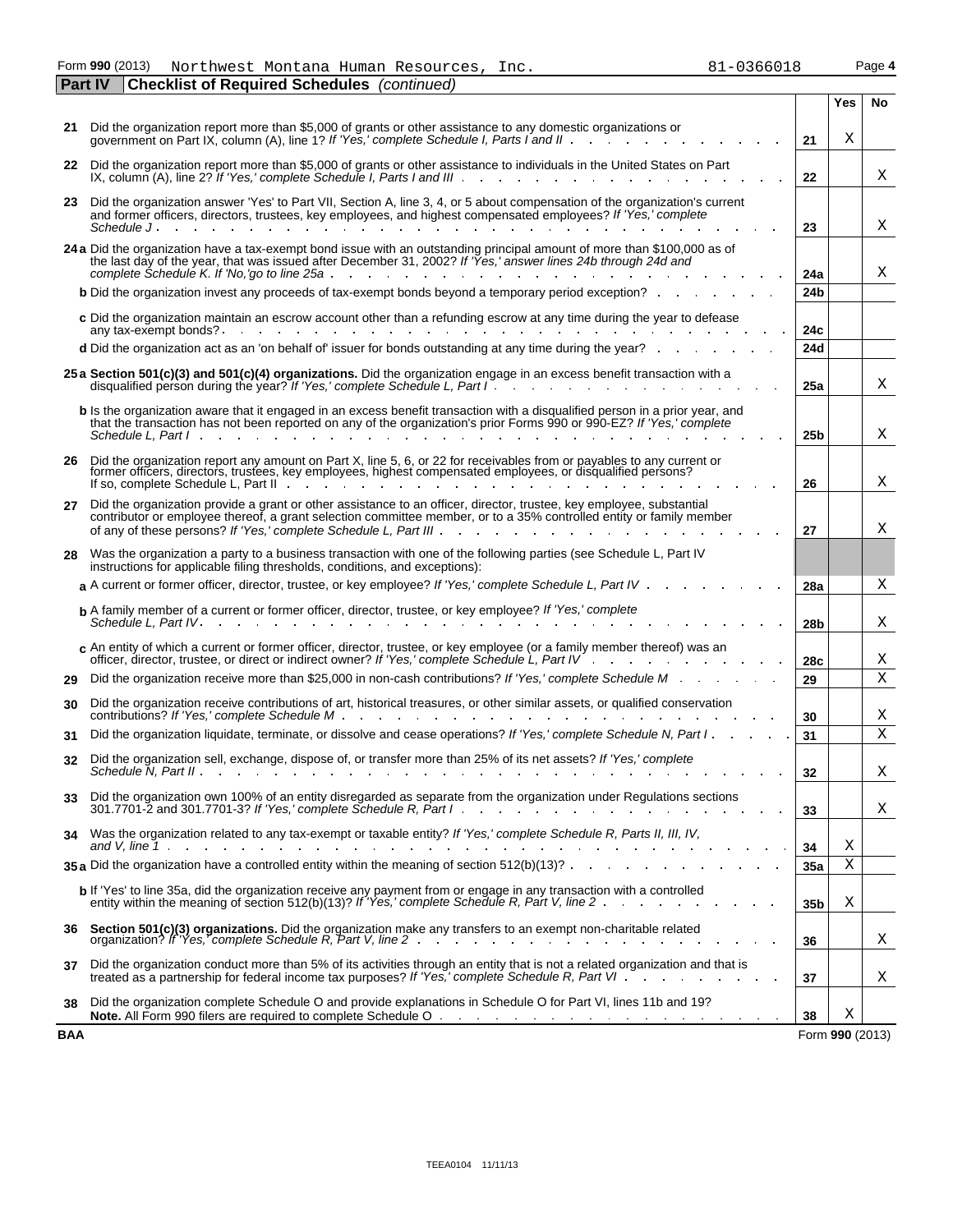|            | Form 990 (2013)<br>81-0366018<br>Northwest Montana Human Resources, Inc.                                                                                                                                                                                                         |                |                 | Page 5 |
|------------|----------------------------------------------------------------------------------------------------------------------------------------------------------------------------------------------------------------------------------------------------------------------------------|----------------|-----------------|--------|
|            | Part V<br><b>Statements Regarding Other IRS Filings and Tax Compliance</b>                                                                                                                                                                                                       |                |                 |        |
|            | Check if Schedule O contains a response or note to any line in this Part V                                                                                                                                                                                                       |                |                 |        |
|            |                                                                                                                                                                                                                                                                                  |                | Yes             | No     |
|            | 1 a Enter the number reported in Box 3 of Form 1096. Enter -0- if not applicable .<br>1a                                                                                                                                                                                         | 78             |                 |        |
|            | <b>b</b> Enter the number of Forms W-2G included in line 1a. Enter -0- if not applicable<br>1 <sub>b</sub>                                                                                                                                                                       | 0              |                 |        |
|            | c Did the organization comply with backup withholding rules for reportable payments to vendors and reportable gaming                                                                                                                                                             |                |                 |        |
|            | $(gambling)$ winnings to prize winners? $\ldots$ $\ldots$ $\ldots$ $\ldots$                                                                                                                                                                                                      | 1 c            | Χ               |        |
|            | 2 a Enter the number of employees reported on Form W-3, Transmittal of Wage and Tax State-                                                                                                                                                                                       |                |                 |        |
|            | ments, filed for the calendar year ending with or within the year covered by this return<br>2а<br>177                                                                                                                                                                            |                |                 |        |
|            | <b>b</b> If at least one is reported on line 2a, did the organization file all required federal employment tax returns?                                                                                                                                                          | 2 b            | Χ               |        |
|            | Note. If the sum of lines 1a and 2a is greater than 250, you may be required to e-file (see instructions)                                                                                                                                                                        |                |                 |        |
|            | 3 a Did the organization have unrelated business gross income of \$1,000 or more during the year?                                                                                                                                                                                | 3 а            | Χ               |        |
|            | <b>b</b> If 'Yes' has it filed a Form 990-T for this year? If 'No' to line 3b, provide an explanation in Schedule O                                                                                                                                                              | 3 <sub>b</sub> | X               |        |
|            | 4 a At any time during the calendar year, did the organization have an interest in, or a signature or other authority over, a<br>financial account in a foreign country (such as a bank account, securities account, or other financial account)?                                |                |                 | Χ      |
|            | <b>b</b> If 'Yes,' enter the name of the foreign country: ►                                                                                                                                                                                                                      | 4а             |                 |        |
|            | See instructions for filing requirements for Form TD F 90-22.1, Report of Foreign Bank and Financial Accounts.                                                                                                                                                                   |                |                 |        |
|            | 5 a Was the organization a party to a prohibited tax shelter transaction at any time during the tax year?.                                                                                                                                                                       | 5а             |                 | Χ      |
|            | <b>b</b> Did any taxable party notify the organization that it was or is a party to a prohibited tax shelter transaction?                                                                                                                                                        | 5 b            |                 | Χ      |
|            |                                                                                                                                                                                                                                                                                  |                |                 |        |
|            | c If 'Yes,' to line 5a or 5b, did the organization file Form 8886-T?                                                                                                                                                                                                             | 5 c            |                 |        |
|            | 6 a Does the organization have annual gross receipts that are normally greater than \$100,000, and did the organization<br>solicit any contributions that were not tax deductible as charitable contributions?                                                                   | 6а             |                 | Χ      |
|            | <b>b</b> If 'Yes,' did the organization include with every solicitation an express statement that such contributions or gifts were                                                                                                                                               |                |                 |        |
|            | not tax deductible? .                                                                                                                                                                                                                                                            | 6 b            |                 |        |
|            | 7 Organizations that may receive deductible contributions under section 170(c).                                                                                                                                                                                                  |                |                 |        |
|            | a Did the organization receive a payment in excess of \$75 made partly as a contribution and partly for goods and<br>services provided to the payor?.<br>and the control                                                                                                         | 7а             |                 | Χ      |
|            | <b>b</b> If 'Yes,' did the organization notify the donor of the value of the goods or services provided?                                                                                                                                                                         | 7 b            |                 |        |
|            | c Did the organization sell, exchange, or otherwise dispose of tangible personal property for which it was required to file<br>Form 8282?                                                                                                                                        | 7 с            |                 | Χ      |
|            | 7 d<br><b>d</b> If 'Yes,' indicate the number of Forms 8282 filed during the year                                                                                                                                                                                                |                |                 |        |
|            | e Did the organization receive any funds, directly or indirectly, to pay premiums on a personal benefit contract?                                                                                                                                                                | 7е             |                 | Χ      |
|            | f Did the organization, during the year, pay premiums, directly or indirectly, on a personal benefit contract?.                                                                                                                                                                  | 7f             |                 | Χ      |
|            | g If the organization received a contribution of qualified intellectual property, did the organization file Form 8899                                                                                                                                                            |                |                 |        |
|            | as required?                                                                                                                                                                                                                                                                     | 7 g            |                 |        |
|            | h If the organization received a contribution of cars, boats, airplanes, or other vehicles, did the organization file a<br>Form 1098-C?                                                                                                                                          | 7 h            |                 |        |
|            |                                                                                                                                                                                                                                                                                  |                |                 |        |
|            | Sponsoring organizations maintaining donor advised funds and section 509(a)(3) supporting organizations. Did the<br>supporting organization, or a donor advised fund maintained by a sponsoring organization, have excess business<br>holdings at any time during the year?<br>. | 8              |                 |        |
| 9          | Sponsoring organizations maintaining donor advised funds.                                                                                                                                                                                                                        |                |                 |        |
|            | <b>a</b> Did the organization make any taxable distributions under section 4966?                                                                                                                                                                                                 | 9а             |                 |        |
|            | <b>b</b> Did the organization make a distribution to a donor, donor advisor, or related person?                                                                                                                                                                                  | 9 b            |                 |        |
| 10         | Section 501(c)(7) organizations. Enter:                                                                                                                                                                                                                                          |                |                 |        |
|            | 10a<br><b>a</b> Initiation fees and capital contributions included on Part VIII, line 12.                                                                                                                                                                                        |                |                 |        |
|            | <b>b</b> Gross receipts, included on Form 990, Part VIII, line 12, for public use of club facilities<br>10 <sub>b</sub>                                                                                                                                                          |                |                 |        |
| 11         | Section 501(c)(12) organizations. Enter:                                                                                                                                                                                                                                         |                |                 |        |
|            | 11a<br>a Gross income from members or shareholders.                                                                                                                                                                                                                              |                |                 |        |
|            | <b>b</b> Gross income from other sources (Do not net amounts due or paid to other sources                                                                                                                                                                                        |                |                 |        |
|            | 11 <sub>b</sub><br>against amounts due or received from them.)                                                                                                                                                                                                                   |                |                 |        |
|            | 12 a Section 4947(a)(1) non-exempt charitable trusts. Is the organization filing Form 990 in lieu of Form 1041?                                                                                                                                                                  | 12 a           |                 |        |
|            | 12 <sub>b</sub><br><b>b</b> If 'Yes,' enter the amount of tax-exempt interest received or accrued during the year                                                                                                                                                                |                |                 |        |
|            | 13 Section 501(c)(29) qualified nonprofit health insurance issuers.                                                                                                                                                                                                              |                |                 |        |
|            | <b>a</b> Is the organization licensed to issue qualified health plans in more than one state?                                                                                                                                                                                    | 13 a           |                 |        |
|            | Note. See the instructions for additional information the organization must report on Schedule O.                                                                                                                                                                                |                |                 |        |
|            | <b>b</b> Enter the amount of reserves the organization is required to maintain by the states in<br>which the organization is licensed to issue qualified health plans<br>13 <sub>b</sub>                                                                                         |                |                 |        |
|            | 13c                                                                                                                                                                                                                                                                              |                |                 |        |
|            | 14 a Did the organization receive any payments for indoor tanning services during the tax year?                                                                                                                                                                                  | 14 a           |                 | Χ      |
|            |                                                                                                                                                                                                                                                                                  | 14 b           |                 |        |
| <b>BAA</b> | TEEA0105 07/02/13                                                                                                                                                                                                                                                                |                | Form 990 (2013) |        |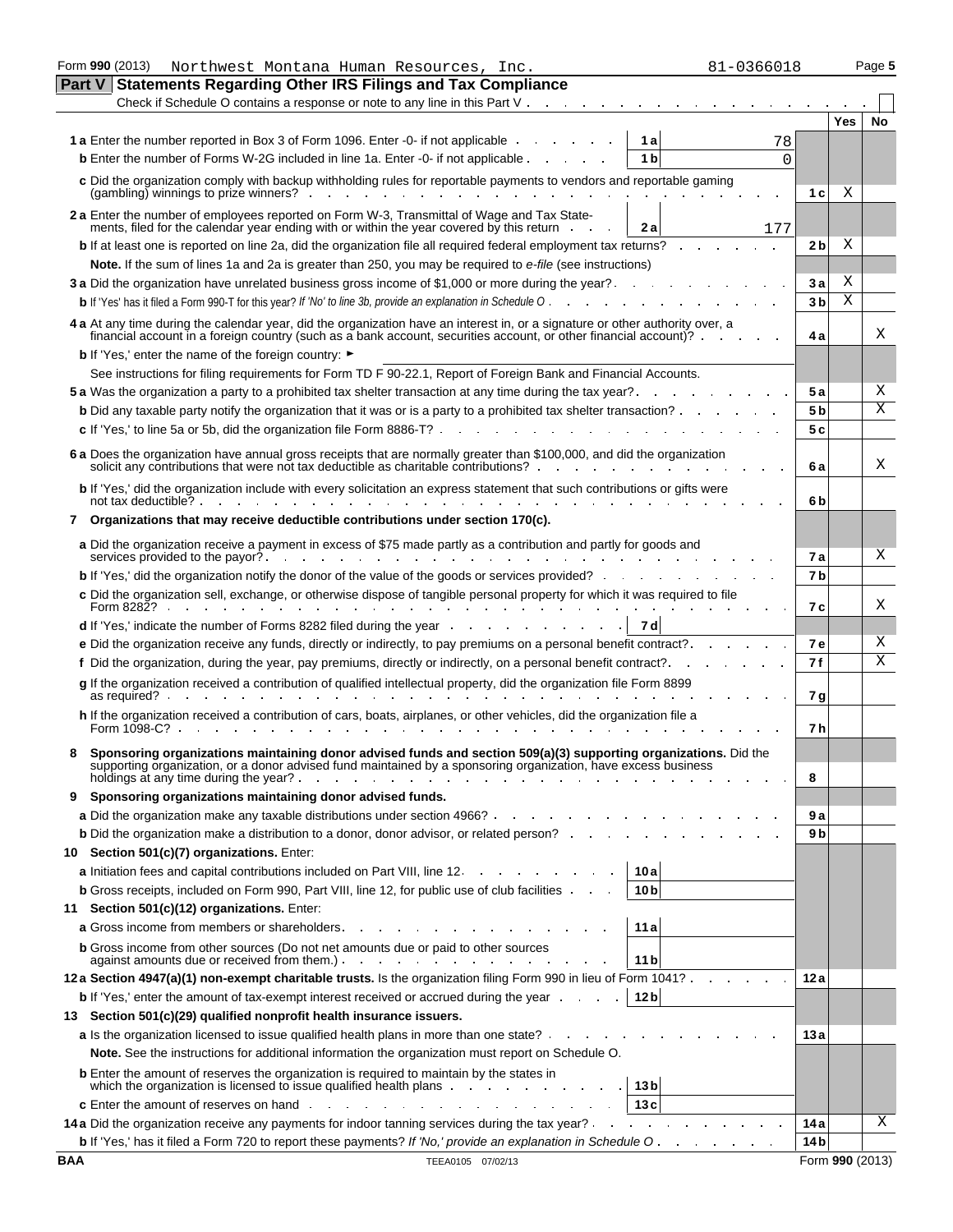|  |  |  | 0366018- |  |  |
|--|--|--|----------|--|--|
|  |  |  |          |  |  |
|  |  |  |          |  |  |

|              | <b>Part VI</b><br>Governance, Management and Disclosure For each 'Yes' response to lines 2 through 7b below, and for<br>a 'No' response to line 8a, 8b, or 10b below, describe the circumstances, processes, or changes in<br>Schedule O. See instructions.                                                                          |                 |                                     |    |
|--------------|--------------------------------------------------------------------------------------------------------------------------------------------------------------------------------------------------------------------------------------------------------------------------------------------------------------------------------------|-----------------|-------------------------------------|----|
|              | Check if Schedule O contains a response or note to any line in this Part VI.                                                                                                                                                                                                                                                         |                 |                                     | Χ  |
|              | <b>Section A. Governing Body and Management</b>                                                                                                                                                                                                                                                                                      |                 |                                     |    |
|              |                                                                                                                                                                                                                                                                                                                                      |                 | Yes                                 | No |
|              | <b>1 a</b> Enter the number of voting members of the governing body at the end of the tax year.<br>1 a<br>12<br>If there are material differences in voting rights among members<br>of the governing body, or if the governing body delegated broad authority to an executive committee or similar committee, explain in Schedule O. |                 |                                     |    |
|              | <b>b</b> Enter the number of voting members included in line 1a, above, who are independent .<br>1 b<br>12                                                                                                                                                                                                                           |                 |                                     |    |
| $\mathbf{2}$ | Did any officer, director, trustee, or key employee have a family relationship or a business relationship with any other<br>officer, director, trustee or key employee?                                                                                                                                                              | 2               |                                     | Χ  |
| 3            | Did the organization delegate control over management duties customarily performed by or under the direct supervision<br>of officers, directors or trustees, or key employees to a management company or other person?                                                                                                               | 3               |                                     | Χ  |
| 4            | Did the organization make any significant changes to its governing documents                                                                                                                                                                                                                                                         |                 |                                     |    |
|              | since the prior Form 990 was filed?<br>and a straight and a<br>the company of the company of the                                                                                                                                                                                                                                     | 4               |                                     | Χ  |
| 5            | Did the organization become aware during the year of a significant diversion of the organization's assets?                                                                                                                                                                                                                           | 5               |                                     | Χ  |
| 6            | Did the organization have members or stockholders?<br>design and the contract of the contract of the contract of                                                                                                                                                                                                                     | 6               |                                     | Χ  |
|              | 7 a Did the organization have members, stockholders, or other persons who had the power to elect or appoint one or more<br>the contract of the contract of the contract of the contract of the contract of<br>members of the governing body?.                                                                                        | 7 a             |                                     | Χ  |
|              | <b>b</b> Are any governance decisions of the organization reserved to (or subject to approval by) members,                                                                                                                                                                                                                           |                 |                                     |    |
|              | stockholders, or other persons other than the governing body?.<br>the contract of the contract of the contract of the contract of the contract of the contract of the contract of                                                                                                                                                    | 7 b             |                                     | Χ  |
| 8            | Did the organization contemporaneously document the meetings held or written actions undertaken during the year by<br>the following:                                                                                                                                                                                                 |                 |                                     |    |
|              | <b>a</b> The governing body? $\cdots$ $\cdots$ $\cdots$ $\cdots$ $\cdots$ $\cdots$ $\cdots$                                                                                                                                                                                                                                          | 8а              | Χ                                   |    |
|              |                                                                                                                                                                                                                                                                                                                                      | 8 b             | Χ                                   |    |
|              | Is there any officer, director, trustee, or key employee listed in Part VII, Section A, who cannot be reached at the<br>organization's mailing address? If 'Yes,' provide the names and addresses in Schedule O                                                                                                                      | 9               |                                     | Χ  |
|              | Section B. Policies (This Section B requests information about policies not required by the Internal Revenue Code.                                                                                                                                                                                                                   |                 |                                     |    |
|              |                                                                                                                                                                                                                                                                                                                                      |                 | <b>Yes</b>                          | No |
|              | <b>10a</b> Did the organization have local chapters, branches, or affiliates?                                                                                                                                                                                                                                                        | 10a             |                                     | X  |
|              | b If 'Yes,' did the organization have written policies and procedures governing the activities of such chapters, affiliates, and branches to ensure their<br>operations are consistent with the organization's exempt purposes?                                                                                                      | 10 <sub>b</sub> |                                     |    |
|              | 11 a Has the organization provided a complete copy of this Form 990 to all members of its governing body before filing the form?                                                                                                                                                                                                     | 11a             | Χ                                   |    |
|              | b Describe in Schedule O the process, if any, used by the organization to review this Form 990.                                                                                                                                                                                                                                      |                 |                                     |    |
|              | 12a Did the organization have a written conflict of interest policy? If 'No,' go to line 13.<br><b>Contract Contract</b>                                                                                                                                                                                                             | 12a             | Χ                                   |    |
|              | <b>b</b> Were officers, directors, or trustees, and key employees required to disclose annually interests that could give rise<br>to conflicts?                                                                                                                                                                                      | 12 b            | Χ                                   |    |
|              | c Did the organization regularly and consistently monitor and enforce compliance with the policy? If 'Yes,' describe in<br>Schedule O how this was done.<br>the contract of the contract of the contract of the contract of the contract of                                                                                          | 12 c            | Χ                                   |    |
| 13           |                                                                                                                                                                                                                                                                                                                                      | 13              | X                                   |    |
| 14           |                                                                                                                                                                                                                                                                                                                                      |                 | Χ                                   |    |
| 15           |                                                                                                                                                                                                                                                                                                                                      | 14              |                                     |    |
|              | Did the process for determining compensation of the following persons include a review and approval by independent<br>persons, comparability data, and contemporaneous substantiation of the deliberation and decision?                                                                                                              |                 |                                     |    |
|              | a The organization's CEO, Executive Director, or top management official and a substitution of the organization's CEO, Executive Director, or top management official and a substitution of the organization's CEO, Executive                                                                                                        | 15 a            | Χ                                   |    |
|              |                                                                                                                                                                                                                                                                                                                                      | 15 <sub>b</sub> |                                     | Χ  |
|              | If 'Yes' to line 15a or 15b, describe the process in Schedule O. (See instructions.)<br>16a Did the organization invest in, contribute assets to, or participate in a joint venture or similar arrangement with a                                                                                                                    |                 |                                     |    |
|              | taxable entity during the year?<br>b If 'Yes,' did the organization follow a written policy or procedure requiring the organization to evaluate its                                                                                                                                                                                  | 16 a            |                                     | Χ  |
|              | participation in joint venture arrangements under applicable federal tax law, and taken steps to safeguard the                                                                                                                                                                                                                       | 16 <sub>b</sub> |                                     |    |
|              | <b>Section C. Disclosure</b>                                                                                                                                                                                                                                                                                                         |                 |                                     |    |
| 18           | 17 List the states with which a copy of this Form 990 is required to be filed ►<br>Section 6104 requires an organization to make its Forms 1023 (or 1024 if applicable), 990, and 990-T (501(c)(3)s only) available for public                                                                                                       |                 |                                     |    |
|              | inspection. Indicate how you make these available. Check all that apply.<br>Other (explain in Schedule O)<br>Another's website<br>$\mathbf X$<br>Own website<br>Upon request<br>Χ                                                                                                                                                    |                 |                                     |    |
| 19           | Describe in Schedule O whether (and if so, how) the organization makes its governing documents, conflict of interest policy, and financial statements available to<br>the public during the tax year.                                                                                                                                |                 |                                     |    |
| 20           | State the name, physical address, and telephone number of the person who possesses the books and records of the organization:                                                                                                                                                                                                        |                 |                                     |    |
| BAA          | Kalispell MT<br>Jane Nolan, Chief Financial Officer 214 Main St.<br>59901-4454<br>TEEA0106 07/02/13                                                                                                                                                                                                                                  |                 | $(406)$ 752-6565<br>Form 990 (2013) |    |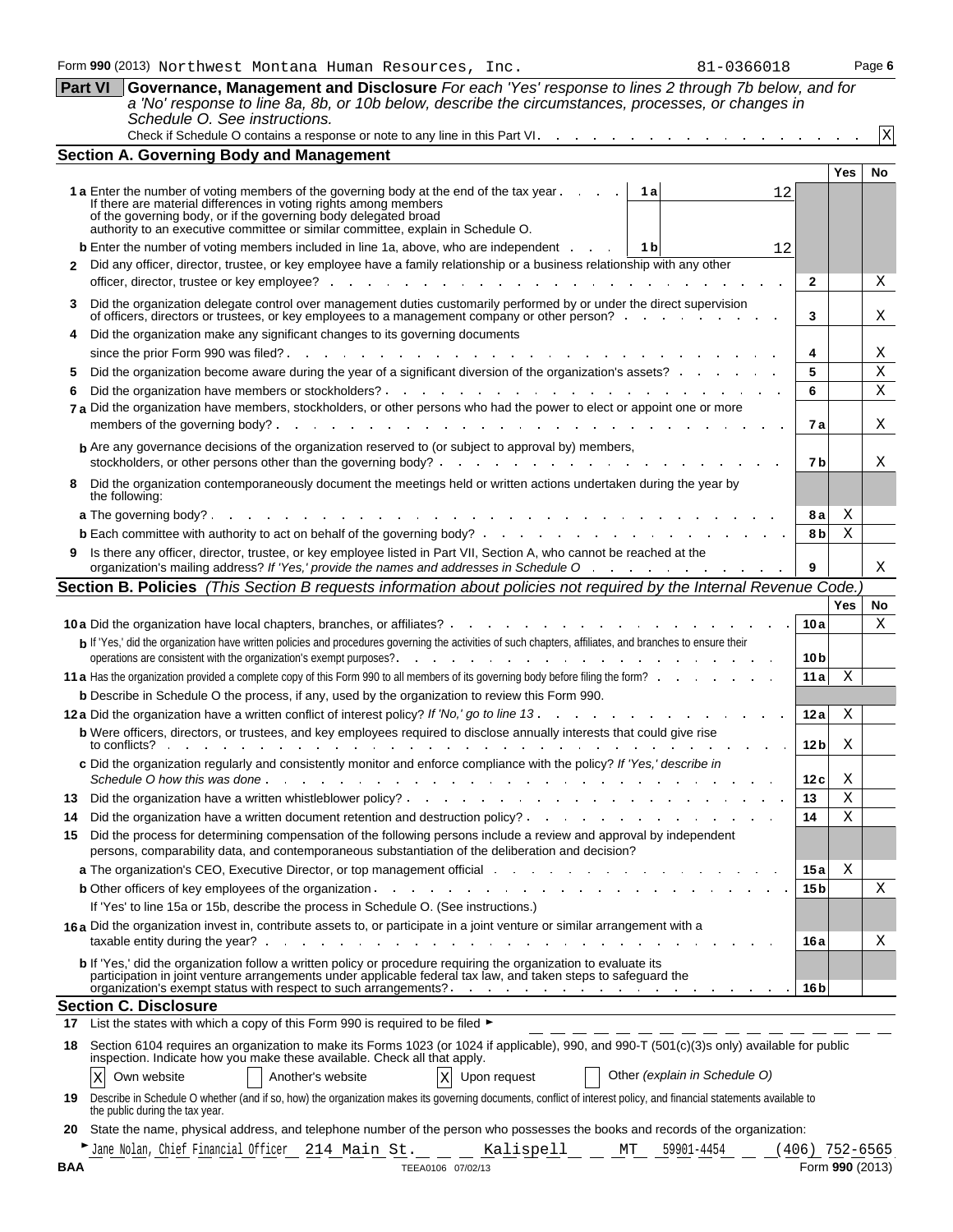| Form 990 (2013)<br>Northwest Montana Human Resources, Inc.                                                                                                                                                                                                                                               | 81-0366018 | Page 7 |  |  |  |  |
|----------------------------------------------------------------------------------------------------------------------------------------------------------------------------------------------------------------------------------------------------------------------------------------------------------|------------|--------|--|--|--|--|
| Part VII Compensation of Officers, Directors, Trustees, Key Employees, Highest Compensated Employees, and<br><b>Independent Contractors</b>                                                                                                                                                              |            |        |  |  |  |  |
|                                                                                                                                                                                                                                                                                                          |            |        |  |  |  |  |
| Section A. Officers, Directors, Trustees, Key Employees, and Highest Compensated Employees                                                                                                                                                                                                               |            |        |  |  |  |  |
| 1 a Complete this table for all persons required to be listed. Report compensation for the calendar year ending with or within the<br>organization's tax year.<br>• List all of the organization's current officers, directors, trustees (whether individuals or organizations), regardless of amount of |            |        |  |  |  |  |

compensation. Enter -0- in columns (D), (E), and (F) if no compensation was paid.

? List all of the organization's **current** key employees, if any. See instructions for definition of 'key employee.'

? List the organization's five **current** highest compensated employees (other than an officer, director, trustee, or key employee) who received reportable compensation (Box 5 of Form W-2 and/or Box 7 of Form 1099-MISC) of more than \$100,000 from the organization and any related organizations.

? List all of the organization's **former** officers, key employees, and highest compensated employees who received more than \$100,000 of reportable compensation from the organization and any related organizations.

? List all of the organization's **former directors or trustees** that received, in the capacity as a former director or trustee of the organization, more than \$10,000 of reportable compensation from the organization and any related organizations.

List persons in the following order: individual trustees or directors; institutional trustees; officers; key employees; highest compensated employees; and former such persons.

Check this box if neither the organization nor any related organization compensated any current officer, director, or trustee.

|                         | (C)                                                                                      |                                   |                      |         |              |                                                                                                          |        |                                        |                                          |                                                                          |
|-------------------------|------------------------------------------------------------------------------------------|-----------------------------------|----------------------|---------|--------------|----------------------------------------------------------------------------------------------------------|--------|----------------------------------------|------------------------------------------|--------------------------------------------------------------------------|
| (A)<br>Name and Title   | (B)<br>Average<br>hours per                                                              |                                   |                      |         |              | Position (do not check more than<br>one box, unless person is both an<br>officer and a director/trustee) |        | (D)<br>Reportable<br>compensation from | (E)<br>Reportable<br>compensation from   | (F)<br>Estimated<br>amount of other                                      |
|                         | week (list<br>any hours<br>for related<br>organiza-<br>tions<br>below<br>dotted<br>line) | Individual trustee<br>or director | nstitutional trustee | Officer | Key employee | Highest compensated<br>employee                                                                          | Former | the organization<br>(W-2/1099-MISC)    | related organizations<br>(W-2/1099-MISC) | compensation<br>from the<br>organization<br>and related<br>organizations |
| (1) Holly Walsh         | 0.50                                                                                     |                                   |                      |         |              |                                                                                                          |        |                                        |                                          |                                                                          |
| President               |                                                                                          | Χ                                 |                      | X       |              |                                                                                                          |        | $\mathbf 0$ .                          | $\mathsf{O}$ .                           | $\mathbf 0$ .                                                            |
| (2) Rene Funk           | 0.50                                                                                     |                                   |                      |         |              |                                                                                                          |        |                                        |                                          |                                                                          |
| Vice President          |                                                                                          | X                                 |                      | Χ       |              |                                                                                                          |        | $\mathbf 0$ .                          | $\mathsf{O}$ .                           | $\boldsymbol{0}$ .                                                       |
| (3) Laura Burrowes      | 0.50                                                                                     |                                   |                      |         |              |                                                                                                          |        |                                        |                                          |                                                                          |
| Secretary Treasurer     |                                                                                          | X                                 |                      | X       |              |                                                                                                          |        | $\mathbf{0}$ .                         | $\overline{0}$ .                         | $0_{.}$                                                                  |
| (4) Duane Lutke         | 0.50                                                                                     |                                   |                      |         |              |                                                                                                          |        |                                        |                                          |                                                                          |
| Direcotr                |                                                                                          | Χ                                 |                      |         |              |                                                                                                          |        | $\mathbf{0}$                           | $\mathbf{0}$                             | $\boldsymbol{0}$ .                                                       |
| (5) Linda Landrum       | 0.50                                                                                     |                                   |                      |         |              |                                                                                                          |        |                                        |                                          |                                                                          |
| Director                |                                                                                          | Χ                                 |                      |         |              |                                                                                                          |        | $\mathbf 0$ .                          | $\overline{0}$ .                         | $\mathsf 0$ .                                                            |
| (6) Robin Haidle        | 0.50                                                                                     |                                   |                      |         |              |                                                                                                          |        |                                        |                                          |                                                                          |
| Director                |                                                                                          | Χ                                 |                      |         |              |                                                                                                          |        | 0.                                     | $0$ .                                    | $\mathsf 0$ .                                                            |
| (7) Marianne Roose      | 0.50                                                                                     |                                   |                      |         |              |                                                                                                          |        |                                        |                                          |                                                                          |
| Director                |                                                                                          | Χ                                 |                      |         |              |                                                                                                          |        | 0.                                     | $\overline{0}$ .                         | $0$ .                                                                    |
| (8) Ernest Scherzer     | 0.50                                                                                     |                                   |                      |         |              |                                                                                                          |        |                                        |                                          |                                                                          |
| Director                |                                                                                          | X                                 |                      |         |              |                                                                                                          |        | $0$ .                                  | $\overline{0}$ .                         | $0$ .                                                                    |
| (9) Ann Brower          | 0.50                                                                                     |                                   |                      |         |              |                                                                                                          |        |                                        |                                          |                                                                          |
| Director                |                                                                                          | X                                 |                      |         |              |                                                                                                          |        | $\mathbf{0}$ .                         | $0$ .                                    | $0$ .                                                                    |
| (10) Glen Magera        | 0.50                                                                                     |                                   |                      |         |              |                                                                                                          |        |                                        |                                          |                                                                          |
| Director                |                                                                                          | Χ                                 |                      |         |              |                                                                                                          |        | 0.                                     | $0$ .                                    | $\boldsymbol{0}$ .                                                       |
| (11) Kate Huntsberger   | 0.50                                                                                     |                                   |                      |         |              |                                                                                                          |        |                                        |                                          |                                                                          |
| Director                |                                                                                          | Χ                                 |                      |         |              |                                                                                                          |        | $\mathbf{0}$ .                         | $\overline{0}$ .                         | $0$ .                                                                    |
| (12) Faith Hodges       | 0.50                                                                                     |                                   |                      |         |              |                                                                                                          |        |                                        |                                          |                                                                          |
| Director                |                                                                                          | X                                 |                      |         |              |                                                                                                          |        | $\mathbf 0$ .                          | $\overline{0}$ .                         | $0$ .                                                                    |
| (13) Douglas Rauthe     | 45.00                                                                                    |                                   |                      |         |              |                                                                                                          |        |                                        |                                          |                                                                          |
| Executive Director      |                                                                                          |                                   |                      | X       |              |                                                                                                          |        | 89,912.                                | $0$ .                                    | 13,809.                                                                  |
| (14) Jane Nolan         | 45.00                                                                                    |                                   |                      |         |              |                                                                                                          |        |                                        |                                          |                                                                          |
| Chief Financial Officer |                                                                                          |                                   |                      | X       |              |                                                                                                          |        | 68,673.                                | $0$ .                                    | 12,412.                                                                  |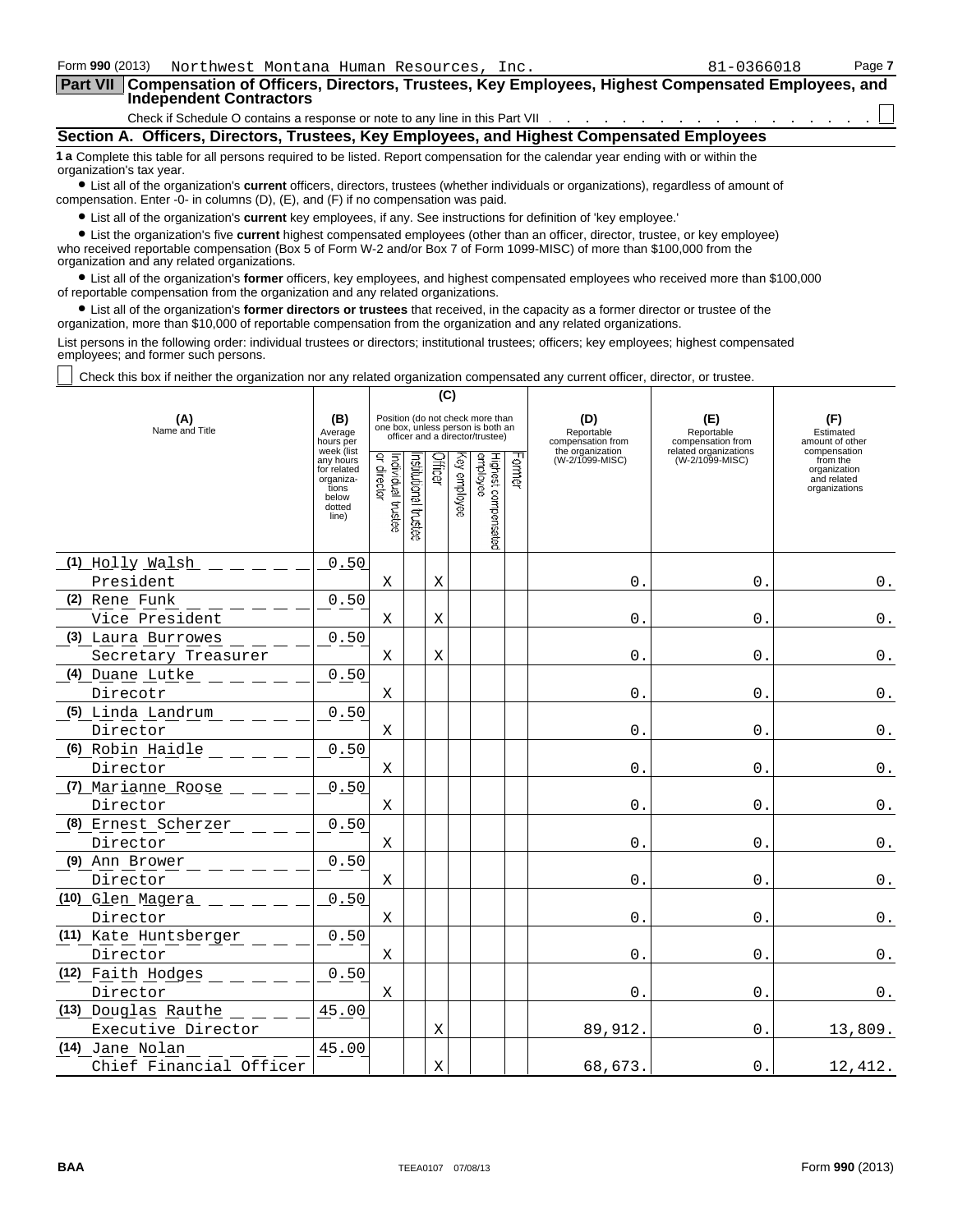| <b>Part VII Section A. Officers, Directors, Trustees, Key Employees, and Highest Compensated Employees</b> (continued)                                                                                                                                                                      |                                                                                                                                                                                                                                                                  |                                |                                                                                    |                                                                 |              |                                           |                                |    |                     |                                              |
|---------------------------------------------------------------------------------------------------------------------------------------------------------------------------------------------------------------------------------------------------------------------------------------------|------------------------------------------------------------------------------------------------------------------------------------------------------------------------------------------------------------------------------------------------------------------|--------------------------------|------------------------------------------------------------------------------------|-----------------------------------------------------------------|--------------|-------------------------------------------|--------------------------------|----|---------------------|----------------------------------------------|
|                                                                                                                                                                                                                                                                                             | (B)                                                                                                                                                                                                                                                              |                                |                                                                                    | (C)                                                             |              |                                           |                                |    |                     |                                              |
| (A)<br>Name and title                                                                                                                                                                                                                                                                       | Position<br>(D)<br>(do not check more than one<br>Average<br>box, unless person is both an<br>hours<br>Reportable<br>officer and a director/trustee)<br>per<br>compensation from<br>week<br>the organization<br>Officer<br>(list any<br>(W-2/1099-MISC)<br>hours |                                | (E)<br>Reportable<br>compensation from<br>related organizations<br>(W-2/1099-MISC) | (F)<br>Estimated<br>amount of other<br>compensation<br>from the |              |                                           |                                |    |                     |                                              |
|                                                                                                                                                                                                                                                                                             | for<br>related<br>organiza<br>- tions<br>below<br>dotted<br>line)                                                                                                                                                                                                | individual trustee<br>director | hstitutional trustee                                                               |                                                                 | Key employee | Former<br>Highest compensated<br>employee |                                |    |                     | organization<br>and related<br>organizations |
| (15)                                                                                                                                                                                                                                                                                        |                                                                                                                                                                                                                                                                  |                                |                                                                                    |                                                                 |              |                                           |                                |    |                     |                                              |
| (16)                                                                                                                                                                                                                                                                                        |                                                                                                                                                                                                                                                                  |                                |                                                                                    |                                                                 |              |                                           |                                |    |                     |                                              |
| (17)                                                                                                                                                                                                                                                                                        |                                                                                                                                                                                                                                                                  |                                |                                                                                    |                                                                 |              |                                           |                                |    |                     |                                              |
| (18)                                                                                                                                                                                                                                                                                        |                                                                                                                                                                                                                                                                  |                                |                                                                                    |                                                                 |              |                                           |                                |    |                     |                                              |
| (19)                                                                                                                                                                                                                                                                                        |                                                                                                                                                                                                                                                                  |                                |                                                                                    |                                                                 |              |                                           |                                |    |                     |                                              |
| (20)                                                                                                                                                                                                                                                                                        |                                                                                                                                                                                                                                                                  |                                |                                                                                    |                                                                 |              |                                           |                                |    |                     |                                              |
| (21)                                                                                                                                                                                                                                                                                        |                                                                                                                                                                                                                                                                  |                                |                                                                                    |                                                                 |              |                                           |                                |    |                     |                                              |
| (22)                                                                                                                                                                                                                                                                                        |                                                                                                                                                                                                                                                                  |                                |                                                                                    |                                                                 |              |                                           |                                |    |                     |                                              |
| (23)                                                                                                                                                                                                                                                                                        |                                                                                                                                                                                                                                                                  |                                |                                                                                    |                                                                 |              |                                           |                                |    |                     |                                              |
| (24)                                                                                                                                                                                                                                                                                        |                                                                                                                                                                                                                                                                  |                                |                                                                                    |                                                                 |              |                                           |                                |    |                     |                                              |
| (25)                                                                                                                                                                                                                                                                                        |                                                                                                                                                                                                                                                                  |                                |                                                                                    |                                                                 |              |                                           |                                |    |                     |                                              |
| 1 b Sub-total.                                                                                                                                                                                                                                                                              |                                                                                                                                                                                                                                                                  |                                |                                                                                    |                                                                 |              |                                           | 158,585.                       | 0. |                     | 26, 221.                                     |
| c Total from continuation sheets to Part VII, Section A .<br>d Total (add lines 1b and 1c) and the state of the state of the state of the state of the state of the state of the state of the state of the state of the state of the state of the state of the state of the state of the st |                                                                                                                                                                                                                                                                  |                                |                                                                                    |                                                                 |              |                                           | 158,585.                       | 0. |                     | 26, 221.                                     |
| 2 Total number of individuals (including but not limited to those listed above) who received more than \$100,000 of reportable compensation<br>from the organization ▶<br>0                                                                                                                 |                                                                                                                                                                                                                                                                  |                                |                                                                                    |                                                                 |              |                                           |                                |    |                     |                                              |
|                                                                                                                                                                                                                                                                                             |                                                                                                                                                                                                                                                                  |                                |                                                                                    |                                                                 |              |                                           |                                |    |                     | Yes<br>No                                    |
| Did the organization list any former officer, director, or trustee, key employee, or highest compensated employee<br>3<br>on line 1a? If 'Yes,' complete Schedule J for such individual                                                                                                     |                                                                                                                                                                                                                                                                  |                                |                                                                                    |                                                                 |              |                                           |                                |    | 3                   | Χ                                            |
| For any individual listed on line 1a, is the sum of reportable compensation and other compensation from<br>4<br>the organization and related organizations greater than \$150,000? If 'Yes' complete Schedule J for<br>such individual.                                                     |                                                                                                                                                                                                                                                                  |                                |                                                                                    |                                                                 |              |                                           |                                |    | 4                   | Χ                                            |
| Did any person listed on line 1a receive or accrue compensation from any unrelated organization or individual<br>5.                                                                                                                                                                         |                                                                                                                                                                                                                                                                  |                                |                                                                                    |                                                                 |              |                                           |                                |    | 5                   | Χ                                            |
| <b>Section B. Independent Contractors</b>                                                                                                                                                                                                                                                   |                                                                                                                                                                                                                                                                  |                                |                                                                                    |                                                                 |              |                                           |                                |    |                     |                                              |
| 1 Complete this table for your five highest compensated independent contractors that received more than \$100,000 of<br>compensation from the organization. Report compensation for the calendar year ending with or within the organization's tax year.                                    |                                                                                                                                                                                                                                                                  |                                |                                                                                    |                                                                 |              |                                           |                                |    |                     |                                              |
| (A)<br>Name and business address                                                                                                                                                                                                                                                            |                                                                                                                                                                                                                                                                  |                                |                                                                                    |                                                                 |              |                                           | (B)<br>Description of services |    | (C)<br>Compensation |                                              |
| McCrorie Furnace 12500 Pinkham Creek Road Rexford                                                                                                                                                                                                                                           |                                                                                                                                                                                                                                                                  |                                |                                                                                    | МT                                                              |              | 59930                                     | Furnace Contractor             |    |                     | 138,528.                                     |
|                                                                                                                                                                                                                                                                                             |                                                                                                                                                                                                                                                                  |                                |                                                                                    |                                                                 |              |                                           |                                |    |                     |                                              |
| 2 Total number of independent contractors (including but not limited to those listed above) who received more than                                                                                                                                                                          |                                                                                                                                                                                                                                                                  |                                |                                                                                    |                                                                 |              |                                           |                                |    |                     |                                              |
| \$100,000 of compensation from the organization<br><b>BAA</b>                                                                                                                                                                                                                               |                                                                                                                                                                                                                                                                  | TEEA0108 11/11/13              |                                                                                    |                                                                 |              |                                           |                                |    |                     | Form 990 (2013)                              |
|                                                                                                                                                                                                                                                                                             |                                                                                                                                                                                                                                                                  |                                |                                                                                    |                                                                 |              |                                           |                                |    |                     |                                              |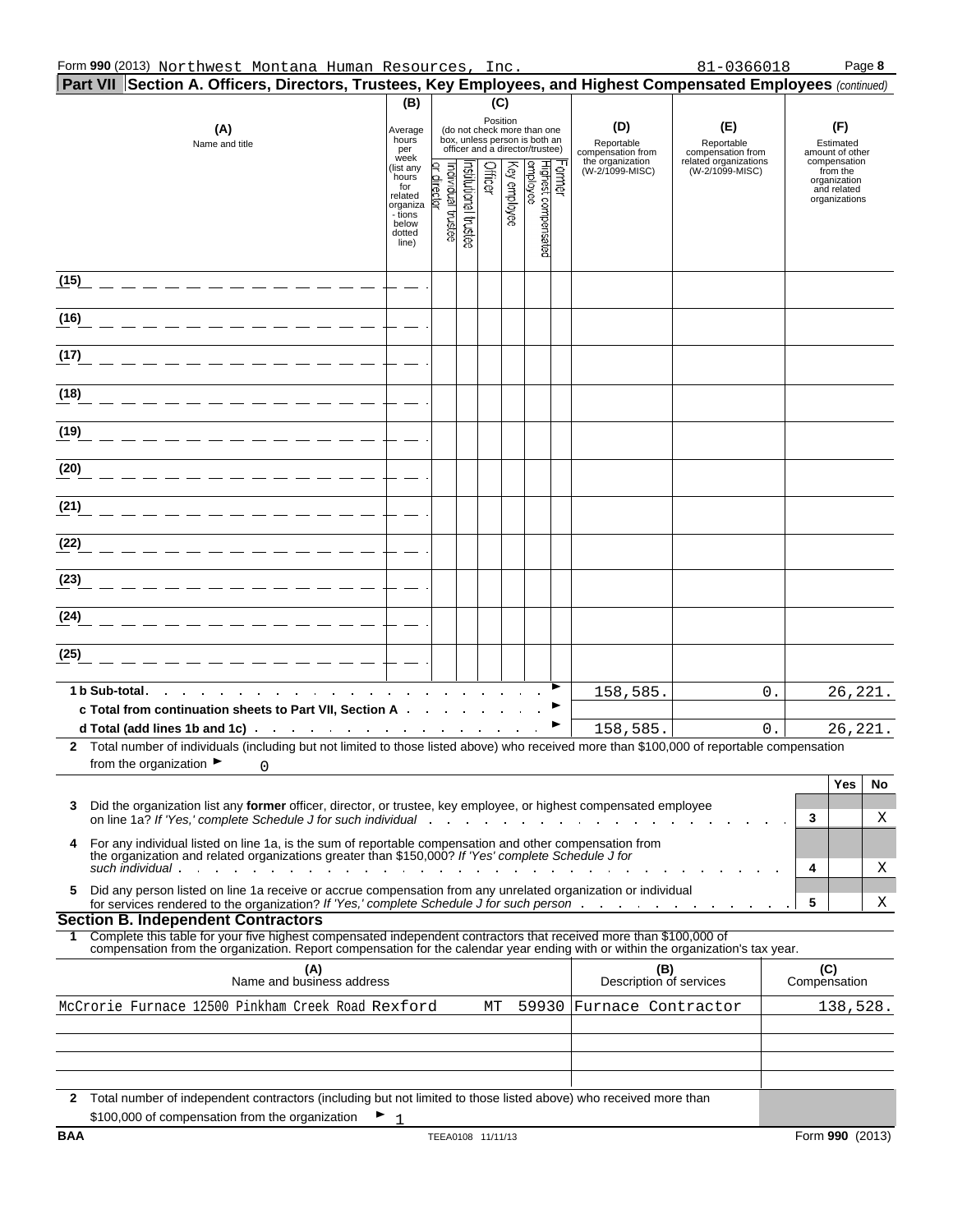#### Form **990** (2013) Page **9** Northwest Montana Human Resources, Inc. 81-0366018

## **Part VIII Statement of Revenue**

|                                                                                                               |        | Check if Schedule O contains a response or note to any line in this Part VIII and a contact of Schedule O contains a response or note to any line in this Part VIII and a contact of Schedule D contact of the U.S.                                                                     |                        |                      |                                                    |                                         |                                                                  |
|---------------------------------------------------------------------------------------------------------------|--------|-----------------------------------------------------------------------------------------------------------------------------------------------------------------------------------------------------------------------------------------------------------------------------------------|------------------------|----------------------|----------------------------------------------------|-----------------------------------------|------------------------------------------------------------------|
|                                                                                                               |        |                                                                                                                                                                                                                                                                                         |                        | (A)<br>Total revenue | (B)<br>Related or<br>exempt<br>function<br>revenue | (C)<br>Unrelated<br>business<br>revenue | (D)<br>Revenue<br>excluded from tax<br>under sections<br>512-514 |
| PROGRAM SERVICE REVENUE   CONTRIBUTIONS, GIFTS, GRANTS<br>PROGRAM SERVICE REVENUE   AND OTHER SIMILAR AMOUNTS |        | 1 a Federated campaigns<br>1 a<br>1 <sub>b</sub><br><b>b</b> Membership dues<br>1 <sub>c</sub><br>d Related organizations<br>1 <sub>d</sub><br>e Government grants (contributions)<br>1 e<br>f All other contributions, gifts, grants, and<br>similar amounts not included above.<br>1f | 4,408,823.<br>25, 256. |                      |                                                    |                                         |                                                                  |
|                                                                                                               |        | g Noncash contributions included in lines 1a-1f: \$<br><b>h Total.</b> Add lines $1a-1f$                                                                                                                                                                                                | ▶                      |                      |                                                    |                                         |                                                                  |
|                                                                                                               |        |                                                                                                                                                                                                                                                                                         | <b>Business Code</b>   | 4,434,079.           |                                                    |                                         |                                                                  |
|                                                                                                               |        | 2a $\text{In}-$ Home Care $   -$                                                                                                                                                                                                                                                        | 624110                 | <u>779,221.</u>      | <u>779,221.</u>                                    | 0.                                      | 0.                                                               |
|                                                                                                               |        | <b>b</b> Energy Program - LIEAP                                                                                                                                                                                                                                                         | 624200                 | 491,937.             | 491,937.                                           | $0$ .                                   | $0$ .                                                            |
|                                                                                                               |        | <b>C</b> Housing Programs $\_\_$                                                                                                                                                                                                                                                        | 624200                 | 350,718.             | 350,718.                                           | 0.                                      | $0$ .                                                            |
|                                                                                                               |        | d Job Training Program _                                                                                                                                                                                                                                                                | 624310                 | 4,744.               | 4,744.                                             | 0.                                      | $0$ .                                                            |
|                                                                                                               |        | e Community Services _ _ _                                                                                                                                                                                                                                                              | 624100                 | 6,976.               | 6,976.                                             | $0$ .                                   | $0$ .                                                            |
|                                                                                                               |        | f All other program service revenue                                                                                                                                                                                                                                                     |                        | 19,313.              | 19,313.                                            | 0.                                      | 0.                                                               |
|                                                                                                               |        | g Total. Add lines 2a-2f                                                                                                                                                                                                                                                                | ▶                      | 1,652,909.           |                                                    |                                         |                                                                  |
|                                                                                                               | 3<br>4 | Investment income (including dividends, interest and<br>other similar amounts) $\cdots$ $\cdots$ $\cdots$ $\cdots$<br>Income from investment of tax-exempt bond proceeds ►                                                                                                              |                        | 26,122.              | 0.                                                 | 0.                                      | 26, 122.                                                         |
|                                                                                                               | 5      | Royalties $\qquad \qquad$                                                                                                                                                                                                                                                               |                        |                      |                                                    |                                         |                                                                  |
|                                                                                                               |        | (i) Real<br>6 a Gross rents                                                                                                                                                                                                                                                             | (ii) Personal          |                      |                                                    |                                         |                                                                  |
|                                                                                                               |        | <b>b</b> Less: rental expenses                                                                                                                                                                                                                                                          |                        |                      |                                                    |                                         |                                                                  |
|                                                                                                               |        | c Rental income or (loss).                                                                                                                                                                                                                                                              | ▶                      |                      |                                                    |                                         |                                                                  |
|                                                                                                               |        | d Net rental income or (loss)<br>(i) Securities<br>7 a Gross amount from sales of<br>assets other than inventory.                                                                                                                                                                       | (ii) Other             |                      |                                                    |                                         |                                                                  |
|                                                                                                               |        | <b>b</b> Less: cost or other basis<br>and sales expenses                                                                                                                                                                                                                                |                        |                      |                                                    |                                         |                                                                  |
|                                                                                                               |        | c Gain or (loss)                                                                                                                                                                                                                                                                        |                        |                      |                                                    |                                         |                                                                  |
| ш                                                                                                             |        | <b>d</b> Net gain or (loss). $\cdot \cdot \cdot \cdot \cdot \cdot \cdot \cdot \cdot \cdot \cdot$<br>8 a Gross income from fundraising events                                                                                                                                            | $\blacktriangleright$  |                      |                                                    |                                         |                                                                  |
| OTHER REVENU                                                                                                  |        | (not including. . \$<br>of contributions reported on line 1c).                                                                                                                                                                                                                          |                        |                      |                                                    |                                         |                                                                  |
|                                                                                                               |        | See Part IV, line 18.<br>a                                                                                                                                                                                                                                                              |                        |                      |                                                    |                                         |                                                                  |
|                                                                                                               |        | <b>b</b> Less: direct expenses<br>$\mathbf{b}$                                                                                                                                                                                                                                          |                        |                      |                                                    |                                         |                                                                  |
|                                                                                                               |        | c Net income or (loss) from fundraising events ►<br>9 a Gross income from gaming activities.<br>See Part IV, line 19.<br>а                                                                                                                                                              |                        |                      |                                                    |                                         |                                                                  |
|                                                                                                               |        | <b>b</b> Less: direct expenses<br>$\mathbf b$                                                                                                                                                                                                                                           |                        |                      |                                                    |                                         |                                                                  |
|                                                                                                               |        | c Net income or (loss) from gaming activities . ■                                                                                                                                                                                                                                       |                        |                      |                                                    |                                         |                                                                  |
|                                                                                                               |        | 10a Gross sales of inventory, less returns<br>and allowances $\cdot \cdot \cdot \cdot \cdot$ and allowances $\cdot \cdot \cdot$                                                                                                                                                         | 705,015.               |                      |                                                    |                                         |                                                                  |
|                                                                                                               |        | <b>b</b> Less: cost of goods sold                                                                                                                                                                                                                                                       | $b$ 1, 255, 828.       |                      |                                                    |                                         |                                                                  |
|                                                                                                               |        | <b>c</b> Net income or (loss) from sales of inventory<br>Miscellaneous Revenue                                                                                                                                                                                                          | <b>Business Code</b>   | $-550,813.$          | $-550,813.$                                        | 0.                                      | 0.                                                               |
|                                                                                                               |        | 11a Gross_Rental_Income                                                                                                                                                                                                                                                                 | 531120                 |                      |                                                    |                                         | 0.                                                               |
|                                                                                                               | b      |                                                                                                                                                                                                                                                                                         |                        | 17,100.              | 0.                                                 | 17,100.                                 |                                                                  |
|                                                                                                               | C      |                                                                                                                                                                                                                                                                                         |                        |                      |                                                    |                                         |                                                                  |
|                                                                                                               |        | <b>d</b> All other revenue.                                                                                                                                                                                                                                                             |                        |                      |                                                    |                                         |                                                                  |
|                                                                                                               |        | e Total. Add lines 11a 11d                                                                                                                                                                                                                                                              | $\blacktriangleright$  | 17,100.              |                                                    |                                         |                                                                  |
|                                                                                                               |        | 12 Total revenue. See instructions and the state of the state of the state of the state of the state of the state of the state of the state of the state of the state of the state of the state of the state of the state of t                                                          |                        | 5,579,397.           | 1,102,096.                                         | 17,100.                                 | 26, 122.                                                         |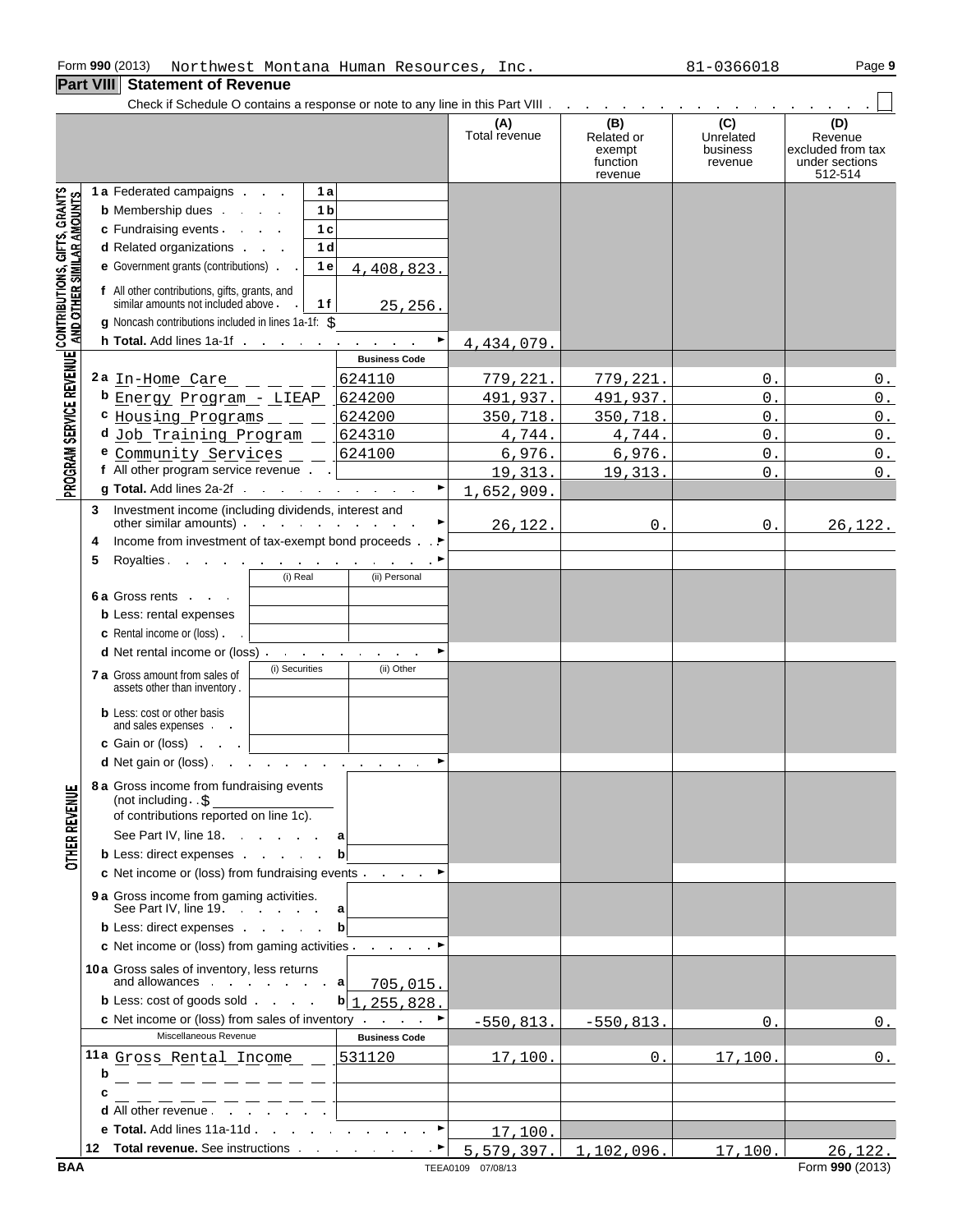### Form **990** (2013) Northwest Montana Human Resources, Inc. 81-0366018 Page 10 **Part IX | Statement of Functional Expenses**

|              | Section 501(c)(3) and 501(c)(4) organizations must complete all columns. All other organizations must complete column (A).<br>Check if Schedule O contains a response or note to any line in this Part IX.                                                                                                                                                                                                                                      |                       |                                    |                                    |                                |
|--------------|-------------------------------------------------------------------------------------------------------------------------------------------------------------------------------------------------------------------------------------------------------------------------------------------------------------------------------------------------------------------------------------------------------------------------------------------------|-----------------------|------------------------------------|------------------------------------|--------------------------------|
|              |                                                                                                                                                                                                                                                                                                                                                                                                                                                 |                       |                                    | (C)                                |                                |
|              | Do not include amounts reported on lines<br>6b, 7b, 8b, 9b, and 10b of Part VIII.                                                                                                                                                                                                                                                                                                                                                               | (A)<br>Total expenses | (B)<br>Program service<br>expenses | Management and<br>general expenses | (D)<br>Fundraising<br>expenses |
| 1            | Grants and other assistance to governments<br>and organizations in the United States. See<br>Part IV, line $21 \cdot \cdot \cdot \cdot \cdot \cdot \cdot \cdot \cdot$                                                                                                                                                                                                                                                                           | 6,916.                | 6,916.                             |                                    |                                |
| $\mathbf{2}$ | Grants and other assistance to individuals in<br>the United States. See Part IV, line 22                                                                                                                                                                                                                                                                                                                                                        |                       |                                    |                                    |                                |
| 3            | Grants and other assistance to governments,<br>organizations, and individuals outside the<br>United States. See Part IV, lines 15 and 16                                                                                                                                                                                                                                                                                                        |                       |                                    |                                    |                                |
| 4            | Benefits paid to or for members.                                                                                                                                                                                                                                                                                                                                                                                                                |                       |                                    |                                    |                                |
| 5            | Compensation of current officers, directors,<br>trustees, and key employees explored the state of the state of the state of the state of the state of the state of the state of the state of the state of the state of the state of the state of the state of the state of the                                                                                                                                                                  | 184,680.              | 0.                                 | 184,680.                           | $0$ .                          |
| 6            | Compensation not included above, to<br>disqualified persons (as defined under<br>section $4958(f)(1)$ and persons described                                                                                                                                                                                                                                                                                                                     |                       |                                    |                                    |                                |
| 7            | Other salaries and wages.                                                                                                                                                                                                                                                                                                                                                                                                                       | 2,100,036.            | 1,869,189.                         | 230,847.                           | 0.                             |
| 8            | Pension plan accruals and contributions<br>(include section 401(k) and 403(b) employer<br>contributions).                                                                                                                                                                                                                                                                                                                                       | 47,062.               | 47,062.                            | 0.                                 |                                |
| 9            | Other employee benefits                                                                                                                                                                                                                                                                                                                                                                                                                         | 319,589.              | 260,983.                           | 58,606.                            | 0.<br>$0$ .                    |
| 10           | Payroll taxes experience and the set of the set of the set of the set of the set of the set of the set of the set of the set of the set of the set of the set of the set of the set of the set of the set of the set of the se                                                                                                                                                                                                                  | 288,446.              | 275,147.                           | 13,299.                            | $0$ .                          |
| 11           | Fees for services (non-employees):                                                                                                                                                                                                                                                                                                                                                                                                              |                       |                                    |                                    |                                |
|              | a Management                                                                                                                                                                                                                                                                                                                                                                                                                                    |                       |                                    |                                    |                                |
|              | b Legal                                                                                                                                                                                                                                                                                                                                                                                                                                         | 25,390.               | 24,910.                            | 480.                               | $0$ .                          |
|              | $\mathbf c$ Accounting $\mathbf c$ .                                                                                                                                                                                                                                                                                                                                                                                                            | 23, 243.              | 23, 243.                           | 0.                                 | $0$ .                          |
|              | d Lobbying                                                                                                                                                                                                                                                                                                                                                                                                                                      |                       |                                    |                                    |                                |
|              | e Professional fundraising services. See Part IV, line 17 .                                                                                                                                                                                                                                                                                                                                                                                     |                       |                                    |                                    |                                |
|              | f Investment management fees                                                                                                                                                                                                                                                                                                                                                                                                                    |                       |                                    |                                    |                                |
|              | g Other. (If line 11g amt exceeds 10% of line 25, column<br>(A) amount, list line 11g expenses on Schedule O).<br>12 Advertising and promotion                                                                                                                                                                                                                                                                                                  | 21, 116.              | 15,500.                            | 5,616.                             | 0.                             |
| 13           | Office expenses and the set of the set of the set of the set of the set of the set of the set of the set of the set of the set of the set of the set of the set of the set of the set of the set of the set of the set of the                                                                                                                                                                                                                   | 218, 405.             | 154,720.                           | 63,685.                            | 0.                             |
| 14           | Information technology exercise the contract of the contract of the contract of the contract of the contract of the contract of the contract of the contract of the contract of the contract of the contract of the contract o                                                                                                                                                                                                                  |                       |                                    |                                    |                                |
| 15           | Royalties.                                                                                                                                                                                                                                                                                                                                                                                                                                      |                       |                                    |                                    |                                |
| 16           |                                                                                                                                                                                                                                                                                                                                                                                                                                                 | 128,287.              | 100,740.                           | 27,547.                            | 0.                             |
| 17           | Travel and the state of the state of the state of the state of the state of the state of the state of the state of the state of the state of the state of the state of the state of the state of the state of the state of the                                                                                                                                                                                                                  | 137, 411.             | 131,561.                           | 5,850.                             | 0.                             |
| 18           | Payments of travel or entertainment<br>expenses for any federal, state, or local<br>public officials in the set of the set of the set of the set of the set of the set of the set of the set of the set of the set of the set of the set of the set of the set of the set of the set of the set of the set of the                                                                                                                               |                       |                                    |                                    |                                |
| 19           | Conferences, conventions, and meetings                                                                                                                                                                                                                                                                                                                                                                                                          |                       |                                    |                                    |                                |
| 20           | Interest.<br><b>Contract Contract</b><br>the control of the control of the con-                                                                                                                                                                                                                                                                                                                                                                 | 45,657.               | 45,657.                            | $\Omega$ .                         | $0$ .                          |
| 21           | Payments to affiliates.                                                                                                                                                                                                                                                                                                                                                                                                                         |                       |                                    |                                    |                                |
| 22           | Depreciation, depletion, and amortization                                                                                                                                                                                                                                                                                                                                                                                                       | 103,616.              | 103,616.                           | $\Omega$ .                         | 0.                             |
| 23<br>24     | Insurance in the contract of the contract of the contract of the contract of the contract of the contract of the contract of the contract of the contract of the contract of the contract of the contract of the contract of t<br>Other expenses. Itemize expenses not<br>covered above (List miscellaneous expenses<br>in line 24e. If line 24e amount exceeds 10%<br>of line 25, column (A) amount, list line 24e<br>expenses on Schedule O.) | 73,673.               | 37,885.                            | 35,788.                            | $0_{.}$                        |
|              | a Bad Debt<br>$\equiv$ $\equiv$ $\equiv$                                                                                                                                                                                                                                                                                                                                                                                                        | 4.628                 | 4.628                              | <sup>n</sup>                       | $\Omega$                       |
|              | b Program Specific Costs Direct Sys                                                                                                                                                                                                                                                                                                                                                                                                             | 592<br>765            | 592.765                            | $\Omega$                           | $\Omega$                       |
|              | <sup>c</sup> Program Related Expenses                                                                                                                                                                                                                                                                                                                                                                                                           | 37<br>329             | 36.162                             | 1.167                              | $\cap$                         |
| d            |                                                                                                                                                                                                                                                                                                                                                                                                                                                 |                       |                                    |                                    |                                |
|              | e All other expenses and the set of the set of the set of the set of the set of the set of the set of the set of the set of the set of the set of the set of the set of the set of the set of the set of the set of the set of                                                                                                                                                                                                                  |                       |                                    |                                    |                                |
| 25           | Total functional expenses. Add lines 1 through 24e.                                                                                                                                                                                                                                                                                                                                                                                             | 5, 358, 249.          | 4,730,684.                         | 627,565.                           | 0.                             |
| 26           | Joint costs. Complete this line only if<br>the organization reported in column (B)<br>joint costs from a combined educational<br>campaign and fundraising solicitation.<br>Check here $\blacktriangleright$<br>if following<br>SOP 98-2 (ASC 958-720).                                                                                                                                                                                          |                       |                                    |                                    |                                |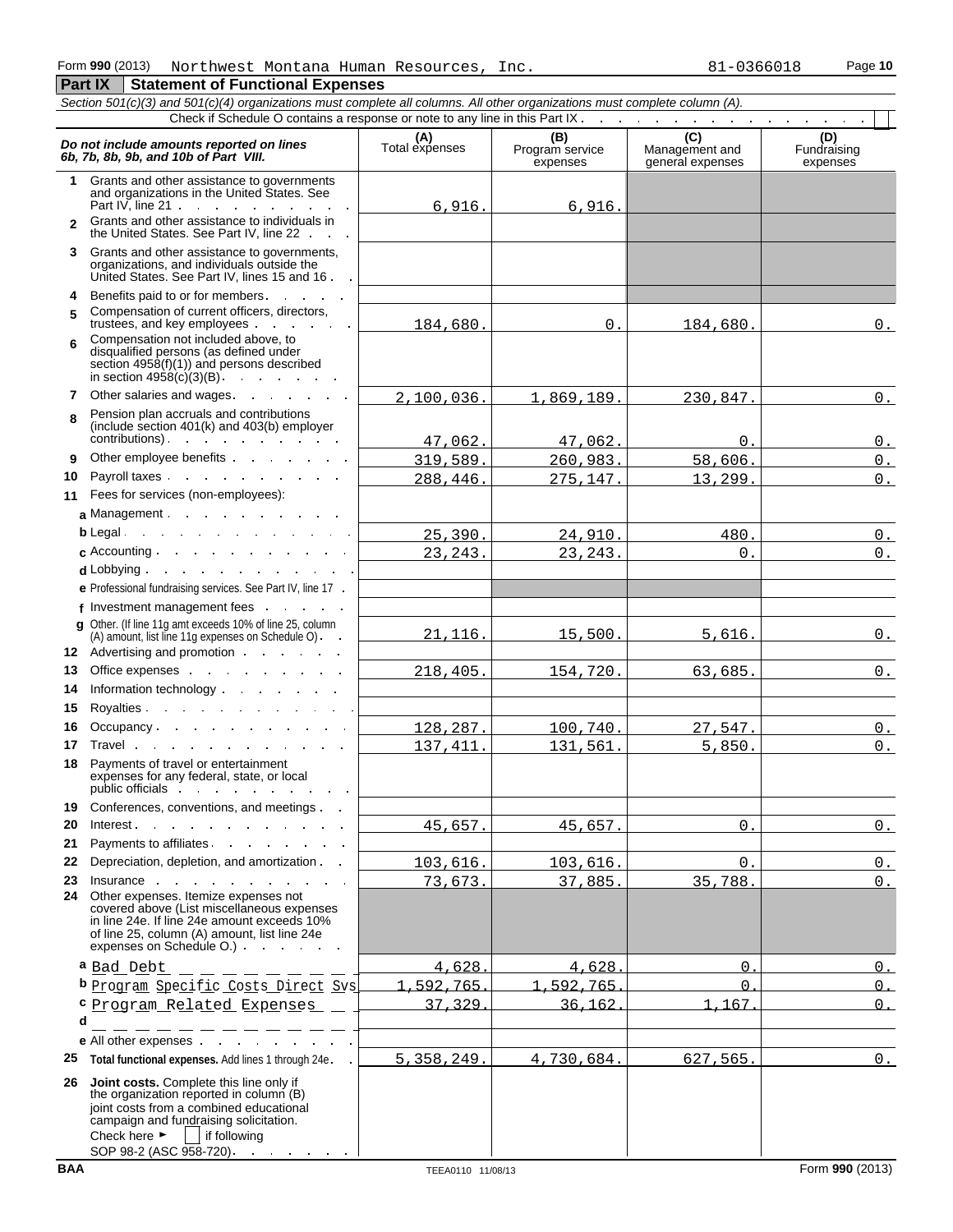#### Form **990** (2013) Page **11** Northwest Montana Human Resources, Inc. 81-0366018

| 31-0366018 |  |  |  |  |  |  |  |  |
|------------|--|--|--|--|--|--|--|--|
|------------|--|--|--|--|--|--|--|--|

|                                 | <b>Part X</b> | <b>Balance Sheet</b>                                                                                                                                                                                                                                                                                                                   |                          |                |                    |
|---------------------------------|---------------|----------------------------------------------------------------------------------------------------------------------------------------------------------------------------------------------------------------------------------------------------------------------------------------------------------------------------------------|--------------------------|----------------|--------------------|
|                                 |               | Check if Schedule O contains a response or note to any line in this Part $X_1, \ldots, X_n, \ldots, X_n, \ldots, X_n, \ldots, X_n, \ldots, X_n$                                                                                                                                                                                        |                          |                |                    |
|                                 |               |                                                                                                                                                                                                                                                                                                                                        | (A)<br>Beginning of year |                | (B)<br>End of year |
|                                 |               |                                                                                                                                                                                                                                                                                                                                        | 41,912.                  | 1              | 26,587.            |
|                                 | 2             | Savings and temporary cash investments expansion of the same state of the same state of the same state of the same state of the same state of the same state of the same state of the same state of the same state of the same                                                                                                         | 3, 323, 153.             | $\mathbf{2}$   | 3,287,088.         |
|                                 | 3             |                                                                                                                                                                                                                                                                                                                                        | 1,027,806.               | 3              | 1,025,309.         |
|                                 | 4             |                                                                                                                                                                                                                                                                                                                                        | 94,591.                  | 4              | 66,584.            |
|                                 | 5             | Loans and other receivables from current and former officers, directors,<br>trustees, key employees, and highest compensated employees. Complete<br>Part II of Schedule L                                                                                                                                                              |                          |                |                    |
|                                 | 6             | Loans and other receivables from other disqualified persons (as defined under<br>section 4958(f)(1)), persons described in section 4958(c)(3)(B), and contributing<br>employers and sponsoring organizations of section 501(c)(9) voluntary employees'<br>beneficiary organizations (see instructions). Complete Part II of Schedule L |                          | 5<br>6         |                    |
|                                 | 7             | Notes and loans receivable, net end and some and some process of the state of the state of the state of the state of the state of the state of the state of the state of the state of the state of the state of the state of t                                                                                                         | 1,272,194                | $\overline{7}$ | 1,249,600.         |
| A<br>S<br>S<br>E<br>T           | 8             | Inventories for sale or use experience of the contract of the sale or use of the contract of the contract of the contract of the contract of the contract of the contract of the contract of the contract of the contract of t                                                                                                         | 540,348                  | 8              | 397,590.           |
|                                 | 9             | Prepaid expenses and deferred charges                                                                                                                                                                                                                                                                                                  | 45,781                   | 9              | 30,979.            |
|                                 |               | 10a Land, buildings, and equipment: cost or other basis.<br>Complete Part VI of Schedule D.<br>10a<br>2,964,544.                                                                                                                                                                                                                       |                          |                |                    |
|                                 |               | <b>b</b> Less: accumulated depreciation and a set of the set of the set of the set of the set of the set of the set of the set of the set of the set of the set of the set of the set of the set of the set of the set of the set o<br>10 <sub>b</sub><br>1,684,009.                                                                   | 1,389,862                | 10c            | 1,280,535.         |
|                                 | 11            | Investments – publicly traded securities $\cdot \cdot \cdot \cdot \cdot \cdot \cdot \cdot \cdot \cdot \cdot \cdot \cdot \cdot \cdot \cdot \cdot \cdot \cdot$                                                                                                                                                                           |                          | 11             |                    |
|                                 | 12            | Investments $-$ other securities. See Part IV, line 11 $\cdots$ $\cdots$ $\cdots$ $\cdots$                                                                                                                                                                                                                                             |                          | 12             |                    |
|                                 | 13            | Investments – program-related. See Part IV, line $11 \cdot \cdot \cdot \cdot \cdot \cdot \cdot \cdot \cdot \cdot \cdot \cdot \cdot \cdot \cdot \cdot$                                                                                                                                                                                  |                          | 13             |                    |
|                                 | 14            |                                                                                                                                                                                                                                                                                                                                        |                          | 14             |                    |
|                                 | 15            |                                                                                                                                                                                                                                                                                                                                        | $\Omega$                 | 15             | 1,511.             |
|                                 | 16            | Total assets. Add lines 1 through 15 (must equal line 34)                                                                                                                                                                                                                                                                              | 7,735,647                | 16             | 7,365,783.         |
|                                 | 17            | Accounts payable and accrued expenses.                                                                                                                                                                                                                                                                                                 | 141,070                  | 17             | 76,041.            |
|                                 | 18            |                                                                                                                                                                                                                                                                                                                                        |                          | 18             |                    |
|                                 | 19            | Deferred revenue with a state of the state of the state of the state of the state of the state of the state of                                                                                                                                                                                                                         | 14,175                   | 19             | 97,667.            |
|                                 | 20            |                                                                                                                                                                                                                                                                                                                                        |                          | 20             |                    |
| Å                               | 21            | Escrow or custodial account liability. Complete Part IV of Schedule D                                                                                                                                                                                                                                                                  | 828,897                  | 21             | 842,244.           |
| т.                              | 22            | Loans and other payables to current and former officers, directors, trustees,<br>key employees, highest compensated employees, and disqualified persons.<br>Complete Part II of Schedule L.                                                                                                                                            |                          | 22             |                    |
| т                               | 23            | Secured mortgages and notes payable to unrelated third parties                                                                                                                                                                                                                                                                         | 1,965,212                | 23             | 1,319,060.         |
| Е<br>s                          | 24            | Unsecured notes and loans payable to unrelated third parties and all the control of the same of the United States of the United States of the United States of the United States of the United States of the United States of                                                                                                          |                          | 24             |                    |
|                                 | 25            | Other liabilities (including federal income tax, payables to related third parties,<br>and other liabilities not included on lines 17-24). Complete Part X of Schedule D.                                                                                                                                                              | 250,783                  | 25             | 274.113.           |
|                                 | 26            |                                                                                                                                                                                                                                                                                                                                        | 3,200,137.               | 26             | 2,609,125.         |
| H <sub>mz</sub>                 |               | Organizations that follow SFAS 117 (ASC 958), check here $\blacktriangleright \boxed{\text{X}}$ and complete<br>lines 27 through 29, and lines 33 and 34.                                                                                                                                                                              |                          |                |                    |
| A<br>S<br>S<br>T<br>S<br>T<br>S | 27            |                                                                                                                                                                                                                                                                                                                                        | 3,694,965.               | 27             | 3,923,114.         |
|                                 | 28            |                                                                                                                                                                                                                                                                                                                                        | 840,545.                 | 28             | 833,544.           |
| $_{\rm R}^{\rm O}$              | 29            |                                                                                                                                                                                                                                                                                                                                        |                          | 29             |                    |
|                                 |               | Organizations that do not follow SFAS 117 (ASC 958), check here $\blacktriangleright$<br>and complete lines 30 through 34.                                                                                                                                                                                                             |                          |                |                    |
| D <sub>N</sub> D                | 30            | Capital stock or trust principal, or current funds                                                                                                                                                                                                                                                                                     |                          | 30             |                    |
|                                 | 31            | Paid-in or capital surplus, or land, building, or equipment fund and and an analyzed or capital surplus, or land                                                                                                                                                                                                                       |                          | 31             |                    |
|                                 | 32            | Retained earnings, endowment, accumulated income, or other funds                                                                                                                                                                                                                                                                       |                          | 32             |                    |
| <b>BALANCES</b>                 | 33            | Total net assets or fund balances. The state of the state of the state of the state of the state of the state of the state of the state of the state of the state of the state of the state of the state of the state of the s                                                                                                         | 4,535,510                | 33             | 4,756,658.         |
|                                 | 34            |                                                                                                                                                                                                                                                                                                                                        | 7,735,647                | 34             | 7,365,783.         |
| <b>BAA</b>                      |               |                                                                                                                                                                                                                                                                                                                                        |                          |                | Form 990 (2013)    |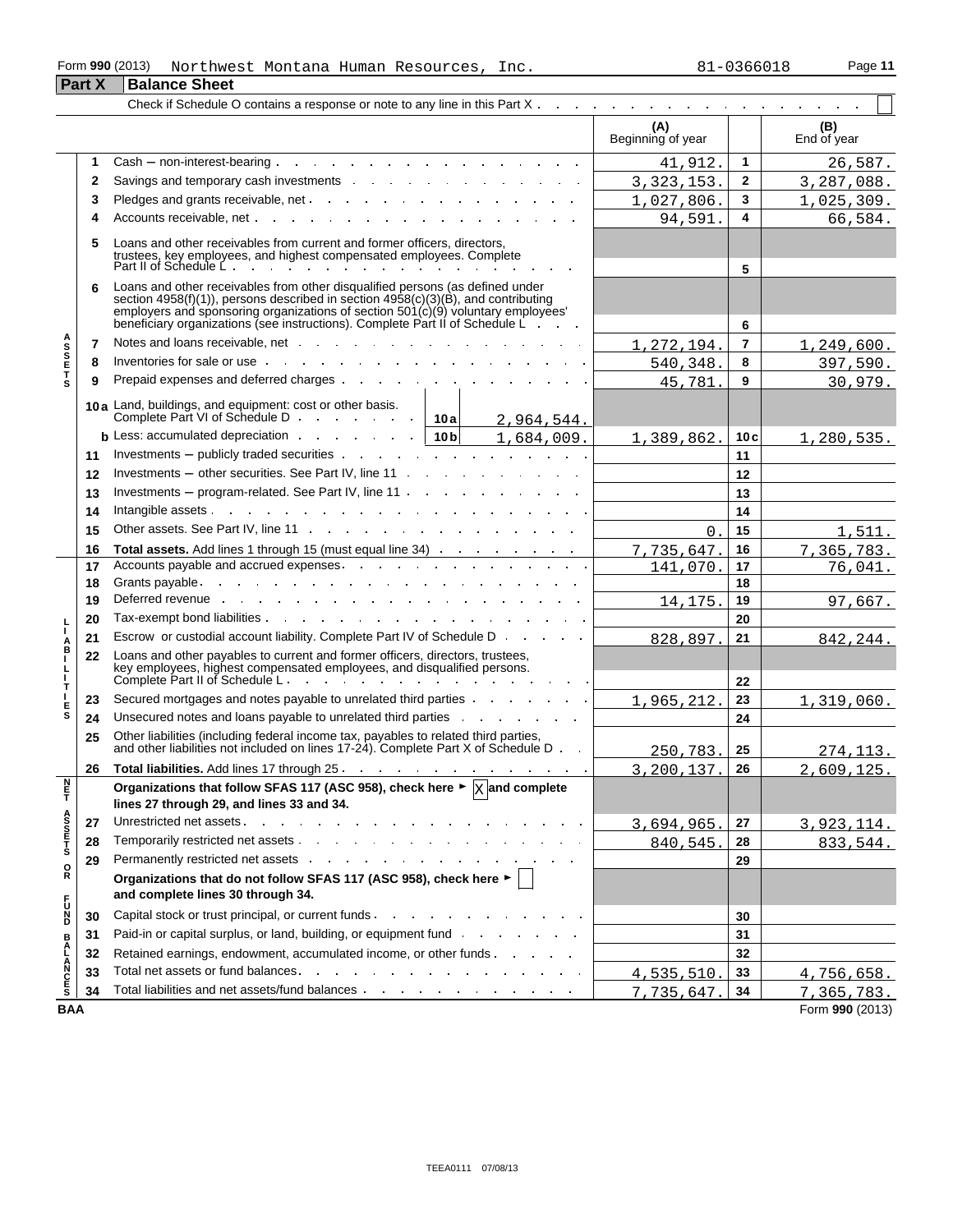| Form 990 (2013)<br>Northwest Montana Human Resources, Inc.<br>81-0366018 |                                                                                                                                                                                                                                     |  |                 |            |           |  |
|--------------------------------------------------------------------------|-------------------------------------------------------------------------------------------------------------------------------------------------------------------------------------------------------------------------------------|--|-----------------|------------|-----------|--|
|                                                                          | Part XI<br><b>Reconciliation of Net Assets</b>                                                                                                                                                                                      |  |                 |            |           |  |
|                                                                          | Check if Schedule O contains a response or note to any line in this Part XI.                                                                                                                                                        |  |                 |            |           |  |
| 1                                                                        | 1                                                                                                                                                                                                                                   |  | 5,579,397.      |            |           |  |
| 2                                                                        | $\mathbf{2}$                                                                                                                                                                                                                        |  | 5,358,249.      |            |           |  |
| 3                                                                        | 3                                                                                                                                                                                                                                   |  |                 | 221,148.   |           |  |
| 4                                                                        | Net assets or fund balances at beginning of year (must equal Part X, line 33, column (A)).<br>4                                                                                                                                     |  | 4,535,510.      |            |           |  |
| 5                                                                        | Net unrealized gains (losses) on investments<br>5                                                                                                                                                                                   |  |                 |            |           |  |
| 6                                                                        | 6<br>Donated services and use of facilities                                                                                                                                                                                         |  |                 |            |           |  |
| 7                                                                        | $\overline{\mathbf{7}}$<br>Investment expenses.                                                                                                                                                                                     |  |                 |            |           |  |
| 8                                                                        | Prior period adjustments and the contract of the contract of the contract of the contract of the contract of the contract of the contract of the contract of the contract of the contract of the contract of the contract of t<br>8 |  |                 |            |           |  |
| 9                                                                        | 9                                                                                                                                                                                                                                   |  |                 |            |           |  |
| 10                                                                       | Net assets or fund balances at end of year. Combine lines 3 through 9 (must equal Part X, line 33,                                                                                                                                  |  |                 |            |           |  |
|                                                                          | column (B)). $\cdots$ $\cdots$ $\cdots$ $\cdots$ $\cdots$ $\cdots$ $\cdots$ $\cdots$ $\cdots$ $\cdots$ $\cdots$ $\cdots$<br>10                                                                                                      |  | 4,756,658.      |            |           |  |
|                                                                          | <b>Part XII Financial Statements and Reporting</b>                                                                                                                                                                                  |  |                 |            |           |  |
|                                                                          | Check if Schedule O contains a response or note to any line in this Part XII                                                                                                                                                        |  |                 |            |           |  |
|                                                                          |                                                                                                                                                                                                                                     |  |                 | <b>Yes</b> | <b>No</b> |  |
| 1                                                                        | Other<br>Accounting method used to prepare the Form 990:<br>Cash<br><b>X</b> Accrual                                                                                                                                                |  |                 |            |           |  |
|                                                                          | If the organization changed its method of accounting from a prior year or checked 'Other,' explain<br>in Schedule O.                                                                                                                |  |                 |            |           |  |
|                                                                          | 2 a Were the organization's financial statements compiled or reviewed by an independent accountant? .                                                                                                                               |  | 2a              |            | Χ         |  |
|                                                                          | If 'Yes,' check a box below to indicate whether the financial statements for the year were compiled or reviewed on a<br>separate basis, consolidated basis, or both:                                                                |  |                 |            |           |  |
|                                                                          | Consolidated basis<br>Both consolidated and separate basis<br>Separate basis                                                                                                                                                        |  |                 |            |           |  |
|                                                                          | <b>b</b> Were the organization's financial statements audited by an independent accountant?                                                                                                                                         |  | 2 <sub>b</sub>  | Χ          |           |  |
|                                                                          | If 'Yes,' check a box below to indicate whether the financial statements for the year were audited on a separate                                                                                                                    |  |                 |            |           |  |
|                                                                          | basis, consolidated basis, or both:                                                                                                                                                                                                 |  |                 |            |           |  |
|                                                                          | Separate basis<br>x Consolidated basis<br>Both consolidated and separate basis                                                                                                                                                      |  |                 |            |           |  |
|                                                                          | c If 'Yes' to line 2a or 2b, does the organization have a committee that assumes responsibility for oversight of the audit,<br>review, or compilation of its financial statements and selection of an independent accountant? .     |  | 2c              | X          |           |  |
|                                                                          | If the organization changed either its oversight process or selection process during the tax year, explain<br>in Schedule O.                                                                                                        |  |                 |            |           |  |
|                                                                          | 3 a As a result of a federal award, was the organization required to undergo an audit or audits as set forth in the Single<br>Audit Act and OMB Circular A-133?                                                                     |  | 3a              | Χ          |           |  |
|                                                                          | b If 'Yes,' did the organization undergo the required audit or audits? If the organization did not undergo the required audit                                                                                                       |  |                 |            |           |  |
|                                                                          | or audits, explain why in Schedule O and describe any steps taken to undergo such audits and the contact of the state of audits and the state of audits of the state of audits of the state of audits and the state of audits       |  | 3 <sub>b</sub>  | Χ          |           |  |
| <b>BAA</b>                                                               |                                                                                                                                                                                                                                     |  | Form 990 (2013) |            |           |  |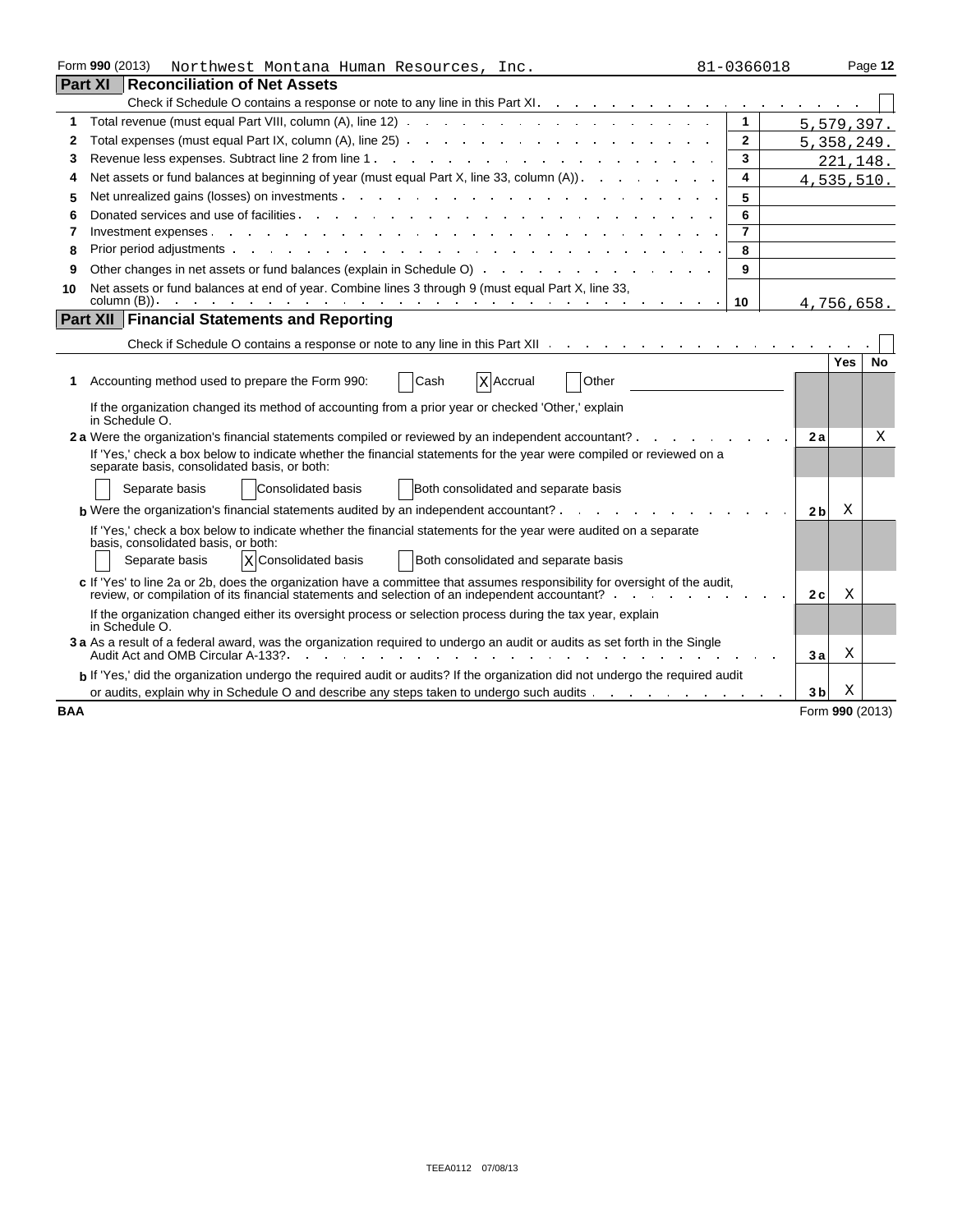| <b>SCHEDULE A</b><br>2013<br>Complete if the organization is a section 501(c)(3) organization or a section<br>(Form 990 or 990-EZ)<br>4947(a)(1) nonexempt charitable trust.<br>Attach to Form 990 or Form 990-EZ.<br><b>Open to Public</b><br>Information about Schedule A (Form 990 or 990-EZ) and its instructions is<br>Department of the Treasury<br><b>Inspection</b><br>at www.irs.gov/form990.<br>Internal Revenue Service<br>Name of the organization<br><b>Employer identification number</b><br>81-0366018<br>Northwest Montana Human Resources,<br>Inc.<br>Reason for Public Charity Status (All organizations must complete this part.) See instructions.<br>Part I<br>The organization is not a private foundation because it is: (For lines 1 through 11, check only one box.)<br>A church, convention of churches or association of churches described in section 170(b)(1)(A)(i).<br>1<br>A school described in section 170(b)(1)(A)(ii). (Attach Schedule E.)<br>2<br>A hospital or a cooperative hospital service organization described in section 170(b)(1)(A)(iii).<br>3<br>A medical research organization operated in conjunction with a hospital described in section 170(b)(1)(A)(iii). Enter the hospital's<br>4<br>name, city, and state:<br>An organization operated for the benefit of a college or university owned or operated by a governmental unit described in section<br>5<br>$170(b)(1)(A)(iv)$ . (Complete Part II.)<br>A federal, state, or local government or governmental unit described in section 170(b)(1)(A)(v).<br>6<br>An organization that normally receives a substantial part of its support from a governmental unit or from the general public described<br>7<br>X<br>in section 170(b)(1)(A)(vi). (Complete Part II.)<br>A community trust described in section 170(b)(1)(A)(vi). (Complete Part II.)<br>8<br>An organization that normally receives: (1) more than 33-1/3% of its support from contributions, membership fees, and gross receipts<br>9<br>from activities related to its exempt functions – subject to certain exceptions, and (2) no more than 33-1/3% of its support from gross<br>investment income and unrelated business taxable income (less section 511 tax) from businesses acquired by the organization after<br>June 30, 1975. See section 509(a)(2). (Complete Part III.)<br>An organization organized and operated exclusively to test for public safety. See section 509(a)(4).<br>10<br>An organization organized and operated exclusively for the benefit of, to perform the functions of, or carry out the purposes of one or<br>11<br>more publicly supported organizations described in section 509(a)(1) or section 509(a)(2). See section 509(a)(3). Check the box that<br>describes the type of supporting organization and complete lines 11e through 11h.<br>Type I<br>Type II<br>Type III - Functionally integrated<br>b<br>c<br>Type III - Non-functionally integrated<br>a<br>By checking this box, I certify that the organization is not controlled directly or indirectly by one or more disqualified persons<br>е<br>other than foundation managers and other than one or more publicly supported organizations described in section 509(a)(1) or<br>section 509(a)(2).<br>If the organization received a written determination from the IRS that is a Type I, Type II or Type III supporting organization,<br>f<br>check this box.<br>Since August 17, 2006, has the organization accepted any gift or contribution from any of the following persons?<br>g<br>Yes<br>No<br>A person who directly or indirectly controls, either alone or together with persons described in (ii) and (iii)<br>(i)<br>11 g (i)<br>below, the governing body of the supported organization? .<br>A family member of a person described in (i) above? .<br>(ii)<br>11 g (ii)<br>A 35% controlled entity of a person described in (i) or (ii) above? .<br>(iii)<br>11 g (iii)<br>Provide the following information about the supported organization(s).<br>(ii) EIN<br>(vii) Amount of monetary<br>(i) Name of supported<br>(iii) Type of organization<br>(iv) is the<br>(v) Did you notify<br>(vi) Is the<br>organization<br>(described on lines 1-9<br>organization in<br>the organization in<br>organization in<br>support<br>above or IRC section<br>column (i) listed in<br>column (i) of your<br>column (i)<br>(see instructions))<br>organized in the<br>your governing<br>support?<br>document?<br>U.S.?<br>Yes<br>No<br>Yes<br>No<br>Yes<br>No<br>(A) |  |  | OMB No. 1545-0047 |  |  |  |  |  |  |  |  |  |
|----------------------------------------------------------------------------------------------------------------------------------------------------------------------------------------------------------------------------------------------------------------------------------------------------------------------------------------------------------------------------------------------------------------------------------------------------------------------------------------------------------------------------------------------------------------------------------------------------------------------------------------------------------------------------------------------------------------------------------------------------------------------------------------------------------------------------------------------------------------------------------------------------------------------------------------------------------------------------------------------------------------------------------------------------------------------------------------------------------------------------------------------------------------------------------------------------------------------------------------------------------------------------------------------------------------------------------------------------------------------------------------------------------------------------------------------------------------------------------------------------------------------------------------------------------------------------------------------------------------------------------------------------------------------------------------------------------------------------------------------------------------------------------------------------------------------------------------------------------------------------------------------------------------------------------------------------------------------------------------------------------------------------------------------------------------------------------------------------------------------------------------------------------------------------------------------------------------------------------------------------------------------------------------------------------------------------------------------------------------------------------------------------------------------------------------------------------------------------------------------------------------------------------------------------------------------------------------------------------------------------------------------------------------------------------------------------------------------------------------------------------------------------------------------------------------------------------------------------------------------------------------------------------------------------------------------------------------------------------------------------------------------------------------------------------------------------------------------------------------------------------------------------------------------------------------------------------------------------------------------------------------------------------------------------------------------------------------------------------------------------------------------------------------------------------------------------------------------------------------------------------------------------------------------------------------------------------------------------------------------------------------------------------------------------------------------------------------------------------------------------------------------------------------------------------------------------------------------------------------------------------------------------------------------------------------------------------------------------------------------------------------------------------------------------------------------------------------------------------------------------------------------------------------------------------------------------------------------------------------------------------------------------------------------------------------------------------------------------------------------------------------------------------------------------------------------------------------------------------------------------------------------------------------------------|--|--|-------------------|--|--|--|--|--|--|--|--|--|
|                                                                                                                                                                                                                                                                                                                                                                                                                                                                                                                                                                                                                                                                                                                                                                                                                                                                                                                                                                                                                                                                                                                                                                                                                                                                                                                                                                                                                                                                                                                                                                                                                                                                                                                                                                                                                                                                                                                                                                                                                                                                                                                                                                                                                                                                                                                                                                                                                                                                                                                                                                                                                                                                                                                                                                                                                                                                                                                                                                                                                                                                                                                                                                                                                                                                                                                                                                                                                                                                                                                                                                                                                                                                                                                                                                                                                                                                                                                                                                                                                                                                                                                                                                                                                                                                                                                                                                                                                                                                                                                                                    |  |  |                   |  |  |  |  |  |  |  |  |  |
|                                                                                                                                                                                                                                                                                                                                                                                                                                                                                                                                                                                                                                                                                                                                                                                                                                                                                                                                                                                                                                                                                                                                                                                                                                                                                                                                                                                                                                                                                                                                                                                                                                                                                                                                                                                                                                                                                                                                                                                                                                                                                                                                                                                                                                                                                                                                                                                                                                                                                                                                                                                                                                                                                                                                                                                                                                                                                                                                                                                                                                                                                                                                                                                                                                                                                                                                                                                                                                                                                                                                                                                                                                                                                                                                                                                                                                                                                                                                                                                                                                                                                                                                                                                                                                                                                                                                                                                                                                                                                                                                                    |  |  |                   |  |  |  |  |  |  |  |  |  |
|                                                                                                                                                                                                                                                                                                                                                                                                                                                                                                                                                                                                                                                                                                                                                                                                                                                                                                                                                                                                                                                                                                                                                                                                                                                                                                                                                                                                                                                                                                                                                                                                                                                                                                                                                                                                                                                                                                                                                                                                                                                                                                                                                                                                                                                                                                                                                                                                                                                                                                                                                                                                                                                                                                                                                                                                                                                                                                                                                                                                                                                                                                                                                                                                                                                                                                                                                                                                                                                                                                                                                                                                                                                                                                                                                                                                                                                                                                                                                                                                                                                                                                                                                                                                                                                                                                                                                                                                                                                                                                                                                    |  |  |                   |  |  |  |  |  |  |  |  |  |
|                                                                                                                                                                                                                                                                                                                                                                                                                                                                                                                                                                                                                                                                                                                                                                                                                                                                                                                                                                                                                                                                                                                                                                                                                                                                                                                                                                                                                                                                                                                                                                                                                                                                                                                                                                                                                                                                                                                                                                                                                                                                                                                                                                                                                                                                                                                                                                                                                                                                                                                                                                                                                                                                                                                                                                                                                                                                                                                                                                                                                                                                                                                                                                                                                                                                                                                                                                                                                                                                                                                                                                                                                                                                                                                                                                                                                                                                                                                                                                                                                                                                                                                                                                                                                                                                                                                                                                                                                                                                                                                                                    |  |  |                   |  |  |  |  |  |  |  |  |  |
|                                                                                                                                                                                                                                                                                                                                                                                                                                                                                                                                                                                                                                                                                                                                                                                                                                                                                                                                                                                                                                                                                                                                                                                                                                                                                                                                                                                                                                                                                                                                                                                                                                                                                                                                                                                                                                                                                                                                                                                                                                                                                                                                                                                                                                                                                                                                                                                                                                                                                                                                                                                                                                                                                                                                                                                                                                                                                                                                                                                                                                                                                                                                                                                                                                                                                                                                                                                                                                                                                                                                                                                                                                                                                                                                                                                                                                                                                                                                                                                                                                                                                                                                                                                                                                                                                                                                                                                                                                                                                                                                                    |  |  |                   |  |  |  |  |  |  |  |  |  |
|                                                                                                                                                                                                                                                                                                                                                                                                                                                                                                                                                                                                                                                                                                                                                                                                                                                                                                                                                                                                                                                                                                                                                                                                                                                                                                                                                                                                                                                                                                                                                                                                                                                                                                                                                                                                                                                                                                                                                                                                                                                                                                                                                                                                                                                                                                                                                                                                                                                                                                                                                                                                                                                                                                                                                                                                                                                                                                                                                                                                                                                                                                                                                                                                                                                                                                                                                                                                                                                                                                                                                                                                                                                                                                                                                                                                                                                                                                                                                                                                                                                                                                                                                                                                                                                                                                                                                                                                                                                                                                                                                    |  |  |                   |  |  |  |  |  |  |  |  |  |
|                                                                                                                                                                                                                                                                                                                                                                                                                                                                                                                                                                                                                                                                                                                                                                                                                                                                                                                                                                                                                                                                                                                                                                                                                                                                                                                                                                                                                                                                                                                                                                                                                                                                                                                                                                                                                                                                                                                                                                                                                                                                                                                                                                                                                                                                                                                                                                                                                                                                                                                                                                                                                                                                                                                                                                                                                                                                                                                                                                                                                                                                                                                                                                                                                                                                                                                                                                                                                                                                                                                                                                                                                                                                                                                                                                                                                                                                                                                                                                                                                                                                                                                                                                                                                                                                                                                                                                                                                                                                                                                                                    |  |  |                   |  |  |  |  |  |  |  |  |  |
|                                                                                                                                                                                                                                                                                                                                                                                                                                                                                                                                                                                                                                                                                                                                                                                                                                                                                                                                                                                                                                                                                                                                                                                                                                                                                                                                                                                                                                                                                                                                                                                                                                                                                                                                                                                                                                                                                                                                                                                                                                                                                                                                                                                                                                                                                                                                                                                                                                                                                                                                                                                                                                                                                                                                                                                                                                                                                                                                                                                                                                                                                                                                                                                                                                                                                                                                                                                                                                                                                                                                                                                                                                                                                                                                                                                                                                                                                                                                                                                                                                                                                                                                                                                                                                                                                                                                                                                                                                                                                                                                                    |  |  |                   |  |  |  |  |  |  |  |  |  |
|                                                                                                                                                                                                                                                                                                                                                                                                                                                                                                                                                                                                                                                                                                                                                                                                                                                                                                                                                                                                                                                                                                                                                                                                                                                                                                                                                                                                                                                                                                                                                                                                                                                                                                                                                                                                                                                                                                                                                                                                                                                                                                                                                                                                                                                                                                                                                                                                                                                                                                                                                                                                                                                                                                                                                                                                                                                                                                                                                                                                                                                                                                                                                                                                                                                                                                                                                                                                                                                                                                                                                                                                                                                                                                                                                                                                                                                                                                                                                                                                                                                                                                                                                                                                                                                                                                                                                                                                                                                                                                                                                    |  |  |                   |  |  |  |  |  |  |  |  |  |
|                                                                                                                                                                                                                                                                                                                                                                                                                                                                                                                                                                                                                                                                                                                                                                                                                                                                                                                                                                                                                                                                                                                                                                                                                                                                                                                                                                                                                                                                                                                                                                                                                                                                                                                                                                                                                                                                                                                                                                                                                                                                                                                                                                                                                                                                                                                                                                                                                                                                                                                                                                                                                                                                                                                                                                                                                                                                                                                                                                                                                                                                                                                                                                                                                                                                                                                                                                                                                                                                                                                                                                                                                                                                                                                                                                                                                                                                                                                                                                                                                                                                                                                                                                                                                                                                                                                                                                                                                                                                                                                                                    |  |  |                   |  |  |  |  |  |  |  |  |  |
|                                                                                                                                                                                                                                                                                                                                                                                                                                                                                                                                                                                                                                                                                                                                                                                                                                                                                                                                                                                                                                                                                                                                                                                                                                                                                                                                                                                                                                                                                                                                                                                                                                                                                                                                                                                                                                                                                                                                                                                                                                                                                                                                                                                                                                                                                                                                                                                                                                                                                                                                                                                                                                                                                                                                                                                                                                                                                                                                                                                                                                                                                                                                                                                                                                                                                                                                                                                                                                                                                                                                                                                                                                                                                                                                                                                                                                                                                                                                                                                                                                                                                                                                                                                                                                                                                                                                                                                                                                                                                                                                                    |  |  |                   |  |  |  |  |  |  |  |  |  |
|                                                                                                                                                                                                                                                                                                                                                                                                                                                                                                                                                                                                                                                                                                                                                                                                                                                                                                                                                                                                                                                                                                                                                                                                                                                                                                                                                                                                                                                                                                                                                                                                                                                                                                                                                                                                                                                                                                                                                                                                                                                                                                                                                                                                                                                                                                                                                                                                                                                                                                                                                                                                                                                                                                                                                                                                                                                                                                                                                                                                                                                                                                                                                                                                                                                                                                                                                                                                                                                                                                                                                                                                                                                                                                                                                                                                                                                                                                                                                                                                                                                                                                                                                                                                                                                                                                                                                                                                                                                                                                                                                    |  |  |                   |  |  |  |  |  |  |  |  |  |
|                                                                                                                                                                                                                                                                                                                                                                                                                                                                                                                                                                                                                                                                                                                                                                                                                                                                                                                                                                                                                                                                                                                                                                                                                                                                                                                                                                                                                                                                                                                                                                                                                                                                                                                                                                                                                                                                                                                                                                                                                                                                                                                                                                                                                                                                                                                                                                                                                                                                                                                                                                                                                                                                                                                                                                                                                                                                                                                                                                                                                                                                                                                                                                                                                                                                                                                                                                                                                                                                                                                                                                                                                                                                                                                                                                                                                                                                                                                                                                                                                                                                                                                                                                                                                                                                                                                                                                                                                                                                                                                                                    |  |  |                   |  |  |  |  |  |  |  |  |  |
|                                                                                                                                                                                                                                                                                                                                                                                                                                                                                                                                                                                                                                                                                                                                                                                                                                                                                                                                                                                                                                                                                                                                                                                                                                                                                                                                                                                                                                                                                                                                                                                                                                                                                                                                                                                                                                                                                                                                                                                                                                                                                                                                                                                                                                                                                                                                                                                                                                                                                                                                                                                                                                                                                                                                                                                                                                                                                                                                                                                                                                                                                                                                                                                                                                                                                                                                                                                                                                                                                                                                                                                                                                                                                                                                                                                                                                                                                                                                                                                                                                                                                                                                                                                                                                                                                                                                                                                                                                                                                                                                                    |  |  |                   |  |  |  |  |  |  |  |  |  |
|                                                                                                                                                                                                                                                                                                                                                                                                                                                                                                                                                                                                                                                                                                                                                                                                                                                                                                                                                                                                                                                                                                                                                                                                                                                                                                                                                                                                                                                                                                                                                                                                                                                                                                                                                                                                                                                                                                                                                                                                                                                                                                                                                                                                                                                                                                                                                                                                                                                                                                                                                                                                                                                                                                                                                                                                                                                                                                                                                                                                                                                                                                                                                                                                                                                                                                                                                                                                                                                                                                                                                                                                                                                                                                                                                                                                                                                                                                                                                                                                                                                                                                                                                                                                                                                                                                                                                                                                                                                                                                                                                    |  |  |                   |  |  |  |  |  |  |  |  |  |
|                                                                                                                                                                                                                                                                                                                                                                                                                                                                                                                                                                                                                                                                                                                                                                                                                                                                                                                                                                                                                                                                                                                                                                                                                                                                                                                                                                                                                                                                                                                                                                                                                                                                                                                                                                                                                                                                                                                                                                                                                                                                                                                                                                                                                                                                                                                                                                                                                                                                                                                                                                                                                                                                                                                                                                                                                                                                                                                                                                                                                                                                                                                                                                                                                                                                                                                                                                                                                                                                                                                                                                                                                                                                                                                                                                                                                                                                                                                                                                                                                                                                                                                                                                                                                                                                                                                                                                                                                                                                                                                                                    |  |  |                   |  |  |  |  |  |  |  |  |  |
|                                                                                                                                                                                                                                                                                                                                                                                                                                                                                                                                                                                                                                                                                                                                                                                                                                                                                                                                                                                                                                                                                                                                                                                                                                                                                                                                                                                                                                                                                                                                                                                                                                                                                                                                                                                                                                                                                                                                                                                                                                                                                                                                                                                                                                                                                                                                                                                                                                                                                                                                                                                                                                                                                                                                                                                                                                                                                                                                                                                                                                                                                                                                                                                                                                                                                                                                                                                                                                                                                                                                                                                                                                                                                                                                                                                                                                                                                                                                                                                                                                                                                                                                                                                                                                                                                                                                                                                                                                                                                                                                                    |  |  |                   |  |  |  |  |  |  |  |  |  |
|                                                                                                                                                                                                                                                                                                                                                                                                                                                                                                                                                                                                                                                                                                                                                                                                                                                                                                                                                                                                                                                                                                                                                                                                                                                                                                                                                                                                                                                                                                                                                                                                                                                                                                                                                                                                                                                                                                                                                                                                                                                                                                                                                                                                                                                                                                                                                                                                                                                                                                                                                                                                                                                                                                                                                                                                                                                                                                                                                                                                                                                                                                                                                                                                                                                                                                                                                                                                                                                                                                                                                                                                                                                                                                                                                                                                                                                                                                                                                                                                                                                                                                                                                                                                                                                                                                                                                                                                                                                                                                                                                    |  |  |                   |  |  |  |  |  |  |  |  |  |
|                                                                                                                                                                                                                                                                                                                                                                                                                                                                                                                                                                                                                                                                                                                                                                                                                                                                                                                                                                                                                                                                                                                                                                                                                                                                                                                                                                                                                                                                                                                                                                                                                                                                                                                                                                                                                                                                                                                                                                                                                                                                                                                                                                                                                                                                                                                                                                                                                                                                                                                                                                                                                                                                                                                                                                                                                                                                                                                                                                                                                                                                                                                                                                                                                                                                                                                                                                                                                                                                                                                                                                                                                                                                                                                                                                                                                                                                                                                                                                                                                                                                                                                                                                                                                                                                                                                                                                                                                                                                                                                                                    |  |  |                   |  |  |  |  |  |  |  |  |  |
|                                                                                                                                                                                                                                                                                                                                                                                                                                                                                                                                                                                                                                                                                                                                                                                                                                                                                                                                                                                                                                                                                                                                                                                                                                                                                                                                                                                                                                                                                                                                                                                                                                                                                                                                                                                                                                                                                                                                                                                                                                                                                                                                                                                                                                                                                                                                                                                                                                                                                                                                                                                                                                                                                                                                                                                                                                                                                                                                                                                                                                                                                                                                                                                                                                                                                                                                                                                                                                                                                                                                                                                                                                                                                                                                                                                                                                                                                                                                                                                                                                                                                                                                                                                                                                                                                                                                                                                                                                                                                                                                                    |  |  |                   |  |  |  |  |  |  |  |  |  |
|                                                                                                                                                                                                                                                                                                                                                                                                                                                                                                                                                                                                                                                                                                                                                                                                                                                                                                                                                                                                                                                                                                                                                                                                                                                                                                                                                                                                                                                                                                                                                                                                                                                                                                                                                                                                                                                                                                                                                                                                                                                                                                                                                                                                                                                                                                                                                                                                                                                                                                                                                                                                                                                                                                                                                                                                                                                                                                                                                                                                                                                                                                                                                                                                                                                                                                                                                                                                                                                                                                                                                                                                                                                                                                                                                                                                                                                                                                                                                                                                                                                                                                                                                                                                                                                                                                                                                                                                                                                                                                                                                    |  |  |                   |  |  |  |  |  |  |  |  |  |
|                                                                                                                                                                                                                                                                                                                                                                                                                                                                                                                                                                                                                                                                                                                                                                                                                                                                                                                                                                                                                                                                                                                                                                                                                                                                                                                                                                                                                                                                                                                                                                                                                                                                                                                                                                                                                                                                                                                                                                                                                                                                                                                                                                                                                                                                                                                                                                                                                                                                                                                                                                                                                                                                                                                                                                                                                                                                                                                                                                                                                                                                                                                                                                                                                                                                                                                                                                                                                                                                                                                                                                                                                                                                                                                                                                                                                                                                                                                                                                                                                                                                                                                                                                                                                                                                                                                                                                                                                                                                                                                                                    |  |  |                   |  |  |  |  |  |  |  |  |  |
|                                                                                                                                                                                                                                                                                                                                                                                                                                                                                                                                                                                                                                                                                                                                                                                                                                                                                                                                                                                                                                                                                                                                                                                                                                                                                                                                                                                                                                                                                                                                                                                                                                                                                                                                                                                                                                                                                                                                                                                                                                                                                                                                                                                                                                                                                                                                                                                                                                                                                                                                                                                                                                                                                                                                                                                                                                                                                                                                                                                                                                                                                                                                                                                                                                                                                                                                                                                                                                                                                                                                                                                                                                                                                                                                                                                                                                                                                                                                                                                                                                                                                                                                                                                                                                                                                                                                                                                                                                                                                                                                                    |  |  |                   |  |  |  |  |  |  |  |  |  |
|                                                                                                                                                                                                                                                                                                                                                                                                                                                                                                                                                                                                                                                                                                                                                                                                                                                                                                                                                                                                                                                                                                                                                                                                                                                                                                                                                                                                                                                                                                                                                                                                                                                                                                                                                                                                                                                                                                                                                                                                                                                                                                                                                                                                                                                                                                                                                                                                                                                                                                                                                                                                                                                                                                                                                                                                                                                                                                                                                                                                                                                                                                                                                                                                                                                                                                                                                                                                                                                                                                                                                                                                                                                                                                                                                                                                                                                                                                                                                                                                                                                                                                                                                                                                                                                                                                                                                                                                                                                                                                                                                    |  |  |                   |  |  |  |  |  |  |  |  |  |
|                                                                                                                                                                                                                                                                                                                                                                                                                                                                                                                                                                                                                                                                                                                                                                                                                                                                                                                                                                                                                                                                                                                                                                                                                                                                                                                                                                                                                                                                                                                                                                                                                                                                                                                                                                                                                                                                                                                                                                                                                                                                                                                                                                                                                                                                                                                                                                                                                                                                                                                                                                                                                                                                                                                                                                                                                                                                                                                                                                                                                                                                                                                                                                                                                                                                                                                                                                                                                                                                                                                                                                                                                                                                                                                                                                                                                                                                                                                                                                                                                                                                                                                                                                                                                                                                                                                                                                                                                                                                                                                                                    |  |  |                   |  |  |  |  |  |  |  |  |  |
|                                                                                                                                                                                                                                                                                                                                                                                                                                                                                                                                                                                                                                                                                                                                                                                                                                                                                                                                                                                                                                                                                                                                                                                                                                                                                                                                                                                                                                                                                                                                                                                                                                                                                                                                                                                                                                                                                                                                                                                                                                                                                                                                                                                                                                                                                                                                                                                                                                                                                                                                                                                                                                                                                                                                                                                                                                                                                                                                                                                                                                                                                                                                                                                                                                                                                                                                                                                                                                                                                                                                                                                                                                                                                                                                                                                                                                                                                                                                                                                                                                                                                                                                                                                                                                                                                                                                                                                                                                                                                                                                                    |  |  |                   |  |  |  |  |  |  |  |  |  |
|                                                                                                                                                                                                                                                                                                                                                                                                                                                                                                                                                                                                                                                                                                                                                                                                                                                                                                                                                                                                                                                                                                                                                                                                                                                                                                                                                                                                                                                                                                                                                                                                                                                                                                                                                                                                                                                                                                                                                                                                                                                                                                                                                                                                                                                                                                                                                                                                                                                                                                                                                                                                                                                                                                                                                                                                                                                                                                                                                                                                                                                                                                                                                                                                                                                                                                                                                                                                                                                                                                                                                                                                                                                                                                                                                                                                                                                                                                                                                                                                                                                                                                                                                                                                                                                                                                                                                                                                                                                                                                                                                    |  |  |                   |  |  |  |  |  |  |  |  |  |
|                                                                                                                                                                                                                                                                                                                                                                                                                                                                                                                                                                                                                                                                                                                                                                                                                                                                                                                                                                                                                                                                                                                                                                                                                                                                                                                                                                                                                                                                                                                                                                                                                                                                                                                                                                                                                                                                                                                                                                                                                                                                                                                                                                                                                                                                                                                                                                                                                                                                                                                                                                                                                                                                                                                                                                                                                                                                                                                                                                                                                                                                                                                                                                                                                                                                                                                                                                                                                                                                                                                                                                                                                                                                                                                                                                                                                                                                                                                                                                                                                                                                                                                                                                                                                                                                                                                                                                                                                                                                                                                                                    |  |  |                   |  |  |  |  |  |  |  |  |  |
|                                                                                                                                                                                                                                                                                                                                                                                                                                                                                                                                                                                                                                                                                                                                                                                                                                                                                                                                                                                                                                                                                                                                                                                                                                                                                                                                                                                                                                                                                                                                                                                                                                                                                                                                                                                                                                                                                                                                                                                                                                                                                                                                                                                                                                                                                                                                                                                                                                                                                                                                                                                                                                                                                                                                                                                                                                                                                                                                                                                                                                                                                                                                                                                                                                                                                                                                                                                                                                                                                                                                                                                                                                                                                                                                                                                                                                                                                                                                                                                                                                                                                                                                                                                                                                                                                                                                                                                                                                                                                                                                                    |  |  |                   |  |  |  |  |  |  |  |  |  |
|                                                                                                                                                                                                                                                                                                                                                                                                                                                                                                                                                                                                                                                                                                                                                                                                                                                                                                                                                                                                                                                                                                                                                                                                                                                                                                                                                                                                                                                                                                                                                                                                                                                                                                                                                                                                                                                                                                                                                                                                                                                                                                                                                                                                                                                                                                                                                                                                                                                                                                                                                                                                                                                                                                                                                                                                                                                                                                                                                                                                                                                                                                                                                                                                                                                                                                                                                                                                                                                                                                                                                                                                                                                                                                                                                                                                                                                                                                                                                                                                                                                                                                                                                                                                                                                                                                                                                                                                                                                                                                                                                    |  |  |                   |  |  |  |  |  |  |  |  |  |
|                                                                                                                                                                                                                                                                                                                                                                                                                                                                                                                                                                                                                                                                                                                                                                                                                                                                                                                                                                                                                                                                                                                                                                                                                                                                                                                                                                                                                                                                                                                                                                                                                                                                                                                                                                                                                                                                                                                                                                                                                                                                                                                                                                                                                                                                                                                                                                                                                                                                                                                                                                                                                                                                                                                                                                                                                                                                                                                                                                                                                                                                                                                                                                                                                                                                                                                                                                                                                                                                                                                                                                                                                                                                                                                                                                                                                                                                                                                                                                                                                                                                                                                                                                                                                                                                                                                                                                                                                                                                                                                                                    |  |  |                   |  |  |  |  |  |  |  |  |  |
| (B)                                                                                                                                                                                                                                                                                                                                                                                                                                                                                                                                                                                                                                                                                                                                                                                                                                                                                                                                                                                                                                                                                                                                                                                                                                                                                                                                                                                                                                                                                                                                                                                                                                                                                                                                                                                                                                                                                                                                                                                                                                                                                                                                                                                                                                                                                                                                                                                                                                                                                                                                                                                                                                                                                                                                                                                                                                                                                                                                                                                                                                                                                                                                                                                                                                                                                                                                                                                                                                                                                                                                                                                                                                                                                                                                                                                                                                                                                                                                                                                                                                                                                                                                                                                                                                                                                                                                                                                                                                                                                                                                                |  |  |                   |  |  |  |  |  |  |  |  |  |
| (C)                                                                                                                                                                                                                                                                                                                                                                                                                                                                                                                                                                                                                                                                                                                                                                                                                                                                                                                                                                                                                                                                                                                                                                                                                                                                                                                                                                                                                                                                                                                                                                                                                                                                                                                                                                                                                                                                                                                                                                                                                                                                                                                                                                                                                                                                                                                                                                                                                                                                                                                                                                                                                                                                                                                                                                                                                                                                                                                                                                                                                                                                                                                                                                                                                                                                                                                                                                                                                                                                                                                                                                                                                                                                                                                                                                                                                                                                                                                                                                                                                                                                                                                                                                                                                                                                                                                                                                                                                                                                                                                                                |  |  |                   |  |  |  |  |  |  |  |  |  |
| (D)                                                                                                                                                                                                                                                                                                                                                                                                                                                                                                                                                                                                                                                                                                                                                                                                                                                                                                                                                                                                                                                                                                                                                                                                                                                                                                                                                                                                                                                                                                                                                                                                                                                                                                                                                                                                                                                                                                                                                                                                                                                                                                                                                                                                                                                                                                                                                                                                                                                                                                                                                                                                                                                                                                                                                                                                                                                                                                                                                                                                                                                                                                                                                                                                                                                                                                                                                                                                                                                                                                                                                                                                                                                                                                                                                                                                                                                                                                                                                                                                                                                                                                                                                                                                                                                                                                                                                                                                                                                                                                                                                |  |  |                   |  |  |  |  |  |  |  |  |  |
| (E)                                                                                                                                                                                                                                                                                                                                                                                                                                                                                                                                                                                                                                                                                                                                                                                                                                                                                                                                                                                                                                                                                                                                                                                                                                                                                                                                                                                                                                                                                                                                                                                                                                                                                                                                                                                                                                                                                                                                                                                                                                                                                                                                                                                                                                                                                                                                                                                                                                                                                                                                                                                                                                                                                                                                                                                                                                                                                                                                                                                                                                                                                                                                                                                                                                                                                                                                                                                                                                                                                                                                                                                                                                                                                                                                                                                                                                                                                                                                                                                                                                                                                                                                                                                                                                                                                                                                                                                                                                                                                                                                                |  |  |                   |  |  |  |  |  |  |  |  |  |
| Total                                                                                                                                                                                                                                                                                                                                                                                                                                                                                                                                                                                                                                                                                                                                                                                                                                                                                                                                                                                                                                                                                                                                                                                                                                                                                                                                                                                                                                                                                                                                                                                                                                                                                                                                                                                                                                                                                                                                                                                                                                                                                                                                                                                                                                                                                                                                                                                                                                                                                                                                                                                                                                                                                                                                                                                                                                                                                                                                                                                                                                                                                                                                                                                                                                                                                                                                                                                                                                                                                                                                                                                                                                                                                                                                                                                                                                                                                                                                                                                                                                                                                                                                                                                                                                                                                                                                                                                                                                                                                                                                              |  |  |                   |  |  |  |  |  |  |  |  |  |

**BAA For Paperwork Reduction Act Notice, see the Instructions for Form 990 or 990-EZ.** Schedule **A** (Form 990 or 990-EZ) 2013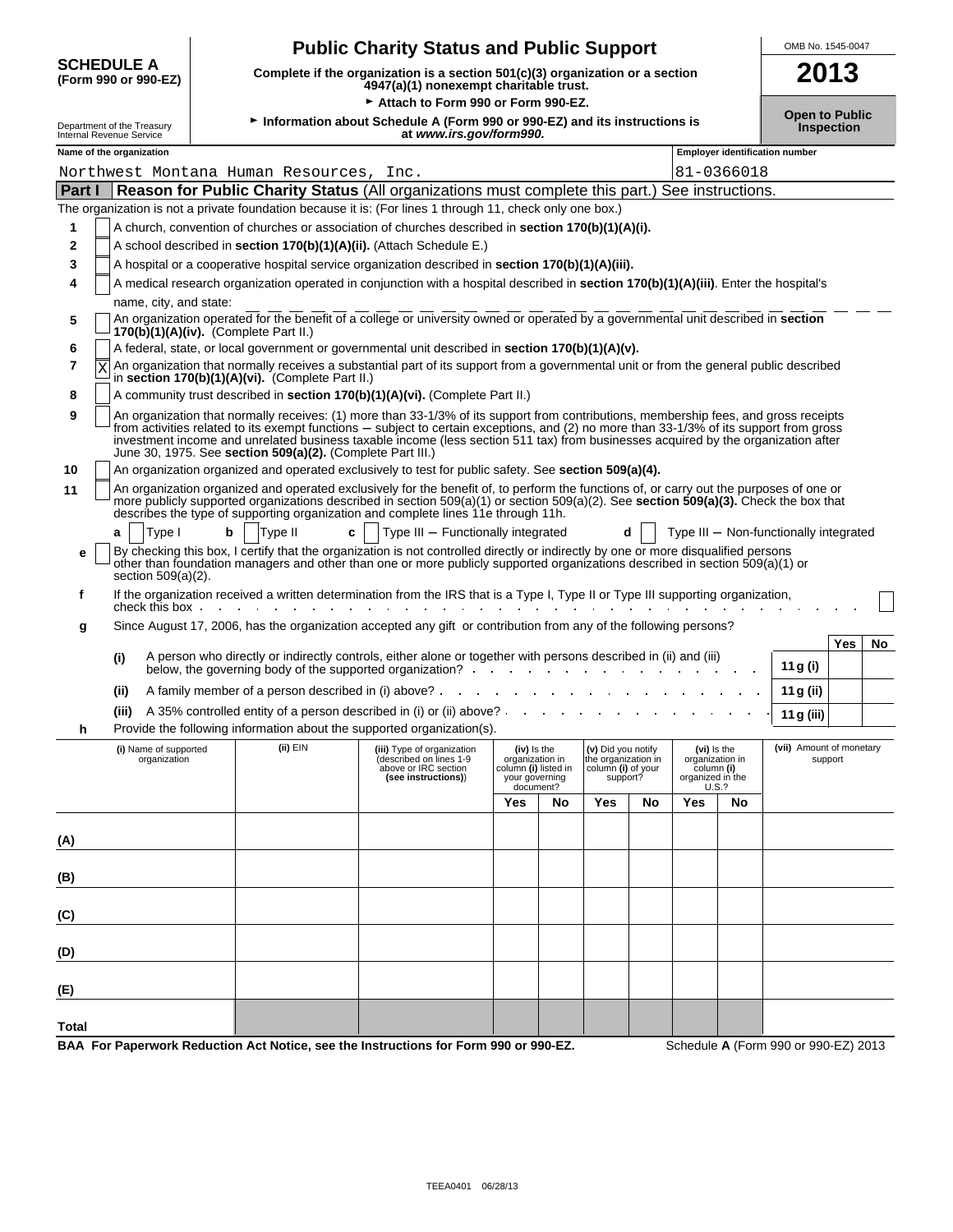## **Part II** Support Schedule for Organizations Described in Sections 170(b)(1)(A)(iv) and 170(b)(1)(A)(vi)

(Complete only if you checked the box on line 5, 7, or 8 of Part I or if the organization failed to qualify under Part III. If the organization fails to qualify under the tests listed below, please complete Part III.)

#### **Section A. Public Support Calendar year (or fiscal year (a) 2009 (b) 2010 <b>(c)** 2011 **(d)** 2012 **(e)** 2013 **(f)** Total **beginning in)** ► (f) Total **1** Gifts, grants, contributions, and membership fees received. (Do not include any 'unusual grants.') 4,878,373. 9,024,963. 5,600,556. 4,287,363. 4,434,079. 28,225,334. **2** Tax revenues levied for the organization's benefit and either paid to or expended  $\boldsymbol{0}$  . on its behalf  $\mathcal{L}^{\text{max}}$  and  $0.$  0. 0. 0. 0. 0. **3** The value of services or facilities furnished by a governmental unit to the organization without charge  $0.$  0. 0. 0. 0. 0. 0. 4,878,373. 9,024,963. 5,600,556. 4,287,363. 4,434,079. **4 Total.** Add lines 1 through 3 28,225,334. **5** The portion of total contributions by each person (other than a governmental unit or publicly supported organization) included on line 1 that exceeds 2% of the amount shown on line 11, column (f) . **6 Public support.** Subtract line 5 from line 4. 28,225,334. **Section B. Total Support Calendar year (or fiscal year (a)** <sup>2009</sup> **(b)** <sup>2010</sup> **(c)**<sup>2011</sup> **(d)**<sup>2012</sup> **(e)**<sup>2013</sup> **(f)** Total **beginning in)** <sup>G</sup> **7** Amounts from line 4 4,878,373. 9,024,963. 5,600,556. 4,287,363. 4,434,079. 28,225,334. **8** Gross income from interest, dividends, payments received on securities loans, rents, royalties and income from 44,398. 34,614. 28,361. 27,091. 26,122. similar sources. 160,586. **9** Net income from unrelated business activities, whether or not the business is regularly carried on 3,193.  $0.$  443. 704. 180. 1,866.  $\sim 10^{-1}$  $\sim 10^{-1}$  $\sim$ **10** Other income. Do not include gain or loss from the sale of capital assets (Explain in Part IV.) . 111,217. | 46,998. | 11,997. | 0. | 0 170,212. **11 Total support.** Add lines 7 through 10 28,559,325. **12** Gross receipts from related activities, etc (see instructions) **12** 12,271,097. **13 First five years.** If the Form 990 is for the organization's first, second, third, fourth, or fifth tax year as a section 501(c)(3) organization, check this box and **stop here**  $\sim$  $\sim$  $\sim$  $\sim$  $\mathcal{A}^{\mathcal{A}}$  and  $\mathcal{A}^{\mathcal{A}}$  and  $\mathcal{A}^{\mathcal{A}}$  $\sim$  $\sim$  $\sim$  $\alpha$  $\ddot{\phantom{a}}$ . ► **Section C. Computation of Public Support Percentage 14** Public support percentage for 2013 (line 6, column (f) divided by line 11, column (f)) **14 %** 83% 97 **15** Public support percentage from 2012 Schedule A, Part II, line 14 and the substitution of the state of the state of  $\frac{1}{5}$  and  $\frac{1}{5}$  and  $\frac{1}{5}$  and  $\frac{1}{5}$  and  $\frac{1}{5}$  and  $\frac{1}{5}$  and  $\frac{1}{5}$  and  $\frac{$ **16a 33-1/3% support test** ' **2013.** If the organization did not check the box on line 13, and the line 14 is 33-1/3% or more, check this box and **stop here.** The organization qualifies as a publicly supported organization X  $\sim$  $\sim$ and the company of  $\sim$  $\alpha$  $\mathcal{L}$ **b** 33-1/3% support test  $-$  2012. If the organization did not check a box on line 13 or 16a, and line 15 is 33-1/3% or more, check this box and **stop here.** The organization qualifies as a publicly supported organization **17a 10%-facts-and-circumstances test** ' **2013.** If the organization did not check a box on line 13, 16a, or 16b, and line 14 is 10% or more, and if the organization meets the 'facts-and-circumstances' test, check this box and **stop here.** Explain in Part IV how the organization meets the 'facts-and-circumstances' test. The organization qualifies as a publicly supported organization. **b 10%-facts-and-circumstances test** ' **2012.** If the organization did not check a box on line 13, 16a, 16b, or 17a, and line 15 is 10% or more, and if the organization meets the 'facts-and-circumstances' test, check this box and **stop here.** Explain in Part IV how the organization meets the 'facts-and-circumstances' test. The organization qualifies as a publicly supported organization 18 Private foundation. If the organization did not check a box on line 13, 16a, 16b, 17a, or 17b, check this box and see instructions .

**BAA** Schedule **A** (Form 990 or 990-EZ) 2013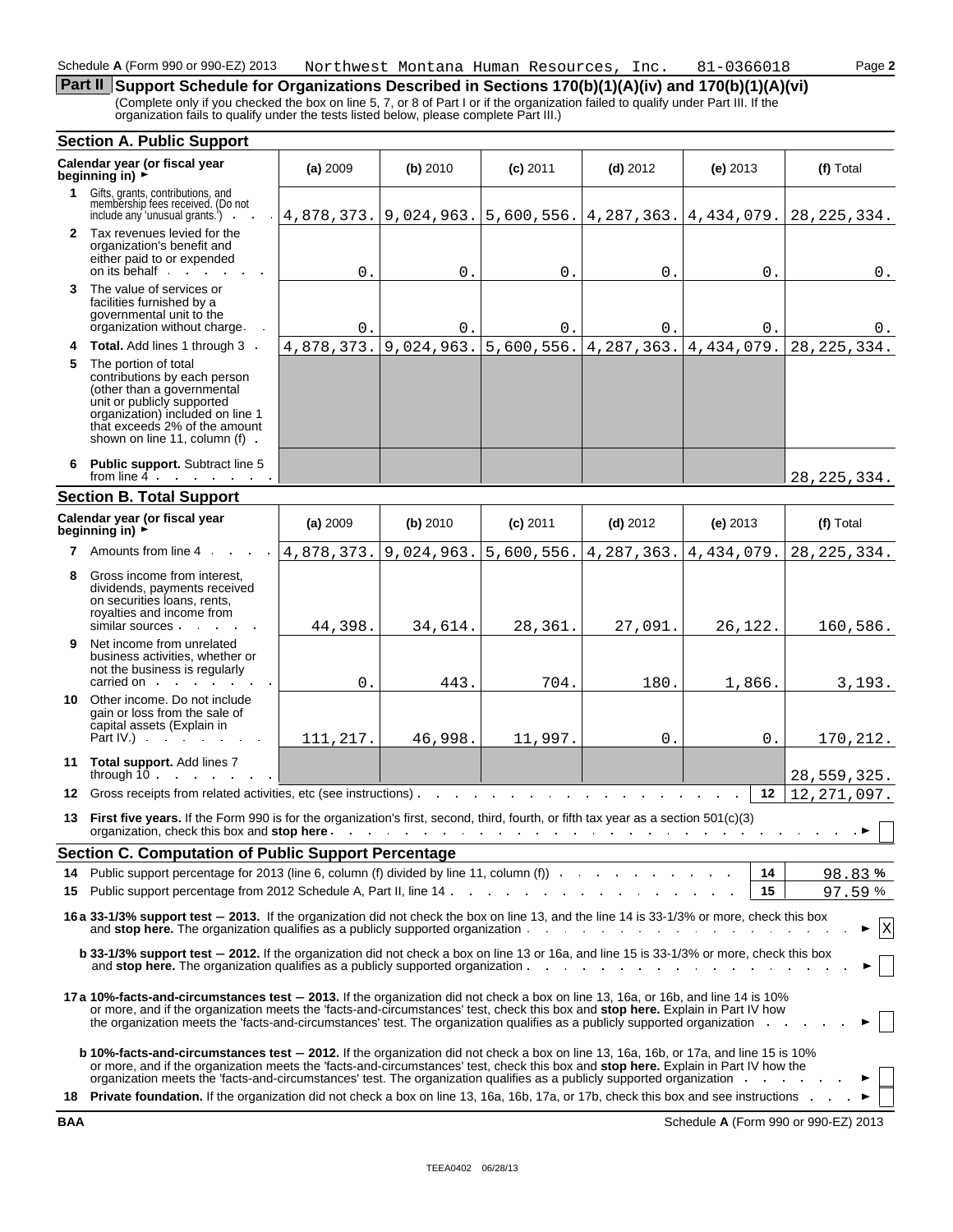# **Part III** Support Schedule for Organizations Described in Section 509(a)(2)

(Complete only if you checked the box on line 9 of Part I or if the organization failed to qualify under Part II. If the organization fails to qualify under the tests listed below, please complete Part II.)

|        | <b>Section A. Public Support</b>                                                                                                                                                                                                                                  |          |            |            |                                                                                                                 |            |    |           |
|--------|-------------------------------------------------------------------------------------------------------------------------------------------------------------------------------------------------------------------------------------------------------------------|----------|------------|------------|-----------------------------------------------------------------------------------------------------------------|------------|----|-----------|
|        | Calendar year (or fiscal yr beginning in) ►                                                                                                                                                                                                                       | (a) 2009 | $(b)$ 2010 | $(c)$ 2011 | (d) $2012$                                                                                                      | (e) $2013$ |    | (f) Total |
|        | 1 Gifts, grants, contributions<br>and membership fees<br>received. (Do not include<br>any 'unusual grants.').                                                                                                                                                     |          |            |            |                                                                                                                 |            |    |           |
|        | <b>2</b> Gross receipts from admis-<br>sions, merchandise sold or<br>services performed, or facilities<br>furnished in any activity that is<br>related to the organization's<br>tax-exempt purpose                                                                |          |            |            |                                                                                                                 |            |    |           |
| 3      | Gross receipts from activities<br>that are not an unrelated trade<br>or business under section 513.                                                                                                                                                               |          |            |            |                                                                                                                 |            |    |           |
| 4<br>5 | Tax revenues levied for the<br>organization's benefit and<br>either paid to or expended on<br>its behalf<br>The value of services or                                                                                                                              |          |            |            |                                                                                                                 |            |    |           |
|        | facilities furnished by a<br>governmental unit to the<br>organization without charge.                                                                                                                                                                             |          |            |            |                                                                                                                 |            |    |           |
| 6      | <b>Total.</b> Add lines 1 through 5.                                                                                                                                                                                                                              |          |            |            |                                                                                                                 |            |    |           |
|        | <b>7 a</b> Amounts included on lines 1,<br>2. and 3 received from<br>disqualified persons.                                                                                                                                                                        |          |            |            |                                                                                                                 |            |    |           |
|        | <b>b</b> Amounts included on lines 2<br>and 3 received from other than<br>disqualified persons that<br>exceed the greater of \$5,000 or<br>1% of the amount on line 13<br>for the year.                                                                           |          |            |            |                                                                                                                 |            |    |           |
|        | c Add lines $7a$ and $7b$ $\ldots$ $\ldots$                                                                                                                                                                                                                       |          |            |            |                                                                                                                 |            |    |           |
|        | <b>Public support</b> (Subtract line<br>$7c$ from line 6.) $\cdot \cdot \cdot$ $\cdot \cdot \cdot$                                                                                                                                                                |          |            |            |                                                                                                                 |            |    |           |
|        | <b>Section B. Total Support</b>                                                                                                                                                                                                                                   |          |            |            |                                                                                                                 |            |    |           |
|        | Calendar year (or fiscal yr beginning in) ►                                                                                                                                                                                                                       | (a) 2009 | (b) 2010   | $(c)$ 2011 | $(d)$ 2012                                                                                                      | (e) $2013$ |    | (f) Total |
| 9.     | Amounts from line 6                                                                                                                                                                                                                                               |          |            |            |                                                                                                                 |            |    |           |
|        | <b>10 a</b> Gross income from interest,<br>dividends, payments received<br>on securities loans, rents,<br>royalties and income from<br>similar sources                                                                                                            |          |            |            |                                                                                                                 |            |    |           |
|        | <b>b</b> Unrelated business taxable<br>income (less section 511<br>taxes) from businesses<br>acquired after June 30, 1975.                                                                                                                                        |          |            |            |                                                                                                                 |            |    |           |
|        | c Add lines 10a and 10b<br><b>11</b> Net income from unrelated business<br>activities not included in line 10b,<br>whether or not the business is<br>regularly carried on.                                                                                        |          |            |            |                                                                                                                 |            |    |           |
|        | 12 Other income. Do not include<br>gain or loss from the sale of<br>čapital assets (Explain in<br>Part IV. $\blacksquare$                                                                                                                                         |          |            |            |                                                                                                                 |            |    |           |
| 13     | Total Support. (Add Ins 9,10c, 11 and 12.)                                                                                                                                                                                                                        |          |            |            |                                                                                                                 |            |    |           |
| 14     | First five years. If the Form 990 is for the organization's first, second, third, fourth, or fifth tax year as a section 501(c)(3)<br>organization, check this box and stop here.                                                                                 |          |            |            | the contract of the contract of the contract of the contract of the contract of the contract of the contract of |            |    |           |
|        | <b>Section C. Computation of Public Support Percentage</b>                                                                                                                                                                                                        |          |            |            |                                                                                                                 |            |    |           |
| 15     | Public support percentage for 2013 (line 8, column (f) divided by line 13, column (f) example in the column of                                                                                                                                                    |          |            |            |                                                                                                                 |            | 15 | %         |
| 16     | Public support percentage from 2012 Schedule A, Part III, line 15.                                                                                                                                                                                                |          |            |            | the contract of the contract of the contract of the contract of                                                 |            | 16 | %         |
|        | Section D. Computation of Investment Income Percentage                                                                                                                                                                                                            |          |            |            |                                                                                                                 |            |    |           |
| 17     | Investment income percentage for 2013 (line 10c, column (f) divided by line 13, column (f))                                                                                                                                                                       |          |            |            |                                                                                                                 |            | 17 | ್ಠಿ       |
| 18     | Investment income percentage from 2012 Schedule A, Part III, line 17 [11]. The state of the state of the state of the state of the state of the state of the state of the state of the state of the state of the state of the                                     |          |            |            |                                                                                                                 |            | 18 | ి         |
|        | 19 a 33-1/3% support tests - 2013. If the organization did not check the box on line 14, and line 15 is more than 33-1/3%, and line 17<br>is not more than 33-1/3%, check this box and stop here. The organization qualifies as a publicly supported organization |          |            |            |                                                                                                                 |            |    |           |
|        | <b>b 33-1/3% support tests - 2012.</b> If the organization did not check a box on line 14 or line 19a, and line 16 is more than 33-1/3%, and line 18 is not more than 33-1/3%, check this box and <b>stop here.</b> The organization qua                          |          |            |            |                                                                                                                 |            |    |           |
| 20     | <b>Private foundation.</b> If the organization did not check a box on line 14, 19a, or 19b, check this box and see instructions.                                                                                                                                  |          |            |            |                                                                                                                 |            |    |           |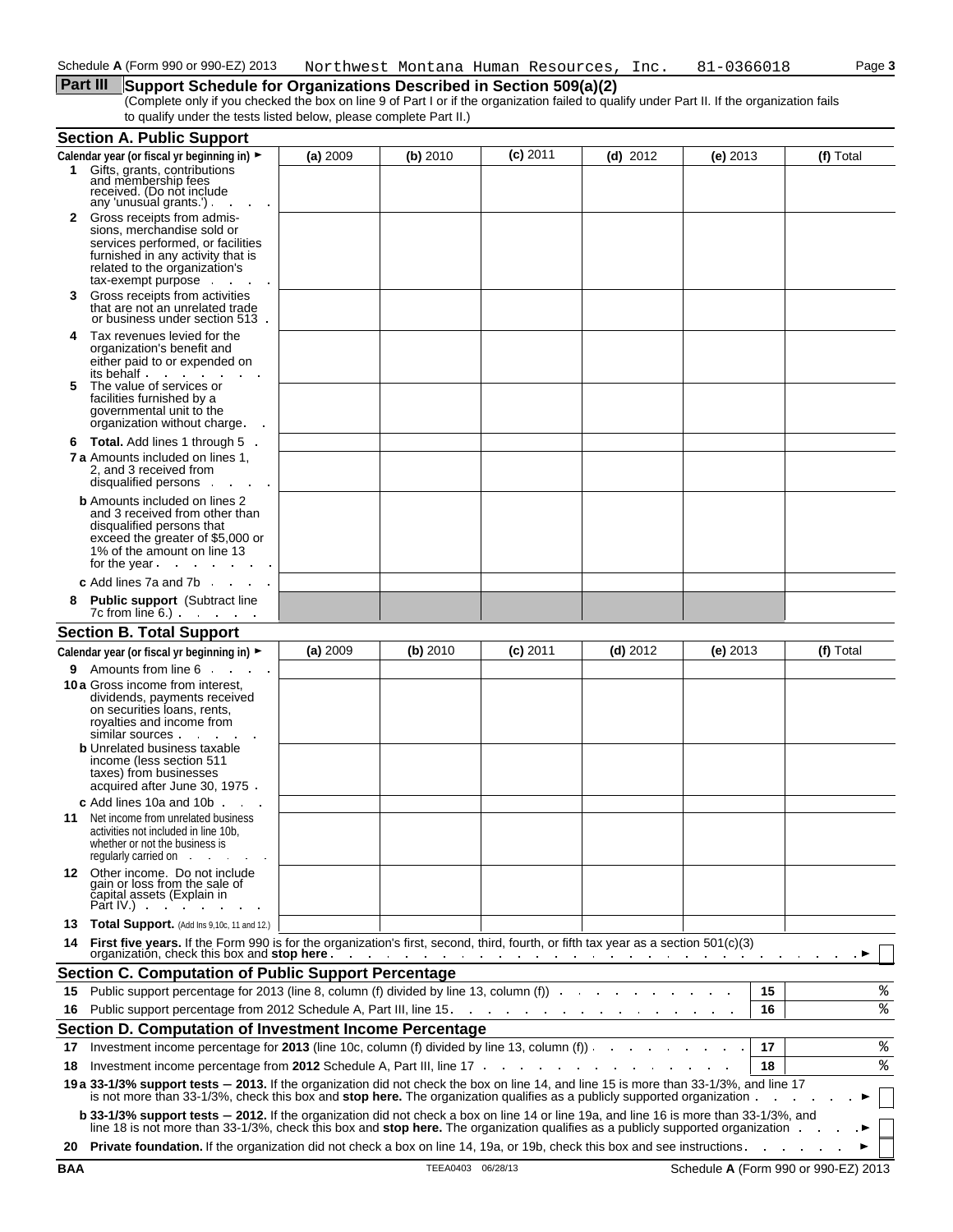|                | Schedule A (Form 990 or 990-EZ) 2013                                                                          |  |  | Northwest Montana Human Resources, Inc. |  |  | 81-0366018                                                                                         |  | Page 4 |
|----------------|---------------------------------------------------------------------------------------------------------------|--|--|-----------------------------------------|--|--|----------------------------------------------------------------------------------------------------|--|--------|
| <b>Part IV</b> | or 17b; and Part III, line 12. Also complete this part for any additional information.<br>(See instructions). |  |  |                                         |  |  | Supplemental Information. Provide the explanations required by Part II, line 10; Part II, line 17a |  |        |
|                |                                                                                                               |  |  |                                         |  |  |                                                                                                    |  |        |
|                |                                                                                                               |  |  |                                         |  |  |                                                                                                    |  |        |
|                |                                                                                                               |  |  |                                         |  |  |                                                                                                    |  |        |
|                |                                                                                                               |  |  |                                         |  |  |                                                                                                    |  |        |
|                |                                                                                                               |  |  |                                         |  |  |                                                                                                    |  |        |
|                |                                                                                                               |  |  |                                         |  |  |                                                                                                    |  |        |
|                |                                                                                                               |  |  |                                         |  |  |                                                                                                    |  |        |
|                |                                                                                                               |  |  |                                         |  |  | _____________________________                                                                      |  |        |
|                |                                                                                                               |  |  |                                         |  |  |                                                                                                    |  |        |
|                |                                                                                                               |  |  |                                         |  |  |                                                                                                    |  |        |
|                |                                                                                                               |  |  |                                         |  |  |                                                                                                    |  |        |
|                |                                                                                                               |  |  |                                         |  |  |                                                                                                    |  |        |
|                |                                                                                                               |  |  |                                         |  |  |                                                                                                    |  |        |
|                |                                                                                                               |  |  |                                         |  |  |                                                                                                    |  |        |
|                |                                                                                                               |  |  |                                         |  |  |                                                                                                    |  |        |
|                |                                                                                                               |  |  |                                         |  |  |                                                                                                    |  |        |
|                |                                                                                                               |  |  |                                         |  |  |                                                                                                    |  |        |
|                |                                                                                                               |  |  |                                         |  |  |                                                                                                    |  |        |
|                |                                                                                                               |  |  |                                         |  |  |                                                                                                    |  |        |
|                |                                                                                                               |  |  |                                         |  |  |                                                                                                    |  |        |
|                |                                                                                                               |  |  |                                         |  |  |                                                                                                    |  |        |
|                |                                                                                                               |  |  |                                         |  |  |                                                                                                    |  |        |
|                |                                                                                                               |  |  |                                         |  |  |                                                                                                    |  |        |
|                |                                                                                                               |  |  |                                         |  |  |                                                                                                    |  |        |
|                |                                                                                                               |  |  |                                         |  |  |                                                                                                    |  |        |
|                |                                                                                                               |  |  |                                         |  |  |                                                                                                    |  |        |
|                |                                                                                                               |  |  |                                         |  |  |                                                                                                    |  |        |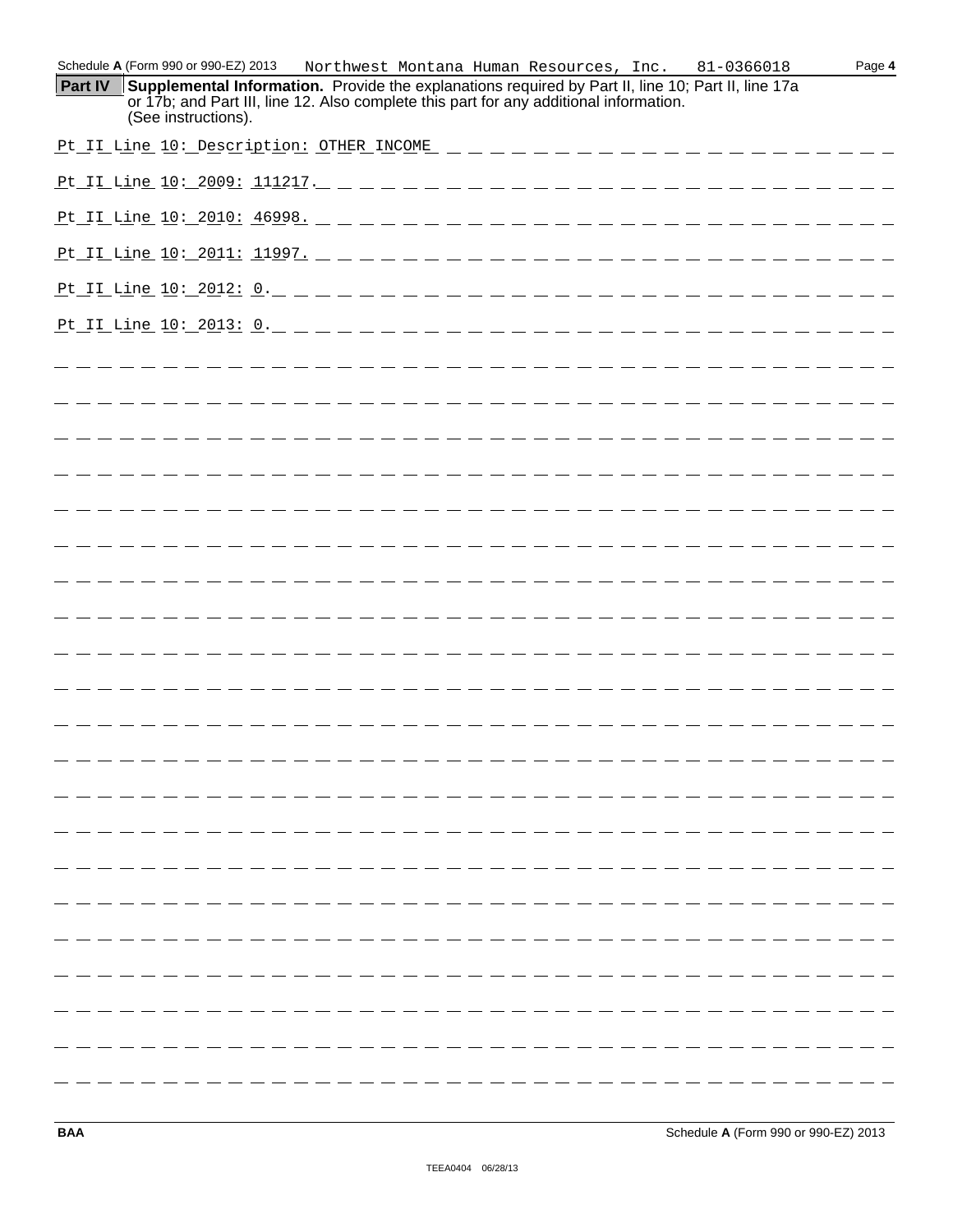| <b>SCHEDULE C</b>                                      | <b>Political Campaign and Lobbying Activities</b>                                                                                                                                                                                                                                                                                                                                                                                                                                                                                                    |                                         |                                                                            | OMB No. 1545-0047                                                                                                                                           |  |  |
|--------------------------------------------------------|------------------------------------------------------------------------------------------------------------------------------------------------------------------------------------------------------------------------------------------------------------------------------------------------------------------------------------------------------------------------------------------------------------------------------------------------------------------------------------------------------------------------------------------------------|-----------------------------------------|----------------------------------------------------------------------------|-------------------------------------------------------------------------------------------------------------------------------------------------------------|--|--|
| (Form 990 or 990-EZ)                                   | For Organizations Exempt From Income Tax Under section 501(c) and section 527                                                                                                                                                                                                                                                                                                                                                                                                                                                                        |                                         |                                                                            | 2013                                                                                                                                                        |  |  |
| Department of the Treasury<br>Internal Revenue Service | ► Complete if the organization is described below. ► Attach to Form 990 or Form 990-EZ.<br>► See separate instructions. ► Information about Schedule C (Form 990 or 990-EZ) and its                                                                                                                                                                                                                                                                                                                                                                  | instructions is at www.irs.gov/form990. |                                                                            | <b>Open to Public</b><br><b>Inspection</b>                                                                                                                  |  |  |
|                                                        | If the organization answered 'Yes,' to Form 990, Part IV, line 3, or Form 990-EZ, Part V, line 46 (Political Campaign Activities), then                                                                                                                                                                                                                                                                                                                                                                                                              |                                         |                                                                            |                                                                                                                                                             |  |  |
|                                                        | • Section 501(c)(3) organizations: Complete Parts I-A and B. Do not complete Part I-C.                                                                                                                                                                                                                                                                                                                                                                                                                                                               |                                         |                                                                            |                                                                                                                                                             |  |  |
|                                                        | • Section 501(c) (other than section 501(c)(3)) organizations: Complete Parts I-A and C below. Do not complete Part I-B.                                                                                                                                                                                                                                                                                                                                                                                                                             |                                         |                                                                            |                                                                                                                                                             |  |  |
| • Section 527 organizations: Complete Part I-A only.   | If the organization answered 'Yes,' to Form 990, Part IV, line 4, or Form 990-EZ, Part VI, line 47 (Lobbying Activities), then                                                                                                                                                                                                                                                                                                                                                                                                                       |                                         |                                                                            |                                                                                                                                                             |  |  |
|                                                        | • Section 501(c)(3) organizations that have filed Form 5768 (election under section 501(h)): Complete Part II-A. Do not complete Part II-B.                                                                                                                                                                                                                                                                                                                                                                                                          |                                         |                                                                            |                                                                                                                                                             |  |  |
| Part II-A.                                             | • Section 501(c)(3) organizations that have NOT filed Form 5768 (election under section 501(h)): Complete Part II-B. Do not complete                                                                                                                                                                                                                                                                                                                                                                                                                 |                                         |                                                                            |                                                                                                                                                             |  |  |
|                                                        | If the organization answered 'Yes,' to Form 990, Part IV, line 5 (Proxy Tax) or Form 990-EZ, Part V, line 35c (Proxy Tax), then                                                                                                                                                                                                                                                                                                                                                                                                                      |                                         |                                                                            |                                                                                                                                                             |  |  |
|                                                        | • Section 501(c)(4), (5), or (6) organizations: Complete Part III.                                                                                                                                                                                                                                                                                                                                                                                                                                                                                   |                                         |                                                                            |                                                                                                                                                             |  |  |
| Name of organization                                   |                                                                                                                                                                                                                                                                                                                                                                                                                                                                                                                                                      |                                         | <b>Employer identification number</b>                                      |                                                                                                                                                             |  |  |
|                                                        | Northwest Montana Human Resources, Inc.<br>Part I-A Complete if the organization is exempt under section 501(c) or is a section 527 organization.                                                                                                                                                                                                                                                                                                                                                                                                    |                                         | 81-0366018                                                                 |                                                                                                                                                             |  |  |
|                                                        |                                                                                                                                                                                                                                                                                                                                                                                                                                                                                                                                                      |                                         |                                                                            |                                                                                                                                                             |  |  |
| 1<br>2                                                 | Provide a description of the organization's direct and indirect political campaign activities in Part IV.                                                                                                                                                                                                                                                                                                                                                                                                                                            |                                         |                                                                            |                                                                                                                                                             |  |  |
| 3                                                      |                                                                                                                                                                                                                                                                                                                                                                                                                                                                                                                                                      |                                         |                                                                            |                                                                                                                                                             |  |  |
|                                                        | Part I-B Complete if the organization is exempt under section 501(c)(3).                                                                                                                                                                                                                                                                                                                                                                                                                                                                             |                                         |                                                                            |                                                                                                                                                             |  |  |
|                                                        | Enter the amount of any excise tax incurred by the organization under section 4955 $\cdots$ $\cdots$ $\cdots$ $\blacktriangleright$ \$                                                                                                                                                                                                                                                                                                                                                                                                               |                                         |                                                                            |                                                                                                                                                             |  |  |
| 1                                                      |                                                                                                                                                                                                                                                                                                                                                                                                                                                                                                                                                      |                                         |                                                                            |                                                                                                                                                             |  |  |
| 2                                                      |                                                                                                                                                                                                                                                                                                                                                                                                                                                                                                                                                      |                                         |                                                                            |                                                                                                                                                             |  |  |
| 3                                                      |                                                                                                                                                                                                                                                                                                                                                                                                                                                                                                                                                      |                                         |                                                                            | <b>Yes</b><br><b>No</b>                                                                                                                                     |  |  |
| <b>b</b> If 'Yes,' describe in Part IV.                |                                                                                                                                                                                                                                                                                                                                                                                                                                                                                                                                                      |                                         |                                                                            | No                                                                                                                                                          |  |  |
|                                                        | Part I-C Complete if the organization is exempt under section 501(c), except section 501(c)(3).                                                                                                                                                                                                                                                                                                                                                                                                                                                      |                                         |                                                                            |                                                                                                                                                             |  |  |
| 1.                                                     | Enter the amount directly expended by the filing organization for section 527 exempt function activities                                                                                                                                                                                                                                                                                                                                                                                                                                             |                                         | $\rightarrow$ \$                                                           |                                                                                                                                                             |  |  |
| 2                                                      | Enter the amount of the filing organization's funds contributed to other organizations for section 527 exempt<br><u>Example and the contract of the contract of the contract of the contract of the contract of the contract of the contract of the contract of the contract of the contract of the contract of the contract of the contract of t</u>                                                                                                                                                                                                |                                         | $\triangleright$ \$                                                        |                                                                                                                                                             |  |  |
| 3                                                      | Total exempt function expenditures. Add lines 1 and 2. Enter here and on Form 1120-POL,                                                                                                                                                                                                                                                                                                                                                                                                                                                              |                                         |                                                                            |                                                                                                                                                             |  |  |
| 4                                                      |                                                                                                                                                                                                                                                                                                                                                                                                                                                                                                                                                      |                                         |                                                                            | Yes<br><b>No</b>                                                                                                                                            |  |  |
| 5                                                      | Enter the names, addresses and employer identification number (EIN) of all section 527 political organizations to which the filing<br>organization made payments. For each organization listed, enter the amount paid from the filing organization's funds. Also enter the<br>amount of political contributions received that were promptly and directly delivered to a separate political organization, such as a separate<br>segregated fund or a political action committee (PAC). If additional space is needed, provide information in Part IV. |                                         |                                                                            |                                                                                                                                                             |  |  |
| (a) Name                                               | (b) Address                                                                                                                                                                                                                                                                                                                                                                                                                                                                                                                                          | (c) EIN                                 | (d) Amount paid from filing<br>organization's funds. If<br>none, enter-0-. | (e) Amount of political<br>contributions received and<br>promptly and directly<br>delivered to a separate<br>political organization. If<br>none, enter -0-. |  |  |
| (1)                                                    |                                                                                                                                                                                                                                                                                                                                                                                                                                                                                                                                                      |                                         |                                                                            |                                                                                                                                                             |  |  |
| (2)                                                    |                                                                                                                                                                                                                                                                                                                                                                                                                                                                                                                                                      |                                         |                                                                            |                                                                                                                                                             |  |  |
| (3)                                                    |                                                                                                                                                                                                                                                                                                                                                                                                                                                                                                                                                      |                                         |                                                                            |                                                                                                                                                             |  |  |
| (4)                                                    |                                                                                                                                                                                                                                                                                                                                                                                                                                                                                                                                                      |                                         |                                                                            |                                                                                                                                                             |  |  |
| (5)                                                    |                                                                                                                                                                                                                                                                                                                                                                                                                                                                                                                                                      |                                         |                                                                            |                                                                                                                                                             |  |  |
| (6)                                                    |                                                                                                                                                                                                                                                                                                                                                                                                                                                                                                                                                      |                                         |                                                                            |                                                                                                                                                             |  |  |
|                                                        | BAA For Paperwork Reduction Act Notice, see the Instructions for Form 990 or 990-EZ.                                                                                                                                                                                                                                                                                                                                                                                                                                                                 |                                         |                                                                            | Schedule C (Form 990 or 990-EZ) 2013                                                                                                                        |  |  |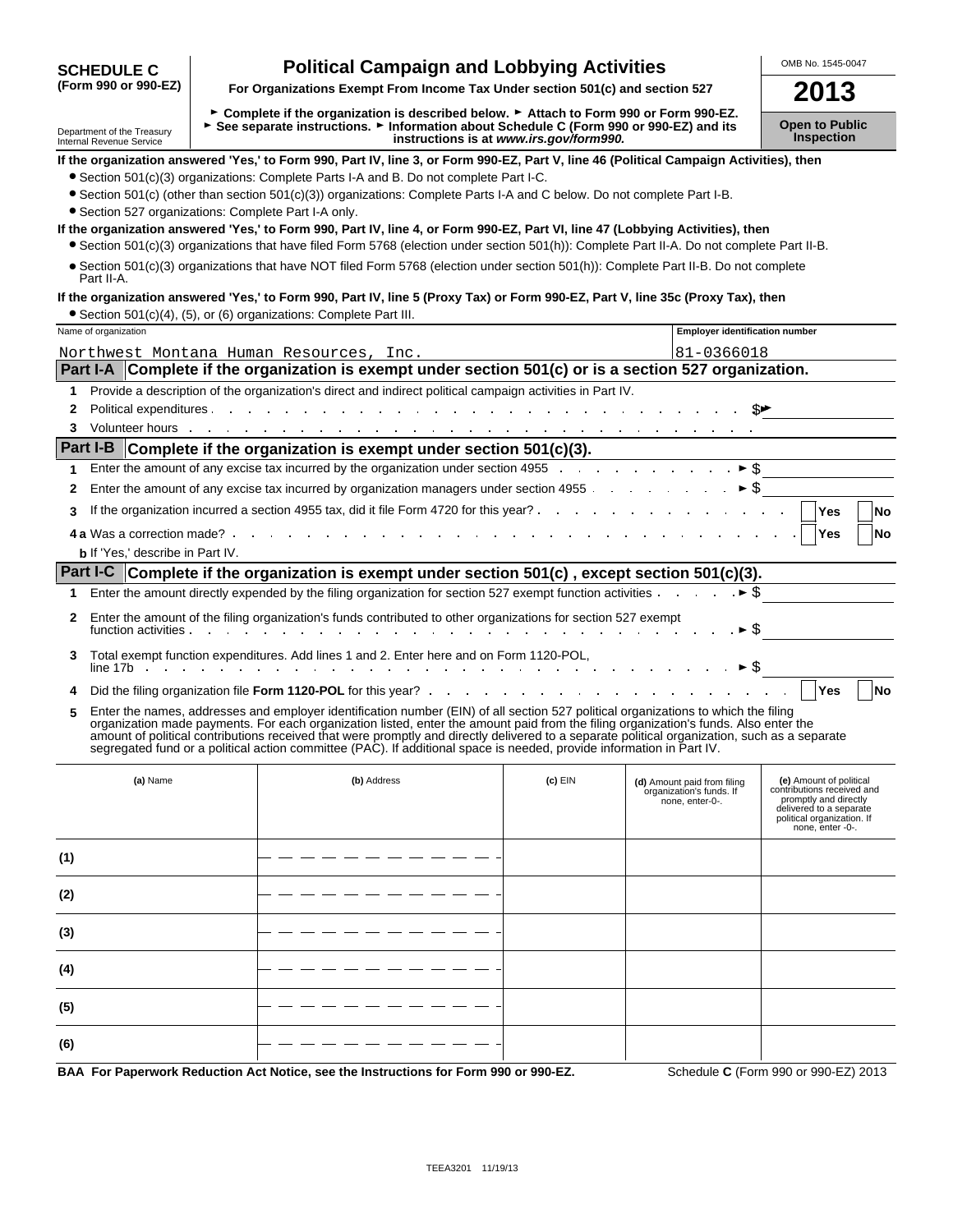| Schedule C (Form 990 or 990-EZ) 2013 Northwest Montana Human Resources, Inc. |  |  |  |  |
|------------------------------------------------------------------------------|--|--|--|--|
|------------------------------------------------------------------------------|--|--|--|--|

|                                                                                             | Schedule C (Form 990 or 990-EZ) 2013 Northwest Montana Human Resources, Inc.                                                                                                                                                        | 81-0366018                          | Page 2                         |
|---------------------------------------------------------------------------------------------|-------------------------------------------------------------------------------------------------------------------------------------------------------------------------------------------------------------------------------------|-------------------------------------|--------------------------------|
| Part II-A<br>section $501(h)$ ).                                                            | Complete if the organization is exempt under section 501(c)(3) and filed Form 5768 (election under                                                                                                                                  |                                     |                                |
| A Check $\blacktriangleright$                                                               | if the filing organization belongs to an affiliated group (and list in Part IV each affiliated group member's name,                                                                                                                 |                                     |                                |
|                                                                                             | address, EIN, expenses, and share of excess lobbying expenditures).                                                                                                                                                                 |                                     |                                |
| Check $\blacktriangleright$<br>в                                                            | if the filing organization checked box A and 'limited control' provisions apply.                                                                                                                                                    |                                     |                                |
|                                                                                             | <b>Limits on Lobbying Expenditures</b><br>(The term 'expenditures' means amounts paid or incurred.)                                                                                                                                 | (a) Filing<br>organization's totals | (b) Affiliated<br>group totals |
|                                                                                             | 1 a Total lobbying expenditures to influence public opinion (grass roots lobbying).                                                                                                                                                 | 0                                   |                                |
|                                                                                             | <b>b</b> Total lobbying expenditures to influence a legislative body (direct lobbying).                                                                                                                                             | 1,408.                              |                                |
|                                                                                             |                                                                                                                                                                                                                                     | 1.408.                              |                                |
|                                                                                             | <b>d</b> Other exempt purpose expenditures example and a series of the series of the series of the series of the series of the series of the series of the series of the series of the series of the series of the series of the se | 5,356,841.                          |                                |
|                                                                                             | <b>e</b> Total exempt purpose expenditures (add lines 1c and 1d). $\ldots$ . $\ldots$ . $\ldots$                                                                                                                                    | 5,358,249.                          |                                |
| f Lobbying nontaxable amount. Enter the amount from the following table in<br>both columns. |                                                                                                                                                                                                                                     | 417,912.                            |                                |
| If the amount on line 1e, column (a) or (b) is:                                             | The lobbying nontaxable amount is:                                                                                                                                                                                                  |                                     |                                |
| Not over \$500,000                                                                          | 20% of the amount on line 1e.                                                                                                                                                                                                       |                                     |                                |
| Over \$500,000 but not over \$1,000,000                                                     | \$100,000 plus 15% of the excess over \$500,000.                                                                                                                                                                                    |                                     |                                |
| Over \$1,000,000 but not over \$1,500,000                                                   | \$175,000 plus 10% of the excess over \$1,000,000.                                                                                                                                                                                  |                                     |                                |
| Over \$1,500,000 but not over \$17,000,000                                                  | \$225,000 plus 5% of the excess over \$1,500,000.                                                                                                                                                                                   |                                     |                                |
| Over \$17,000,000                                                                           | \$1,000,000.                                                                                                                                                                                                                        |                                     |                                |
|                                                                                             | <b>q</b> Grassroots nontaxable amount (enter $25\%$ of line 1f)                                                                                                                                                                     | 104,478.                            |                                |
|                                                                                             | <b>h</b> Subtract line 1g from line 1a. If zero or less, enter -0-                                                                                                                                                                  | 0                                   |                                |
|                                                                                             | i Subtract line 1f from line 1c. If zero or less, enter -0-<br>example results and contract the state of the state of the state of the state of the state of the state of the                                                       | 0                                   |                                |
|                                                                                             | If there is an amount other than zero on either line 1h or line 1i, did the organization file Form 4720 reporting                                                                                                                   |                                     |                                |

section 4911 tax for this year? **Yes No**

### **4-Year Averaging Period Under Section 501(h) (Some organizations that made a section 501(h) election do not have to complete all of the five columns below. See the instructions for lines 2a through 2f.)**

| Lobbying Expenditures During 4-Year Averaging Period                                                                                                                                                                                                       |          |            |            |              |            |  |  |  |  |  |
|------------------------------------------------------------------------------------------------------------------------------------------------------------------------------------------------------------------------------------------------------------|----------|------------|------------|--------------|------------|--|--|--|--|--|
| Calendar year (or fiscal<br>year beginning in)                                                                                                                                                                                                             | (a) 2010 | (b) $2011$ | $(c)$ 2012 | (d) $2013$   | (e) Total  |  |  |  |  |  |
| 2 a Lobbying non-taxable<br>amount and the set of the set of the set of the set of the set of the set of the set of the set of the set of the set of the set of the set of the set of the set of the set of the set of the set of the set of the set of th | 728,974. | 524,091.   | 445,695.   | 417,912.     | 2,116,672. |  |  |  |  |  |
| <b>b</b> Lobbying ceiling<br>amount (150% of line<br>$2a, column (e)$ .                                                                                                                                                                                    |          |            |            |              | 3,175,008. |  |  |  |  |  |
| c Total lobbying<br>expenditures                                                                                                                                                                                                                           | 1,611.   | 3,089.     | 185.       | 1,408.       | 6, 293.    |  |  |  |  |  |
| d Grassroots nontaxable<br>amount and the set of the set of the set of the set of the set of the set of the set of the set of the set of the set of the set of the set of the set of the set of the set of the set of the set of the set of the set of th  | 182,244. | 131,023.   | 111,424.   | 104,478.     | 529, 169.  |  |  |  |  |  |
| e Grassroots ceiling<br>amount (150% of line<br>2d, column $(e)$ ) $\ldots$                                                                                                                                                                                |          |            |            |              | 793,754.   |  |  |  |  |  |
| f Grassroots lobbying<br>expenditures and the set of the set of the set of the set of the set of the set of the set of the set of the set of the set of the set of the set of the set of the set of the set of the set of the set of the set of the set    | $\Omega$ | 0.         | 0.         | $\mathbf{0}$ | 0.         |  |  |  |  |  |

**BAA** Schedule **C** (Form 990 or 990-EZ) 2013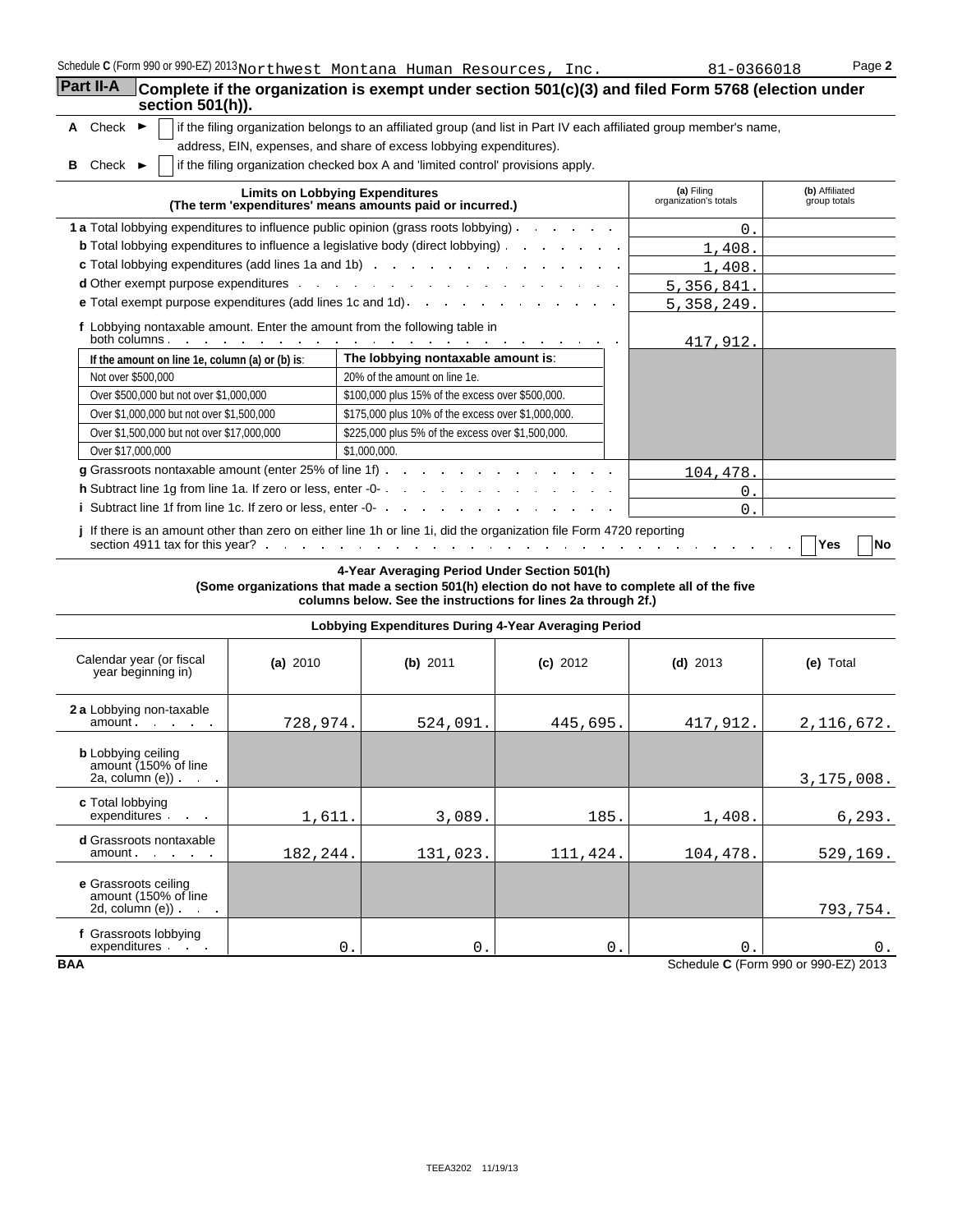## Schedule **C** (Form 990 or 990-EZ) 2013 Page **3**

### **Part II-B Complete if the organization is exempt under section 501(c)(3) and has NOT filed Form 5768 (election under section 501(h)).**

| For each 'Yes' response to lines 1a through 1i below, provide in Part IV a detailed description<br>of the lobbying activity.<br>During the year, did the filing organization attempt to influence foreign, national, state or local<br>legislation, including any attempt to influence public opinion on a legislative matter or referendum,<br>through the use of:<br><b>b</b> Paid staff or management (include compensation in expenses reported on lines 1c through 1i)?<br>the contract of the contract of the contract of the contract of the contract of the contract of the contract of<br>c Media advertisements? .<br><b>d</b> Mailings to members, legislators, or the public? <b>All and Structure in the set of the set of the public?</b><br><b>e</b> Publications, or published or broadcast statements? The contract of the contract of the contract of the contract of the contract of the contract of the contract of the contract of the contract of the contract of the co<br>f Grants to other organizations for lobbying purposes?<br>g Direct contact with legislators, their staffs, government officials, or a legislative body?<br>h Rallies, demonstrations, seminars, conventions, speeches, lectures, or any similar means?<br>2 a Did the activities in line 1 cause the organization to be not described in section 501(c)(3)? | Yes | No             | Amount              |
|---------------------------------------------------------------------------------------------------------------------------------------------------------------------------------------------------------------------------------------------------------------------------------------------------------------------------------------------------------------------------------------------------------------------------------------------------------------------------------------------------------------------------------------------------------------------------------------------------------------------------------------------------------------------------------------------------------------------------------------------------------------------------------------------------------------------------------------------------------------------------------------------------------------------------------------------------------------------------------------------------------------------------------------------------------------------------------------------------------------------------------------------------------------------------------------------------------------------------------------------------------------------------------------------------------------------------------------------------------------|-----|----------------|---------------------|
|                                                                                                                                                                                                                                                                                                                                                                                                                                                                                                                                                                                                                                                                                                                                                                                                                                                                                                                                                                                                                                                                                                                                                                                                                                                                                                                                                               |     |                |                     |
|                                                                                                                                                                                                                                                                                                                                                                                                                                                                                                                                                                                                                                                                                                                                                                                                                                                                                                                                                                                                                                                                                                                                                                                                                                                                                                                                                               |     |                |                     |
|                                                                                                                                                                                                                                                                                                                                                                                                                                                                                                                                                                                                                                                                                                                                                                                                                                                                                                                                                                                                                                                                                                                                                                                                                                                                                                                                                               |     |                |                     |
|                                                                                                                                                                                                                                                                                                                                                                                                                                                                                                                                                                                                                                                                                                                                                                                                                                                                                                                                                                                                                                                                                                                                                                                                                                                                                                                                                               |     |                |                     |
|                                                                                                                                                                                                                                                                                                                                                                                                                                                                                                                                                                                                                                                                                                                                                                                                                                                                                                                                                                                                                                                                                                                                                                                                                                                                                                                                                               |     |                |                     |
|                                                                                                                                                                                                                                                                                                                                                                                                                                                                                                                                                                                                                                                                                                                                                                                                                                                                                                                                                                                                                                                                                                                                                                                                                                                                                                                                                               |     |                |                     |
|                                                                                                                                                                                                                                                                                                                                                                                                                                                                                                                                                                                                                                                                                                                                                                                                                                                                                                                                                                                                                                                                                                                                                                                                                                                                                                                                                               |     |                |                     |
|                                                                                                                                                                                                                                                                                                                                                                                                                                                                                                                                                                                                                                                                                                                                                                                                                                                                                                                                                                                                                                                                                                                                                                                                                                                                                                                                                               |     |                |                     |
|                                                                                                                                                                                                                                                                                                                                                                                                                                                                                                                                                                                                                                                                                                                                                                                                                                                                                                                                                                                                                                                                                                                                                                                                                                                                                                                                                               |     |                |                     |
|                                                                                                                                                                                                                                                                                                                                                                                                                                                                                                                                                                                                                                                                                                                                                                                                                                                                                                                                                                                                                                                                                                                                                                                                                                                                                                                                                               |     |                |                     |
|                                                                                                                                                                                                                                                                                                                                                                                                                                                                                                                                                                                                                                                                                                                                                                                                                                                                                                                                                                                                                                                                                                                                                                                                                                                                                                                                                               |     |                |                     |
|                                                                                                                                                                                                                                                                                                                                                                                                                                                                                                                                                                                                                                                                                                                                                                                                                                                                                                                                                                                                                                                                                                                                                                                                                                                                                                                                                               |     |                |                     |
|                                                                                                                                                                                                                                                                                                                                                                                                                                                                                                                                                                                                                                                                                                                                                                                                                                                                                                                                                                                                                                                                                                                                                                                                                                                                                                                                                               |     |                |                     |
|                                                                                                                                                                                                                                                                                                                                                                                                                                                                                                                                                                                                                                                                                                                                                                                                                                                                                                                                                                                                                                                                                                                                                                                                                                                                                                                                                               |     |                |                     |
| c If 'Yes,' enter the amount of any tax incurred by organization managers under section 4912.                                                                                                                                                                                                                                                                                                                                                                                                                                                                                                                                                                                                                                                                                                                                                                                                                                                                                                                                                                                                                                                                                                                                                                                                                                                                 |     |                |                     |
| d If the filing organization incurred a section 4912 tax, did it file Form 4720 for this year?                                                                                                                                                                                                                                                                                                                                                                                                                                                                                                                                                                                                                                                                                                                                                                                                                                                                                                                                                                                                                                                                                                                                                                                                                                                                |     |                |                     |
| section 501(c)(6).<br>Were substantially all (90% or more) dues received nondeductible by members?<br>1                                                                                                                                                                                                                                                                                                                                                                                                                                                                                                                                                                                                                                                                                                                                                                                                                                                                                                                                                                                                                                                                                                                                                                                                                                                       |     |                | Yes<br>$\mathbf{1}$ |
| Did the organization make only in-house lobbying expenditures of \$2,000 or less?<br>2                                                                                                                                                                                                                                                                                                                                                                                                                                                                                                                                                                                                                                                                                                                                                                                                                                                                                                                                                                                                                                                                                                                                                                                                                                                                        |     |                | $\mathbf{2}$        |
| Did the organization agree to carry over lobbying and political expenditures from the prior year?<br>3.                                                                                                                                                                                                                                                                                                                                                                                                                                                                                                                                                                                                                                                                                                                                                                                                                                                                                                                                                                                                                                                                                                                                                                                                                                                       |     |                | 3                   |
| Part III-B<br>Complete if the organization is exempt under section $501(c)(4)$ , section $501(c)(5)$ , or section $501(c)$<br>(6) and if either (a) BOTH Part III-A, lines 1 and 2, are answered 'No' OR (b) Part III-A, line 3, is<br>answered 'Yes.'                                                                                                                                                                                                                                                                                                                                                                                                                                                                                                                                                                                                                                                                                                                                                                                                                                                                                                                                                                                                                                                                                                        |     |                |                     |
| 1                                                                                                                                                                                                                                                                                                                                                                                                                                                                                                                                                                                                                                                                                                                                                                                                                                                                                                                                                                                                                                                                                                                                                                                                                                                                                                                                                             |     | $\mathbf{1}$   |                     |
| Section 162(e) nondeductible lobbying and political expenditures (do not include amounts of political<br>2<br>expenses for which the section 527(f) tax was paid).                                                                                                                                                                                                                                                                                                                                                                                                                                                                                                                                                                                                                                                                                                                                                                                                                                                                                                                                                                                                                                                                                                                                                                                            |     |                |                     |
|                                                                                                                                                                                                                                                                                                                                                                                                                                                                                                                                                                                                                                                                                                                                                                                                                                                                                                                                                                                                                                                                                                                                                                                                                                                                                                                                                               |     | 2 a            |                     |
| <b>b</b> Carryover from last year end on the context of the context of the context of the context of the context of the context of the context of the context of the context of the context of the context of the context of the co                                                                                                                                                                                                                                                                                                                                                                                                                                                                                                                                                                                                                                                                                                                                                                                                                                                                                                                                                                                                                                                                                                                           |     | 2 <sub>b</sub> |                     |
| <b>c</b> Total.<br>the contract of the contract of the contract of the contract of the contract of the contract of                                                                                                                                                                                                                                                                                                                                                                                                                                                                                                                                                                                                                                                                                                                                                                                                                                                                                                                                                                                                                                                                                                                                                                                                                                            |     | 2c             |                     |
| Aggregate amount reported in section $6033(e)(1)(A)$ notices of nondeductible section $162(e)$ dues $\ldots$<br>3.                                                                                                                                                                                                                                                                                                                                                                                                                                                                                                                                                                                                                                                                                                                                                                                                                                                                                                                                                                                                                                                                                                                                                                                                                                            |     | 3              |                     |
| If notices were sent and the amount on line 2c exceeds the amount on line 3, what portion of the excess<br>does the organization agree to carryover to the reasonable estimate of nondeductible lobbying and political<br>expenditure next year? The contract that is a state of the contract of the contract of the contract of the contract of the contract of the contract of the contract of the contract of the contract of the contract of the con                                                                                                                                                                                                                                                                                                                                                                                                                                                                                                                                                                                                                                                                                                                                                                                                                                                                                                      |     | 4              |                     |
| 5 Taxable amount of lobbying and political expenditures (see instructions)                                                                                                                                                                                                                                                                                                                                                                                                                                                                                                                                                                                                                                                                                                                                                                                                                                                                                                                                                                                                                                                                                                                                                                                                                                                                                    |     | 5              |                     |
| <b>Part IV</b><br><b>Supplemental Information</b>                                                                                                                                                                                                                                                                                                                                                                                                                                                                                                                                                                                                                                                                                                                                                                                                                                                                                                                                                                                                                                                                                                                                                                                                                                                                                                             |     |                |                     |
| Provide the descriptions required for Part I-A, line 1; Part I-B, line 4; Part I-C, line 5; Part II-A (affiliated group list); Part II-A, line 2; and<br>Part II-B, line 1. Also, complete this part for any additional information.                                                                                                                                                                                                                                                                                                                                                                                                                                                                                                                                                                                                                                                                                                                                                                                                                                                                                                                                                                                                                                                                                                                          |     |                |                     |

 $-$ 

 $-$ 

...

- -

 $=$   $-$ 

------------

- - - - - - -

- - - - - -

- - - - - - - - - -

- -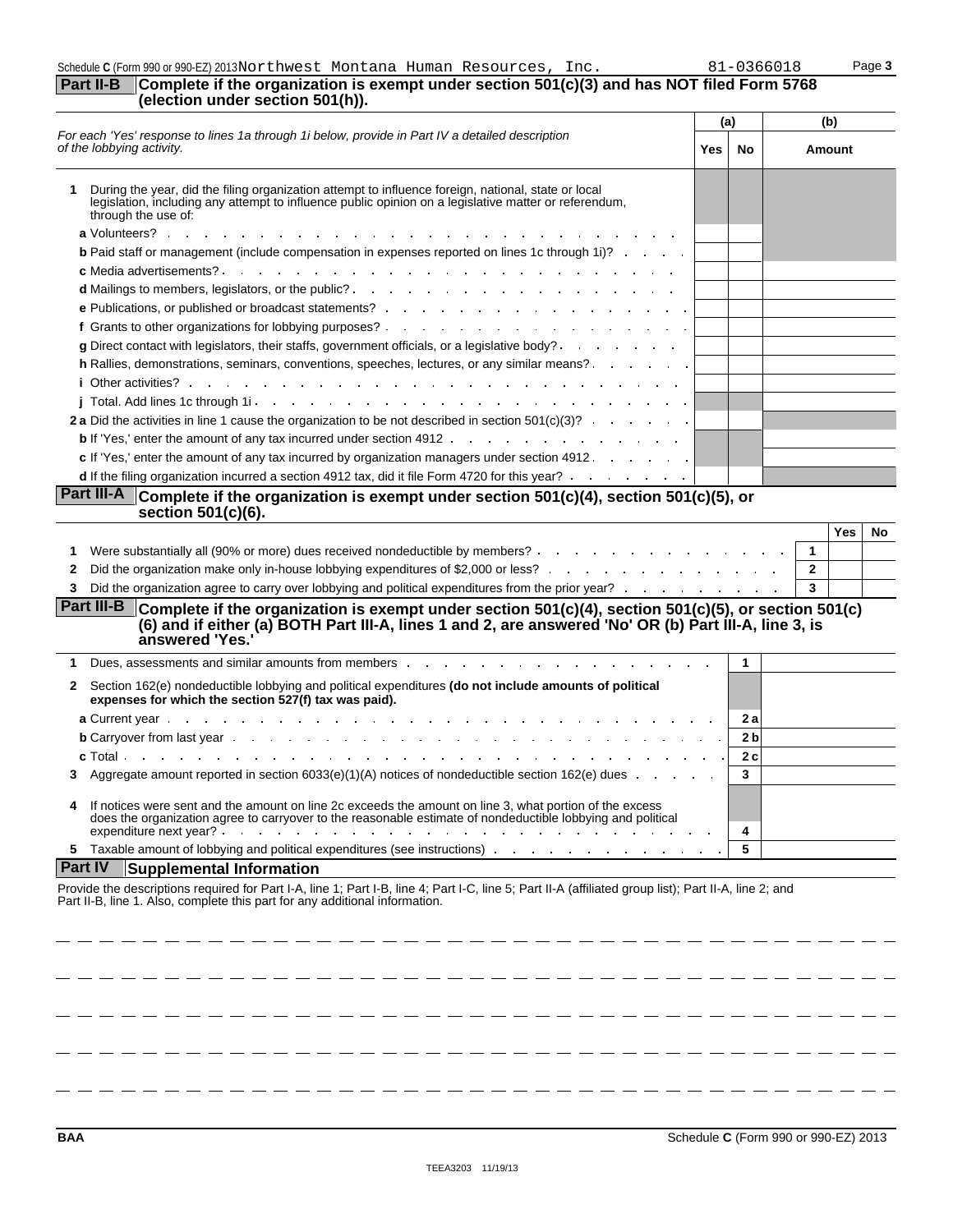|  |  |                                      |  |                                                                              | Page 4     |
|--|--|--------------------------------------|--|------------------------------------------------------------------------------|------------|
|  |  |                                      |  |                                                                              |            |
|  |  |                                      |  |                                                                              |            |
|  |  |                                      |  |                                                                              |            |
|  |  |                                      |  |                                                                              |            |
|  |  |                                      |  |                                                                              |            |
|  |  |                                      |  |                                                                              |            |
|  |  |                                      |  |                                                                              |            |
|  |  |                                      |  |                                                                              |            |
|  |  |                                      |  |                                                                              |            |
|  |  |                                      |  |                                                                              |            |
|  |  |                                      |  |                                                                              |            |
|  |  |                                      |  |                                                                              |            |
|  |  |                                      |  |                                                                              |            |
|  |  | Supplemental Information (continued) |  | Schedule C (Form 990 or 990-EZ) 2013 Northwest Montana Human Resources, Inc. | 81-0366018 |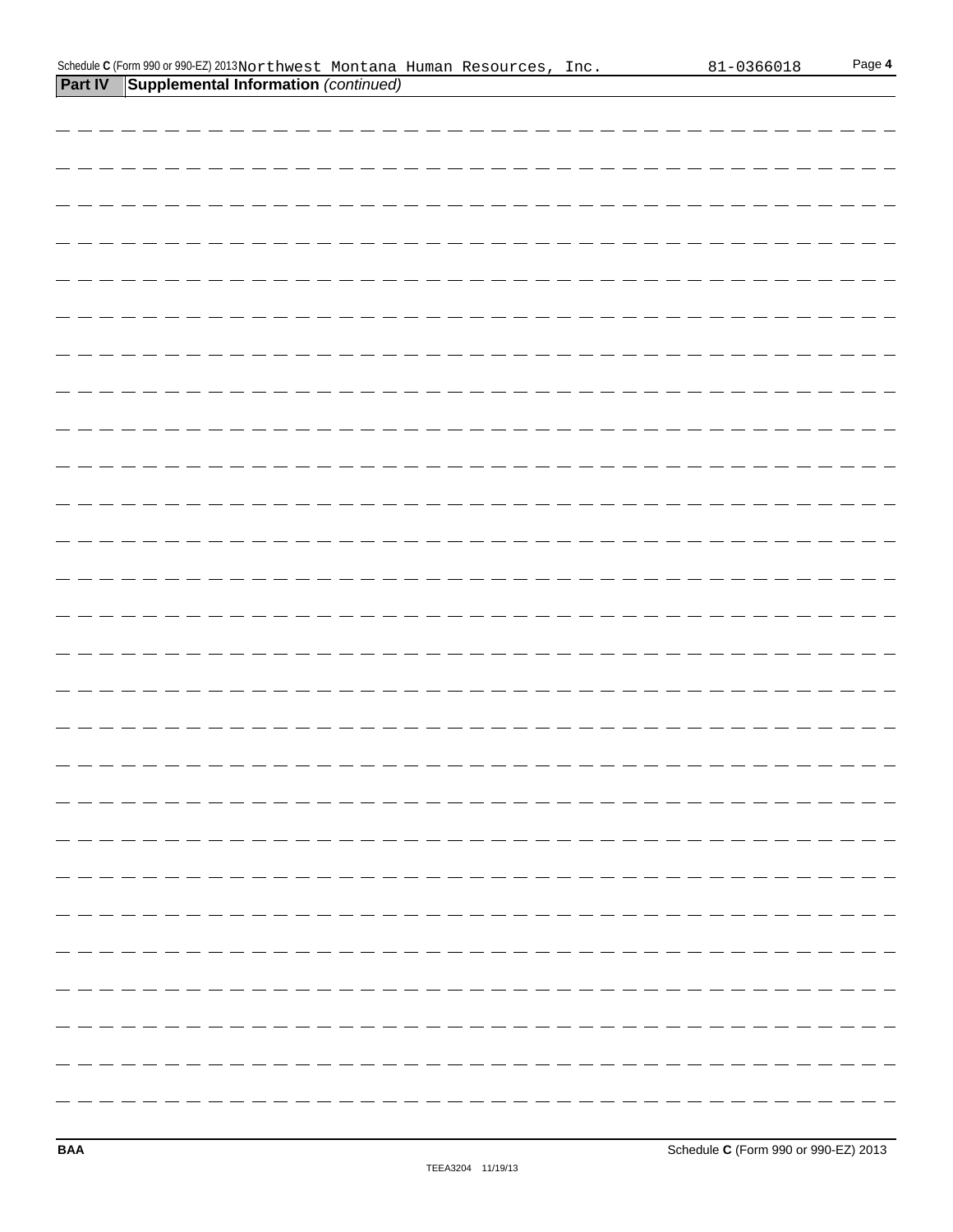|               |                                                             |                                                                     |                                                                                                                                                                                                                                                                                                                                                                                                 |                |                     | OMB No. 1545-0047                                          |    |
|---------------|-------------------------------------------------------------|---------------------------------------------------------------------|-------------------------------------------------------------------------------------------------------------------------------------------------------------------------------------------------------------------------------------------------------------------------------------------------------------------------------------------------------------------------------------------------|----------------|---------------------|------------------------------------------------------------|----|
|               | <b>SCHEDULE D</b><br>(Form 990)                             |                                                                     | <b>Supplemental Financial Statements</b><br>► Complete if the organization answered 'Yes,' to Form 990,<br>Part IV, lines 6, 7, 8, 9, 10, 11a, 11b, 11c, 11d, 11e, 11f, 12a, or 12b.                                                                                                                                                                                                            |                |                     | 2013                                                       |    |
|               | Department of the Treasury                                  |                                                                     | Attach to Form 990.<br>Information about Schedule D (Form 990) and its instructions is at www.irs.gov/form990.                                                                                                                                                                                                                                                                                  |                |                     | <b>Open to Public</b>                                      |    |
|               | Internal Revenue Service<br>Name of the organization        |                                                                     |                                                                                                                                                                                                                                                                                                                                                                                                 |                |                     | <b>Inspection</b><br><b>Employer identification number</b> |    |
|               |                                                             |                                                                     |                                                                                                                                                                                                                                                                                                                                                                                                 |                |                     |                                                            |    |
|               |                                                             | Northwest Montana Human Resources, Inc.                             |                                                                                                                                                                                                                                                                                                                                                                                                 |                | 81-0366018          |                                                            |    |
| <b>Part I</b> |                                                             |                                                                     | Organizations Maintaining Donor Advised Funds or Other Similar Funds or Accounts.<br>Complete if the organization answered 'Yes' to Form 990, Part IV, line 6.                                                                                                                                                                                                                                  |                |                     |                                                            |    |
|               |                                                             |                                                                     | (a) Donor advised funds                                                                                                                                                                                                                                                                                                                                                                         |                |                     | (b) Funds and other accounts                               |    |
| 1             |                                                             | Total number at end of year example.                                |                                                                                                                                                                                                                                                                                                                                                                                                 |                |                     |                                                            |    |
| 2             |                                                             | Aggregate contributions to (during year)                            |                                                                                                                                                                                                                                                                                                                                                                                                 |                |                     |                                                            |    |
| З             |                                                             | Aggregate grants from (during year)                                 |                                                                                                                                                                                                                                                                                                                                                                                                 |                |                     |                                                            |    |
|               |                                                             | Aggregate value at end of year example.                             |                                                                                                                                                                                                                                                                                                                                                                                                 |                |                     |                                                            |    |
| 5             |                                                             |                                                                     | Did the organization inform all donors and donor advisors in writing that the assets held in donor advised funds<br>are the organization's property, subject to the organization's exclusive legal control?                                                                                                                                                                                     |                |                     | Yes                                                        | No |
| 6             |                                                             |                                                                     | Did the organization inform all grantees, donors, and donor advisors in writing that grant funds can be used only<br>for charitable purposes and not for the benefit of the donor or donor advisor, or for any other purpose conferring                                                                                                                                                         |                |                     | Yes                                                        | No |
| Part II       |                                                             | <b>Conservation Easements.</b>                                      |                                                                                                                                                                                                                                                                                                                                                                                                 |                |                     |                                                            |    |
|               |                                                             |                                                                     | Complete if the organization answered 'Yes' to Form 990, Part IV, line 7.                                                                                                                                                                                                                                                                                                                       |                |                     |                                                            |    |
| 1             |                                                             |                                                                     | Purpose(s) of conservation easements held by the organization (check all that apply).                                                                                                                                                                                                                                                                                                           |                |                     |                                                            |    |
|               |                                                             | Preservation of land for public use (e.g., recreation or education) | Preservation of an historically important land area                                                                                                                                                                                                                                                                                                                                             |                |                     |                                                            |    |
|               | Protection of natural habitat<br>Preservation of open space |                                                                     | Preservation of a certified historic structure                                                                                                                                                                                                                                                                                                                                                  |                |                     |                                                            |    |
| 2             |                                                             |                                                                     | Complete lines 2a through 2d if the organization held a qualified conservation contribution in the form of a conservation easement on the                                                                                                                                                                                                                                                       |                |                     |                                                            |    |
|               | last day of the tax year.                                   |                                                                     |                                                                                                                                                                                                                                                                                                                                                                                                 |                |                     |                                                            |    |
|               |                                                             |                                                                     |                                                                                                                                                                                                                                                                                                                                                                                                 |                |                     | Held at the End of the Tax Year                            |    |
|               |                                                             | a Total number of conservation easements<br>$\sim 10$               |                                                                                                                                                                                                                                                                                                                                                                                                 | 2 a            |                     |                                                            |    |
|               |                                                             |                                                                     | <b>b</b> Total acreage restricted by conservation easements <b>and the set of the set of the set of the set of the set of the set of the set of the set of the set of the set of the set of the set of the set of the set of the set </b>                                                                                                                                                       | 2 <sub>b</sub> |                     |                                                            |    |
|               |                                                             |                                                                     | c Number of conservation easements on a certified historic structure included in (a)                                                                                                                                                                                                                                                                                                            | 2c             |                     |                                                            |    |
|               |                                                             |                                                                     | d Number of conservation easements included in (c) acquired after 8/17/06, and not on a historic<br>structure listed in the National Register.                                                                                                                                                                                                                                                  | 2 d            |                     |                                                            |    |
| 3             | tax year ►                                                  |                                                                     | Number of conservation easements modified, transferred, released, extinguished, or terminated by the organization during the                                                                                                                                                                                                                                                                    |                |                     |                                                            |    |
|               |                                                             |                                                                     | Number of states where property subject to conservation easement is located ►                                                                                                                                                                                                                                                                                                                   |                |                     |                                                            |    |
|               |                                                             |                                                                     | Does the organization have a written policy regarding the periodic monitoring, inspection, handling of violations,                                                                                                                                                                                                                                                                              |                |                     | <b>TYes</b>                                                | Nο |
| 6             |                                                             |                                                                     | and enforcement of the conservation easements it holds?<br>The conservation of the conservation easements it holds?<br>Staff and volunteer hours devoted to monitoring, inspecting, and enforcing conservation easements during the year                                                                                                                                                        |                |                     |                                                            |    |
| 7             | ►\$                                                         |                                                                     | Amount of expenses incurred in monitoring, inspecting, and enforcing conservation easements during the year                                                                                                                                                                                                                                                                                     |                |                     |                                                            |    |
| 8             |                                                             |                                                                     | Does each conservation easement reported on line 2(d) above satisfy the requirements of section 170(h)(4)(B)(i)<br>and section 170(h)(4)(B)(ii)?                                                                                                                                                                                                                                                |                |                     | Yes                                                        | No |
| 9             |                                                             |                                                                     | In Part XIII, describe how the organization reports conservation easements in its revenue and expense statement, and balance sheet, and<br>include, if applicable, the text of the footnote to the organization's financial statements that describes the organization's accounting for                                                                                                         |                |                     |                                                            |    |
|               | conservation easements.                                     |                                                                     | Organizations Maintaining Collections of Art, Historical Treasures, or Other Similar Assets.                                                                                                                                                                                                                                                                                                    |                |                     |                                                            |    |
| Part III      |                                                             |                                                                     | Complete if the organization answered 'Yes' to Form 990, Part IV, line 8.                                                                                                                                                                                                                                                                                                                       |                |                     |                                                            |    |
|               |                                                             |                                                                     | 1 a If the organization elected, as permitted under SFAS 116 (ASC 958), not to report in its revenue statement and balance sheet works of<br>art, historical treasures, or other similar assets held for public exhibition, education, or research in furtherance of public service, provide,<br>in Part XIII, the text of the footnote to its financial statements that describes these items. |                |                     |                                                            |    |
|               |                                                             | following amounts relating to these items:                          | b If the organization elected, as permitted under SFAS 116 (ASC 958), to report in its revenue statement and balance sheet works of art,<br>historical treasures, or other similar assets held for public exhibition, education, or research in furtherance of public service, provide the                                                                                                      |                |                     |                                                            |    |
|               |                                                             |                                                                     |                                                                                                                                                                                                                                                                                                                                                                                                 |                |                     |                                                            |    |
|               |                                                             |                                                                     |                                                                                                                                                                                                                                                                                                                                                                                                 |                | $\triangleright$ \$ |                                                            |    |
|               |                                                             |                                                                     | 2 If the organization received or held works of art, historical treasures, or other similar assets for financial gain, provide the following<br>amounts required to be reported under SFAS 116 (ASC 958) relating to these items:                                                                                                                                                               |                |                     |                                                            |    |
|               |                                                             |                                                                     |                                                                                                                                                                                                                                                                                                                                                                                                 |                |                     |                                                            |    |
|               |                                                             |                                                                     | <b>b</b> Assets included in Form 990, Part X and a set of the contract of the contract of the contract of the contract of the contract of the contract of the contract of the contract of the contract of the contract of the contr                                                                                                                                                             |                |                     |                                                            |    |

| Schedule |
|----------|
|          |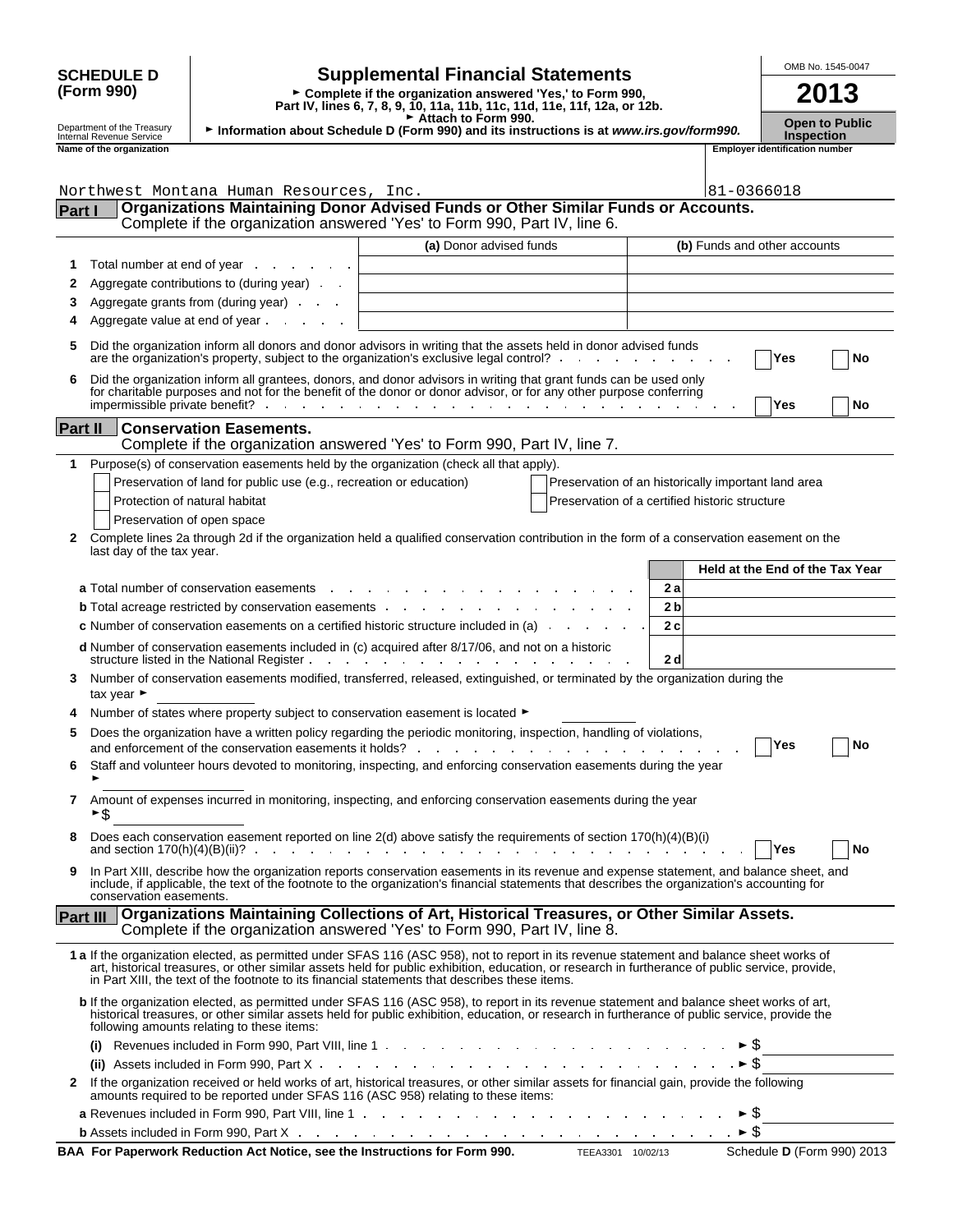| Schedule <b>D</b> (Form 990) 2013                                                                                                                                                                                                                                                                                                                               | Northwest Montana Human Resources, Inc.                         |                                         |                                    | 81-0366018                      |        |                     | Page 2          |
|-----------------------------------------------------------------------------------------------------------------------------------------------------------------------------------------------------------------------------------------------------------------------------------------------------------------------------------------------------------------|-----------------------------------------------------------------|-----------------------------------------|------------------------------------|---------------------------------|--------|---------------------|-----------------|
| Organizations Maintaining Collections of Art, Historical Treasures, or Other Similar Assets (continued)<br><b>Part III</b>                                                                                                                                                                                                                                      |                                                                 |                                         |                                    |                                 |        |                     |                 |
| Using the organization's acquisition, accession, and other records, check any of the following that are a significant use of its collection<br>3<br>items (check all that apply):                                                                                                                                                                               |                                                                 |                                         |                                    |                                 |        |                     |                 |
| Public exhibition<br>a                                                                                                                                                                                                                                                                                                                                          |                                                                 | d                                       | Loan or exchange programs          |                                 |        |                     |                 |
| Scholarly research<br>b                                                                                                                                                                                                                                                                                                                                         |                                                                 | Other<br>е                              |                                    |                                 |        |                     |                 |
| Preservation for future generations<br>c                                                                                                                                                                                                                                                                                                                        |                                                                 |                                         |                                    |                                 |        |                     |                 |
| Provide a description of the organization's collections and explain how they further the organization's exempt purpose in<br>4<br>Part XIII.                                                                                                                                                                                                                    |                                                                 |                                         |                                    |                                 |        |                     |                 |
| During the year, did the organization solicit or receive donations of art, historical treasures, or other similar assets<br>5.<br>to be sold to raise funds rather than to be maintained as part of the organization's collection? .                                                                                                                            |                                                                 |                                         |                                    | the contract of the contract    | Yes    |                     | <b>No</b>       |
| Escrow and Custodial Arrangements. Complete if the organization answered 'Yes' to Form 990, Part IV,<br><b>Part IV</b><br>line 9, or reported an amount on Form 990, Part X, line 21.                                                                                                                                                                           |                                                                 |                                         |                                    |                                 |        |                     |                 |
| 1 a Is the organization an agent, trustee, custodian, or other intermediary for contributions or other assets not included<br>on Form 990, Part X?.                                                                                                                                                                                                             |                                                                 |                                         |                                    |                                 | Yes    |                     | $X$ No          |
| b If 'Yes,' explain the arrangement in Part XIII and complete the following table:                                                                                                                                                                                                                                                                              |                                                                 |                                         |                                    |                                 |        |                     |                 |
|                                                                                                                                                                                                                                                                                                                                                                 |                                                                 |                                         |                                    |                                 | Amount |                     |                 |
| <b>c</b> Beginning balance exercise the set of the set of the set of the set of the set of the set of the set of the set of the set of the set of the set of the set of the set of the set of the set of the set of the set of the                                                                                                                              |                                                                 |                                         |                                    | 1 с                             |        |                     |                 |
| <b>d</b> Additions during the year entitled as a set of the set of the set of the set of the set of the set of the set of the set of the set of the set of the set of the set of the set of the set of the set of the set of the se                                                                                                                             |                                                                 |                                         |                                    | 1 <sub>d</sub>                  |        |                     |                 |
| <b>e</b> Distributions during the year example and the set of the set of the set of the set of the set of the set of the set of the set of the set of the set of the set of the set of the set of the set of the set of the set of                                                                                                                              |                                                                 |                                         |                                    | 1 e                             |        |                     |                 |
| $f$ Ending balance.                                                                                                                                                                                                                                                                                                                                             | the contract of the contract of the contract of the contract of |                                         |                                    | 1f                              |        |                     |                 |
| 2 a Did the organization include an amount on Form 990, Part X, line 21?                                                                                                                                                                                                                                                                                        |                                                                 |                                         |                                    |                                 | X Yes  |                     | No              |
| b If 'Yes,' explain the arrangement in Part XIII. Check here if the explantion has been provided in Part XIII .                                                                                                                                                                                                                                                 |                                                                 |                                         |                                    |                                 |        |                     |                 |
|                                                                                                                                                                                                                                                                                                                                                                 |                                                                 |                                         |                                    |                                 |        |                     |                 |
| <b>Part V</b><br>Endowment Funds. Complete if the organization answered 'Yes' to Form 990, Part IV, line 10.                                                                                                                                                                                                                                                    |                                                                 |                                         |                                    |                                 |        |                     |                 |
|                                                                                                                                                                                                                                                                                                                                                                 | (a) Current year                                                | (b) Prior year                          | (c) Two years back                 | (d) Three years back            |        | (e) Four years back |                 |
| 1 a Beginning of year balance.                                                                                                                                                                                                                                                                                                                                  |                                                                 |                                         |                                    |                                 |        |                     |                 |
| <b>b</b> Contributions <b>b</b>                                                                                                                                                                                                                                                                                                                                 |                                                                 |                                         |                                    |                                 |        |                     |                 |
|                                                                                                                                                                                                                                                                                                                                                                 |                                                                 |                                         |                                    |                                 |        |                     |                 |
| <b>c</b> Net investment earnings, gains,<br>and losses.<br><b>Contract Contract</b>                                                                                                                                                                                                                                                                             |                                                                 |                                         |                                    |                                 |        |                     |                 |
| <b>d</b> Grants or scholarships                                                                                                                                                                                                                                                                                                                                 |                                                                 |                                         |                                    |                                 |        |                     |                 |
| <b>e</b> Other expenditures for facilities<br>and programs $\cdot \cdot \cdot$ .                                                                                                                                                                                                                                                                                |                                                                 |                                         |                                    |                                 |        |                     |                 |
| f Administrative expenses                                                                                                                                                                                                                                                                                                                                       |                                                                 |                                         |                                    |                                 |        |                     |                 |
| $\boldsymbol{q}$ End of year balance $\ldots$ .                                                                                                                                                                                                                                                                                                                 |                                                                 |                                         |                                    |                                 |        |                     |                 |
| 2 Provide the estimated percentage of the current year end balance (line 1g, column (a)) held as:                                                                                                                                                                                                                                                               |                                                                 |                                         |                                    |                                 |        |                     |                 |
| a Board designated or quasi-endowment $\blacktriangleright$                                                                                                                                                                                                                                                                                                     |                                                                 |                                         |                                    |                                 |        |                     |                 |
| <b>b</b> Permanent endowment $\blacktriangleright$                                                                                                                                                                                                                                                                                                              | ిం                                                              |                                         |                                    |                                 |        |                     |                 |
| c Temporarily restricted endowment ►                                                                                                                                                                                                                                                                                                                            |                                                                 | ٥                                       |                                    |                                 |        |                     |                 |
| The percentages in lines 2a, 2b, and 2c should equal 100%.                                                                                                                                                                                                                                                                                                      |                                                                 |                                         |                                    |                                 |        |                     |                 |
| 3 a Are there endowment funds not in the possession of the organization that are held and administered for the                                                                                                                                                                                                                                                  |                                                                 |                                         |                                    |                                 |        |                     |                 |
| organization by:                                                                                                                                                                                                                                                                                                                                                |                                                                 |                                         |                                    |                                 |        | Yes                 | No              |
| unrelated organizations and the contract of the contract of the contract of the contract of the contract of the contract of the contract of the contract of the contract of the contract of the contract of the contract of th<br>(i)                                                                                                                           |                                                                 |                                         |                                    |                                 | 3a(i)  |                     |                 |
|                                                                                                                                                                                                                                                                                                                                                                 |                                                                 |                                         |                                    |                                 | 3a(ii) |                     |                 |
| <b>b</b> If 'Yes' to 3a(ii), are the related organizations listed as required on Schedule R? $\ldots$                                                                                                                                                                                                                                                           |                                                                 |                                         |                                    |                                 | 3b     |                     |                 |
| Describe in Part XIII the intended uses of the organization's endowment funds.<br>4                                                                                                                                                                                                                                                                             |                                                                 |                                         |                                    |                                 |        |                     |                 |
| Land, Buildings, and Equipment.<br><b>Part VI</b>                                                                                                                                                                                                                                                                                                               |                                                                 |                                         |                                    |                                 |        |                     |                 |
| Complete if the organization answered 'Yes' to Form 990, Part IV, line 11a. See Form 990, Part X, line 10.                                                                                                                                                                                                                                                      |                                                                 |                                         |                                    |                                 |        |                     |                 |
| Description of property                                                                                                                                                                                                                                                                                                                                         |                                                                 | (a) Cost or other basis<br>(investment) | (b) Cost or other<br>basis (other) | (c) Accumulated<br>depreciation |        | (d) Book value      |                 |
| <b>1a</b> Land the contract of the contract of the contract of the contract of the contract of the contract of the contract of the contract of the contract of the contract of the contract of the contract of the contract of the                                                                                                                              |                                                                 |                                         | 385, 174.                          |                                 |        |                     | 385,174.        |
|                                                                                                                                                                                                                                                                                                                                                                 |                                                                 |                                         | 1,477,675                          | 755,060.                        |        |                     | <u>722,615.</u> |
| c Leasehold improvements and the control of the control of the control of the control of the control of the control of the control of the control of the control of the control of the control of the control of the control o                                                                                                                                  |                                                                 |                                         |                                    |                                 |        |                     |                 |
| d Equipment and the state of the state of the state of the state of the state of the state of the state of the                                                                                                                                                                                                                                                  |                                                                 |                                         | 1,101,695                          | 928,949.                        |        |                     | 172,746.        |
| $e$ Other $\qquad \qquad$ $\qquad \qquad$ $\qquad \qquad$ $\qquad \qquad$ $\qquad \qquad$ $\qquad \qquad$ $\qquad \qquad$ $\qquad \qquad$ $\qquad$ $\qquad \qquad$ $\qquad$ $\qquad$ $\qquad$ $\qquad$ $\qquad$ $\qquad$ $\qquad$ $\qquad$ $\qquad$ $\qquad$ $\qquad$ $\qquad$ $\qquad$ $\qquad$ $\qquad$ $\qquad$ $\qquad$ $\qquad$ $\qquad$ $\qquad$ $\qquad$ |                                                                 |                                         |                                    |                                 |        |                     |                 |
| Total. Add lines 1a through 1e. (Column (d) must equal Form 990, Part X, column (B), line 10(c).)                                                                                                                                                                                                                                                               |                                                                 |                                         |                                    | ▸                               |        |                     | 1,280,535.      |

| I |  |  |
|---|--|--|

**BAA** Schedule **D** (Form 990) 2013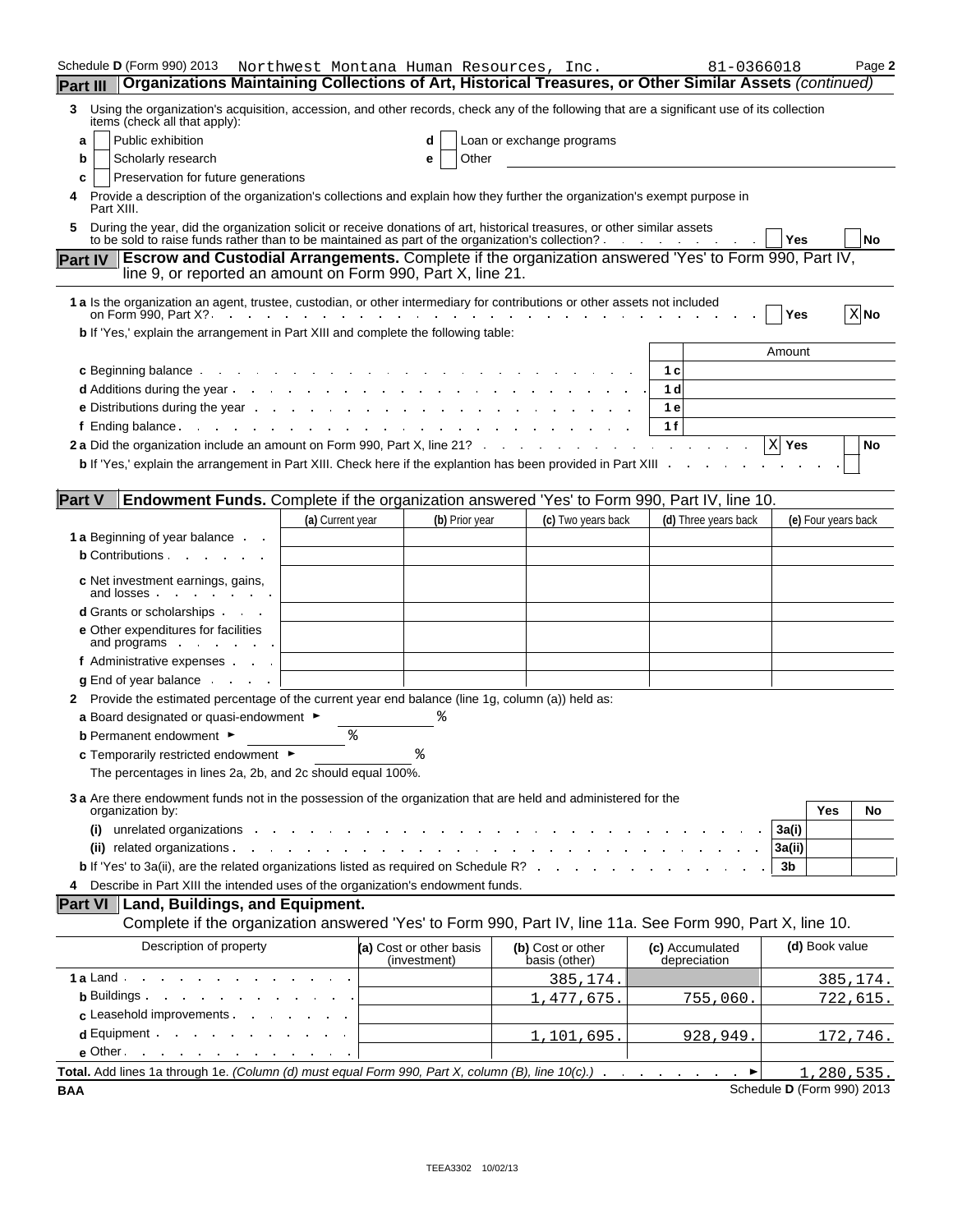| Part VII   Investments - Other Securities.                                                                                                                                                                                                                          |                 | Complete if the organization answered 'Yes' to Form 990, Part IV, line 11b. See Form 990, Part X, line 12.                                                              |  |
|---------------------------------------------------------------------------------------------------------------------------------------------------------------------------------------------------------------------------------------------------------------------|-----------------|-------------------------------------------------------------------------------------------------------------------------------------------------------------------------|--|
| (a) Description of security or category (including name of security)                                                                                                                                                                                                | (b) Book value  | (c) Method of valuation: Cost or end-of-year market value                                                                                                               |  |
| (1) Financial derivatives .<br><b>Contract Contract</b><br>$\sim$                                                                                                                                                                                                   |                 |                                                                                                                                                                         |  |
| (2) Closely-held equity interests                                                                                                                                                                                                                                   |                 |                                                                                                                                                                         |  |
| (3) Other                                                                                                                                                                                                                                                           |                 |                                                                                                                                                                         |  |
| $\overline{A}$                                                                                                                                                                                                                                                      |                 |                                                                                                                                                                         |  |
| $\overline{(\mathsf{B})}$                                                                                                                                                                                                                                           |                 |                                                                                                                                                                         |  |
| $\overline{C}$                                                                                                                                                                                                                                                      |                 |                                                                                                                                                                         |  |
| $\overline{(\mathsf{D})}$                                                                                                                                                                                                                                           |                 |                                                                                                                                                                         |  |
| (E)                                                                                                                                                                                                                                                                 |                 |                                                                                                                                                                         |  |
| (F)                                                                                                                                                                                                                                                                 |                 |                                                                                                                                                                         |  |
| (G)                                                                                                                                                                                                                                                                 |                 |                                                                                                                                                                         |  |
| (H)                                                                                                                                                                                                                                                                 |                 |                                                                                                                                                                         |  |
| (1)                                                                                                                                                                                                                                                                 |                 |                                                                                                                                                                         |  |
| Total. (Column (b) must equal Form 990, Part X, column (B) line 12.)                                                                                                                                                                                                |                 |                                                                                                                                                                         |  |
| <b>Investments - Program Related.</b><br><b>Part VIII</b>                                                                                                                                                                                                           |                 |                                                                                                                                                                         |  |
| (a) Description of investment type                                                                                                                                                                                                                                  | (b) Book value  | Complete if the organization answered 'Yes' to Form 990, Part IV, line 11c. See Form 990, Part X, line 13.<br>(c) Method of valuation: Cost or end-of-year market value |  |
|                                                                                                                                                                                                                                                                     |                 |                                                                                                                                                                         |  |
| (1)<br>(2)                                                                                                                                                                                                                                                          |                 |                                                                                                                                                                         |  |
| (3)                                                                                                                                                                                                                                                                 |                 |                                                                                                                                                                         |  |
| (4)                                                                                                                                                                                                                                                                 |                 |                                                                                                                                                                         |  |
| (5)                                                                                                                                                                                                                                                                 |                 |                                                                                                                                                                         |  |
| (6)                                                                                                                                                                                                                                                                 |                 |                                                                                                                                                                         |  |
| (7)                                                                                                                                                                                                                                                                 |                 |                                                                                                                                                                         |  |
| (8)                                                                                                                                                                                                                                                                 |                 |                                                                                                                                                                         |  |
| (9)                                                                                                                                                                                                                                                                 |                 |                                                                                                                                                                         |  |
| (10)                                                                                                                                                                                                                                                                |                 |                                                                                                                                                                         |  |
| Total. (Column (b) must equal Form 990, Part X, column (B) line 13.)<br>۰. ►                                                                                                                                                                                        |                 |                                                                                                                                                                         |  |
| <b>Other Assets.</b><br><b>Part IX</b>                                                                                                                                                                                                                              |                 |                                                                                                                                                                         |  |
|                                                                                                                                                                                                                                                                     | (a) Description | Complete if the organization answered 'Yes' to Form 990, Part IV, line 11d. See Form 990, Part X, line 15.<br>(b) Book value                                            |  |
| (1)                                                                                                                                                                                                                                                                 |                 |                                                                                                                                                                         |  |
| (2)                                                                                                                                                                                                                                                                 |                 |                                                                                                                                                                         |  |
| (3)                                                                                                                                                                                                                                                                 |                 |                                                                                                                                                                         |  |
| (4)                                                                                                                                                                                                                                                                 |                 |                                                                                                                                                                         |  |
| (5)                                                                                                                                                                                                                                                                 |                 |                                                                                                                                                                         |  |
| (6)                                                                                                                                                                                                                                                                 |                 |                                                                                                                                                                         |  |
| (7)<br>(8)                                                                                                                                                                                                                                                          |                 |                                                                                                                                                                         |  |
| (9)                                                                                                                                                                                                                                                                 |                 |                                                                                                                                                                         |  |
| (10)                                                                                                                                                                                                                                                                |                 |                                                                                                                                                                         |  |
|                                                                                                                                                                                                                                                                     |                 |                                                                                                                                                                         |  |
| <b>Part X</b><br><b>Other Liabilities.</b>                                                                                                                                                                                                                          |                 |                                                                                                                                                                         |  |
| Complete if the organization answered 'Yes' to Form 990, Part IV, line 11e or 11f. See Form 990, Part X, line 25                                                                                                                                                    |                 |                                                                                                                                                                         |  |
| (a) Description of liability                                                                                                                                                                                                                                        | (b) Book value  |                                                                                                                                                                         |  |
| (1) Federal income taxes                                                                                                                                                                                                                                            |                 |                                                                                                                                                                         |  |
| Salaries and Compensated Absences Payable<br>(2)                                                                                                                                                                                                                    | 274, 113.       |                                                                                                                                                                         |  |
| (3)                                                                                                                                                                                                                                                                 |                 |                                                                                                                                                                         |  |
| (4)<br>(5)                                                                                                                                                                                                                                                          |                 |                                                                                                                                                                         |  |
| (6)                                                                                                                                                                                                                                                                 |                 |                                                                                                                                                                         |  |
| (7)                                                                                                                                                                                                                                                                 |                 |                                                                                                                                                                         |  |
| (8)                                                                                                                                                                                                                                                                 |                 |                                                                                                                                                                         |  |
| (9)                                                                                                                                                                                                                                                                 |                 |                                                                                                                                                                         |  |
| (10)                                                                                                                                                                                                                                                                |                 |                                                                                                                                                                         |  |
| (11)                                                                                                                                                                                                                                                                |                 |                                                                                                                                                                         |  |
|                                                                                                                                                                                                                                                                     |                 |                                                                                                                                                                         |  |
| Total. (Column (b) must equal Form 990, Part X, column (B) line 25.)<br>2. Liability for uncertain tax positions. In Part XIII, provide the text of the footnote to the organization's financial statements that reports the organization's liability for uncertain | 274,113<br>▶    |                                                                                                                                                                         |  |

lity for uncertain tax positions. In Part XIII, provide the text of the footnote to the organization's financial statements that reports the organi tax positions under FIN 48 (ASC 740). Check here if the text of the footnote has been provided in Part XIII  $\,\,\ldots\,\,\,\ldots\,\,\,\ldots\,\,\,\ldots\,\,\,\ldots\,\,\,\ldots\,\,\,\ldots\,\,\,\overline{\mathrm{X}}$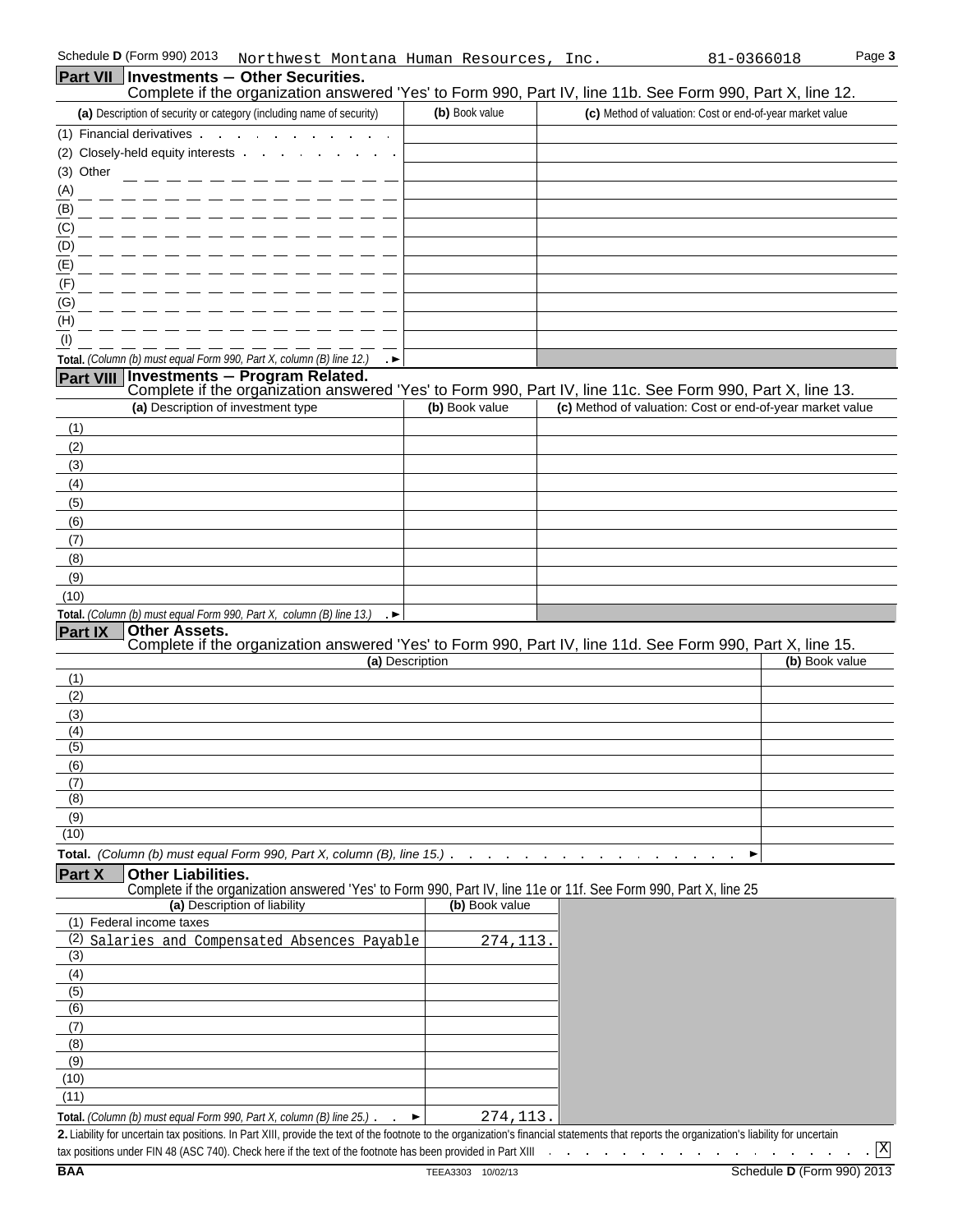| Schedule <b>D</b> (Form 990) 2013   | Northwest Montana Human Resources, Inc.                                                                                                                                                                                                              | 81-0366018   | Page 4 |
|-------------------------------------|------------------------------------------------------------------------------------------------------------------------------------------------------------------------------------------------------------------------------------------------------|--------------|--------|
|                                     | Part XI   Reconciliation of Revenue per Audited Financial Statements With Revenue per Return.                                                                                                                                                        |              |        |
|                                     | Complete if the organization answered 'Yes' to Form 990, Part IV, line 12a.                                                                                                                                                                          |              |        |
| 1.                                  | Total revenue, gains, and other support per audited financial statements                                                                                                                                                                             | $\mathbf{1}$ |        |
| 2                                   | Amounts included on line 1 but not on Form 990, Part VIII, line 12:                                                                                                                                                                                  |              |        |
|                                     | <b>a</b> Net unrealized gains on investments and a series of the series of the series of the series of the series of the series of the series of the series of the series of the series of the series of the series of the series o<br>2 a           |              |        |
|                                     | 2 <sub>b</sub><br><b>b</b> Donated services and use of facilities <b>b</b> Donated Services and use of facilities <b>b</b>                                                                                                                           |              |        |
|                                     | 2c<br>c Recoveries of prior year grants experience of the state of prior year grants                                                                                                                                                                 |              |        |
|                                     | 2d<br><b>d</b> Other (Describe in Part XIII.) <b>and Structure in the contract of Other (Describe in Part XIII.)</b>                                                                                                                                 |              |        |
|                                     |                                                                                                                                                                                                                                                      | <b>2e</b>    |        |
| 3                                   |                                                                                                                                                                                                                                                      | 3            |        |
| 4                                   | Amounts included on Form 990, Part VIII, line 12, but not on line 1:                                                                                                                                                                                 |              |        |
|                                     | <b>a</b> Investment expenses not included on Form 990, Part VIII, line 7b.<br>4 a                                                                                                                                                                    |              |        |
|                                     |                                                                                                                                                                                                                                                      |              |        |
|                                     |                                                                                                                                                                                                                                                      | 4 c          |        |
| 5                                   |                                                                                                                                                                                                                                                      | 5            |        |
|                                     | Part XII Reconciliation of Expenses per Audited Financial Statements With Expenses per Return.                                                                                                                                                       |              |        |
|                                     | Complete if the organization answered 'Yes' to Form 990, Part IV, line 12a.                                                                                                                                                                          |              |        |
| 1                                   | Total expenses and losses per audited financial statements. The manuscript of the system of the statements of the system of the system of the system of the system of the system of the system of the system of the system of                        | $\mathbf{1}$ |        |
| $\mathbf{2}$                        | Amounts included on line 1 but not on Form 990, Part IX, line 25:                                                                                                                                                                                    |              |        |
|                                     | a Donated services and use of facilities.<br>2 a                                                                                                                                                                                                     |              |        |
|                                     | <b>b</b> Prior year adjustments and the set of the set of the set of the set of the set of the set of the set of the set of the set of the set of the set of the set of the set of the set of the set of the set of the set of the<br>2 <sub>b</sub> |              |        |
|                                     | $\mathbf c$ Other losses $\mathbf c$<br>2c                                                                                                                                                                                                           |              |        |
|                                     | d Other (Describe in Part XIII.) $\cdots$ $\cdots$ $\cdots$ $\cdots$ $\cdots$ $\cdots$ $\cdots$ $\cdots$<br>2 d                                                                                                                                      |              |        |
|                                     | e Add lines 2a through 2d in the contract of the contract of the contract of the contract of the contract of the contract of the contract of the contract of the contract of the contract of the contract of the contract of t                       | 2e           |        |
| 3                                   |                                                                                                                                                                                                                                                      | 3            |        |
| 4                                   | Amounts included on Form 990, Part IX, line 25, but not on line 1:                                                                                                                                                                                   |              |        |
|                                     | a Investment expenses not included on Form 990, Part VIII, line 7b.<br>4a                                                                                                                                                                            |              |        |
|                                     | <b>b</b> Other (Describe in Part XIII.) <b>Example 2</b> of the set of the set of the set of the set of the set of the set of the set of the set of the set of the set of the set of the set of the set of the set of the set of the set<br>4 b      |              |        |
|                                     |                                                                                                                                                                                                                                                      | 4 c          |        |
|                                     | 5 Total expenses. Add lines 3 and 4c. (This must equal Form 990, Part I, line 18.)                                                                                                                                                                   | 5            |        |
| Part XIII Supplemental Information. |                                                                                                                                                                                                                                                      |              |        |
|                                     | Provide the descriptions required for Part II, lines 3, 5, and 9; Part III, lines 1a and 4; Part IV, lines 1b and 2b; Part V,                                                                                                                        |              |        |
|                                     | line 4; Part X, line 2; Part XI, lines 2d and 4b; and Part XII, lines 2d and 4b. Also complete this part to provide any additional information.                                                                                                      |              |        |
|                                     |                                                                                                                                                                                                                                                      |              |        |
|                                     | Pt IV Line 2b _ _ The Agency is the custodian for the Courtyard Apartments,                                                                                                                                                                          |              |        |
|                                     |                                                                                                                                                                                                                                                      |              |        |
|                                     | _ _ _ _ _ _ _ Social Security Payees, <u>Mutual Self Help Families Fiduciary _</u> _ _ _ _                                                                                                                                                           |              |        |
|                                     |                                                                                                                                                                                                                                                      |              |        |
|                                     |                                                                                                                                                                                                                                                      |              |        |
|                                     |                                                                                                                                                                                                                                                      |              |        |
|                                     | _ _ _ _ _ _ _ <u>_ various granting Agencies.</u> _ _ _ _ _ _ _ _ _ _ _ _ _ _ _ _ _ _                                                                                                                                                                |              |        |
|                                     |                                                                                                                                                                                                                                                      |              |        |
|                                     | Pt X Line 2 _ _ Provisions for income taxes have not been recorded in the 2013 _ _ _ _                                                                                                                                                               |              |        |
|                                     |                                                                                                                                                                                                                                                      |              |        |
|                                     |                                                                                                                                                                                                                                                      |              |        |
|                                     |                                                                                                                                                                                                                                                      |              |        |

 $\frac{1}{2}$  income unrelated to its exempt purposes in 2013. With few  $\frac{1}{2}$   $\frac{1}{2}$ 

## exceptions, the Agency is no longer subject to U.S.

**BAA** Schedule **D** (Form 990) 2013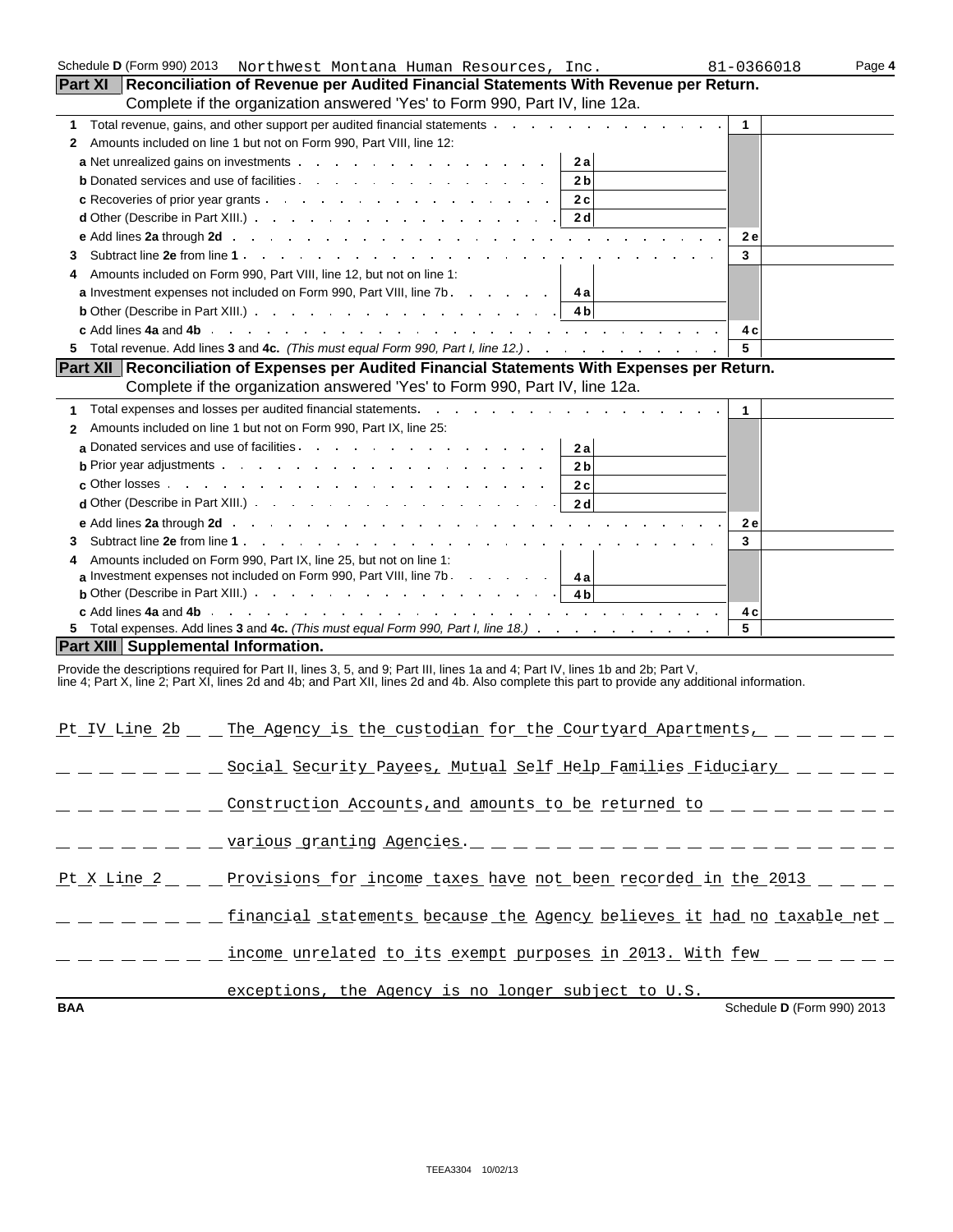|  |  |  |  |  |  |  |  |  |  |  |  |  |                                 |  |  |                                |  | federal or state tax examinations by tax authoritites for years before 2010. |
|--|--|--|--|--|--|--|--|--|--|--|--|--|---------------------------------|--|--|--------------------------------|--|------------------------------------------------------------------------------|
|  |  |  |  |  |  |  |  |  |  |  |  |  |                                 |  |  |                                |  |                                                                              |
|  |  |  |  |  |  |  |  |  |  |  |  |  |                                 |  |  | ____________________________   |  |                                                                              |
|  |  |  |  |  |  |  |  |  |  |  |  |  |                                 |  |  | ______________________________ |  |                                                                              |
|  |  |  |  |  |  |  |  |  |  |  |  |  | ________________________        |  |  |                                |  |                                                                              |
|  |  |  |  |  |  |  |  |  |  |  |  |  | _________________________       |  |  |                                |  |                                                                              |
|  |  |  |  |  |  |  |  |  |  |  |  |  | _______________________________ |  |  |                                |  |                                                                              |
|  |  |  |  |  |  |  |  |  |  |  |  |  |                                 |  |  |                                |  |                                                                              |
|  |  |  |  |  |  |  |  |  |  |  |  |  |                                 |  |  | _____________________________  |  |                                                                              |
|  |  |  |  |  |  |  |  |  |  |  |  |  |                                 |  |  |                                |  |                                                                              |
|  |  |  |  |  |  |  |  |  |  |  |  |  | ________________________        |  |  |                                |  |                                                                              |
|  |  |  |  |  |  |  |  |  |  |  |  |  |                                 |  |  |                                |  |                                                                              |
|  |  |  |  |  |  |  |  |  |  |  |  |  |                                 |  |  |                                |  |                                                                              |
|  |  |  |  |  |  |  |  |  |  |  |  |  |                                 |  |  | ______________________________ |  |                                                                              |
|  |  |  |  |  |  |  |  |  |  |  |  |  | ____________________            |  |  |                                |  |                                                                              |
|  |  |  |  |  |  |  |  |  |  |  |  |  | <u> - - - - - - - - - - - -</u> |  |  |                                |  |                                                                              |
|  |  |  |  |  |  |  |  |  |  |  |  |  |                                 |  |  |                                |  |                                                                              |
|  |  |  |  |  |  |  |  |  |  |  |  |  |                                 |  |  |                                |  |                                                                              |
|  |  |  |  |  |  |  |  |  |  |  |  |  |                                 |  |  |                                |  |                                                                              |
|  |  |  |  |  |  |  |  |  |  |  |  |  |                                 |  |  |                                |  |                                                                              |
|  |  |  |  |  |  |  |  |  |  |  |  |  |                                 |  |  |                                |  |                                                                              |
|  |  |  |  |  |  |  |  |  |  |  |  |  |                                 |  |  |                                |  |                                                                              |
|  |  |  |  |  |  |  |  |  |  |  |  |  |                                 |  |  |                                |  |                                                                              |
|  |  |  |  |  |  |  |  |  |  |  |  |  |                                 |  |  |                                |  |                                                                              |
|  |  |  |  |  |  |  |  |  |  |  |  |  |                                 |  |  |                                |  |                                                                              |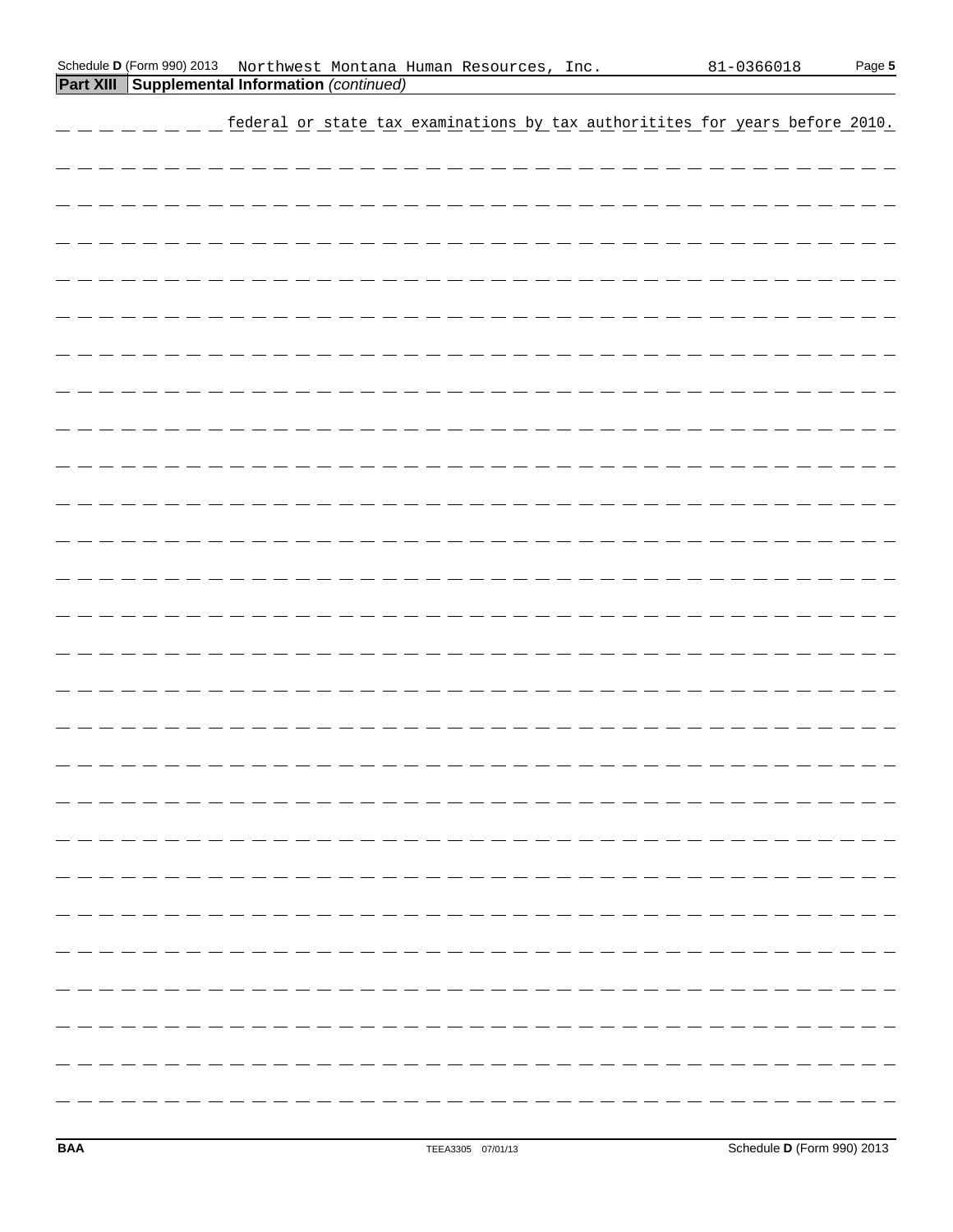| <b>SCHEDULE I</b><br>(Form 990)                                     |           |                                  | <b>Grants and Other Assistance to Organizations,</b><br>Governments, and Individuals in the United States<br>Complete if the organization answered 'Yes' to Form 990, Part IV, line 21 or 22.<br>Attach to Form 990.                                                                                                                            |                                      |                                                             |                                                     | OMB No. 1545-0047<br>2013                  |
|---------------------------------------------------------------------|-----------|----------------------------------|-------------------------------------------------------------------------------------------------------------------------------------------------------------------------------------------------------------------------------------------------------------------------------------------------------------------------------------------------|--------------------------------------|-------------------------------------------------------------|-----------------------------------------------------|--------------------------------------------|
| Department of the Treasury<br>Internal Revenue Service              |           |                                  | Information about Schedule I (Form 990) and its instructions is at www.irs.gov/form990.                                                                                                                                                                                                                                                         |                                      |                                                             |                                                     | <b>Open to Public</b><br><b>Inspection</b> |
| Name of the organization<br>Northwest Montana Human Resources, Inc. |           |                                  |                                                                                                                                                                                                                                                                                                                                                 |                                      |                                                             | <b>Employer identification number</b><br>81-0366018 |                                            |
| Part I General Information on Grants and Assistance                 |           |                                  |                                                                                                                                                                                                                                                                                                                                                 |                                      |                                                             |                                                     |                                            |
| 1.                                                                  |           |                                  | Does the organization maintain records to substantiate the amount of the grants or assistance, the grantees' eligibility for the grants or assistance, and<br>the selection criteria used to award the grants or assistance?<br>2 Describe in Part IV the organization's procedures for monitoring the use of grant funds in the United States. |                                      |                                                             |                                                     | $X$ Yes<br><b>INo</b>                      |
|                                                                     |           |                                  | <b>Part II</b> Grants and Other Assistance to Governments and Organizations in the United States. Complete if the organization answered 'Yes' to<br>Form 990, Part IV, line 21 for any recipient that received more than \$5,000. Part II can be duplicated if additional space is needed.                                                      |                                      |                                                             |                                                     |                                            |
| 1 (a) Name and address of organization<br>or government             | $(b)$ EIN | (c) IRC section<br>if applicable | (d) Amount of cash grant                                                                                                                                                                                                                                                                                                                        | (e) Amount of non-cash<br>assistance | (f) Method of valuation<br>(book, FMV, appraisal,<br>other) | (g) Description of<br>non-cash assistance           | (h) Purpose of grant<br>or assistance      |
| $(1)$ Other < 5,000 $   -$<br>n/a<br>Kalispell MT 59901<br>(2)      | n/a       | $501$ (c) (3)                    | 6.916.                                                                                                                                                                                                                                                                                                                                          |                                      |                                                             |                                                     | Operating Supp                             |
| (3)                                                                 |           |                                  |                                                                                                                                                                                                                                                                                                                                                 |                                      |                                                             |                                                     |                                            |
| (4)                                                                 |           |                                  |                                                                                                                                                                                                                                                                                                                                                 |                                      |                                                             |                                                     |                                            |
| (5)                                                                 |           |                                  |                                                                                                                                                                                                                                                                                                                                                 |                                      |                                                             |                                                     |                                            |
| (6)                                                                 |           |                                  |                                                                                                                                                                                                                                                                                                                                                 |                                      |                                                             |                                                     |                                            |
| (7)                                                                 |           |                                  |                                                                                                                                                                                                                                                                                                                                                 |                                      |                                                             |                                                     |                                            |
| (8)                                                                 |           |                                  |                                                                                                                                                                                                                                                                                                                                                 |                                      |                                                             |                                                     |                                            |
|                                                                     |           |                                  | 3 Enter total number of other organizations listed in the line 1 table.                                                                                                                                                                                                                                                                         |                                      |                                                             |                                                     | $\overline{2}$<br>$\Omega$                 |

BAA For Paperwork Reduction Act Notice, see the Instructions for Form 990. TEEA3901 07/12/13 TEEA3901 07/12/13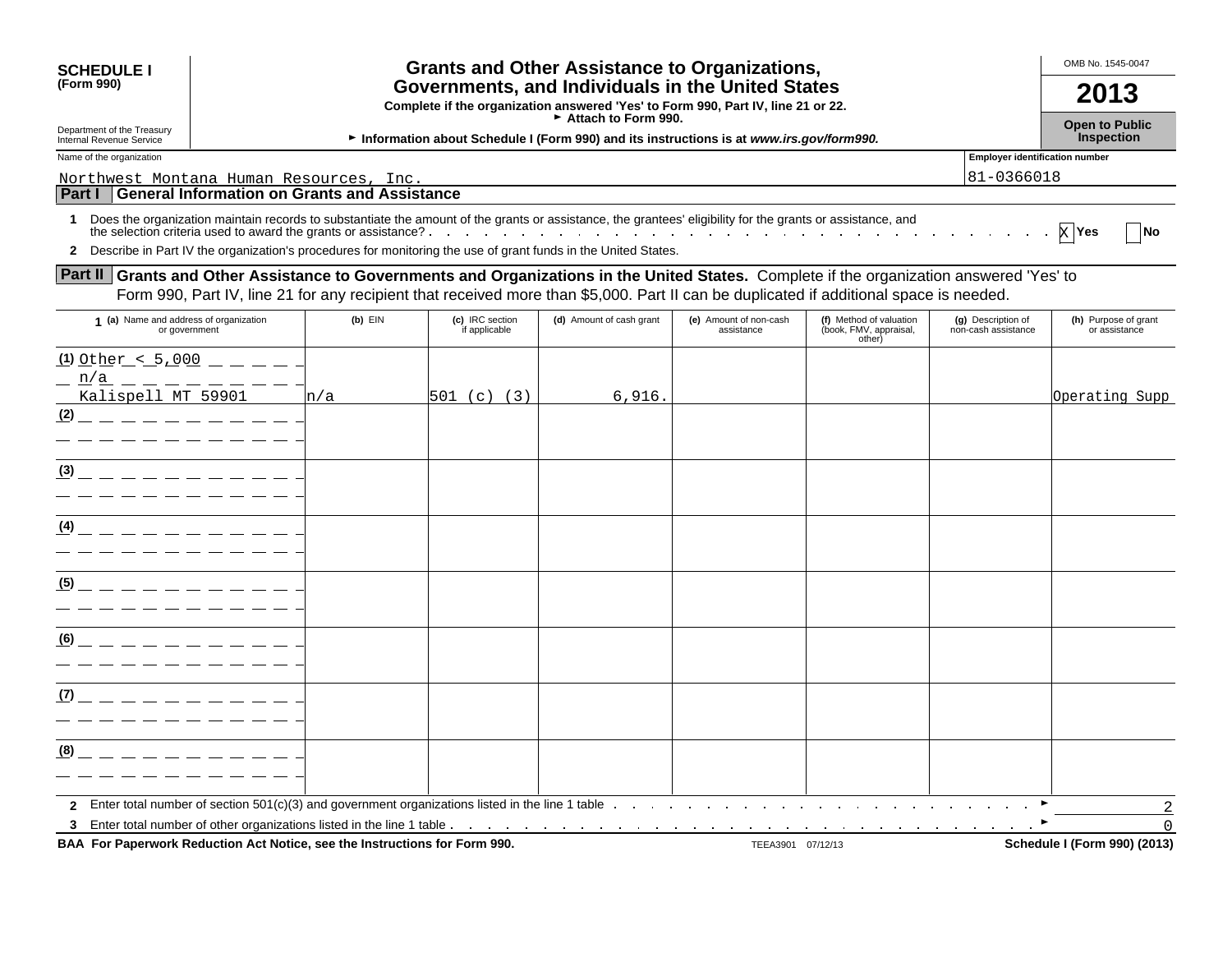| Part III can be duplicated if additional space is needed.                                                                                                   |                             |                                             |                                      |                                                          |                                                                                                                          |
|-------------------------------------------------------------------------------------------------------------------------------------------------------------|-----------------------------|---------------------------------------------|--------------------------------------|----------------------------------------------------------|--------------------------------------------------------------------------------------------------------------------------|
| (a) Type of grant or assistance                                                                                                                             | (b) Number of<br>recipients | (c) Amount of<br>cash grant                 | (d) Amount of<br>non-cash assistance | (e) Method of valuation (book,<br>FMV, appraisal, other) | (f) Description of non-cash assistance                                                                                   |
| 1                                                                                                                                                           |                             |                                             |                                      |                                                          |                                                                                                                          |
| $\overline{2}$                                                                                                                                              |                             |                                             |                                      |                                                          |                                                                                                                          |
| 3                                                                                                                                                           |                             |                                             |                                      |                                                          |                                                                                                                          |
| 4                                                                                                                                                           |                             |                                             |                                      |                                                          |                                                                                                                          |
| 5                                                                                                                                                           |                             |                                             |                                      |                                                          |                                                                                                                          |
| 6                                                                                                                                                           |                             |                                             |                                      |                                                          |                                                                                                                          |
| -7                                                                                                                                                          |                             |                                             |                                      |                                                          |                                                                                                                          |
| <b>Part IV</b><br>Supplemental Information. Provide the information required in Part I, line 2, Part III, column (b), and any other additional information. |                             |                                             |                                      |                                                          |                                                                                                                          |
| Pt I Line 2                                                                                                                                                 |                             |                                             |                                      |                                                          | The agency awards grant funds based on a Work Plan submitted to the appropriate state agency. Sub-grantees are required  |
| Pt I Line 2                                                                                                                                                 |                             |                                             |                                      |                                                          | to submit copies of their audit (if they have one) or annual financial statement information provided to their           |
| Pt I Line 2                                                                                                                                                 |                             |                                             |                                      |                                                          | board of directors. Sub-grantees sign contracts with our Agency which spell out the details and compliance requirements. |
| Pt I Line 2                                                                                                                                                 |                             |                                             |                                      |                                                          | Sub-grantees submit documentation for expenses to our Agency along with an invoice. Fiscal and/or Program staff          |
| Pt I Line 2                                                                                                                                                 |                             | make monitoring visits to the Sub-grantees. |                                      |                                                          |                                                                                                                          |
|                                                                                                                                                             |                             |                                             |                                      |                                                          |                                                                                                                          |
|                                                                                                                                                             |                             |                                             |                                      |                                                          |                                                                                                                          |
|                                                                                                                                                             |                             |                                             |                                      |                                                          |                                                                                                                          |
|                                                                                                                                                             |                             |                                             |                                      |                                                          |                                                                                                                          |
|                                                                                                                                                             |                             |                                             |                                      |                                                          |                                                                                                                          |
|                                                                                                                                                             |                             |                                             |                                      |                                                          |                                                                                                                          |

**BAA Schedule I (Form 990) (2013)**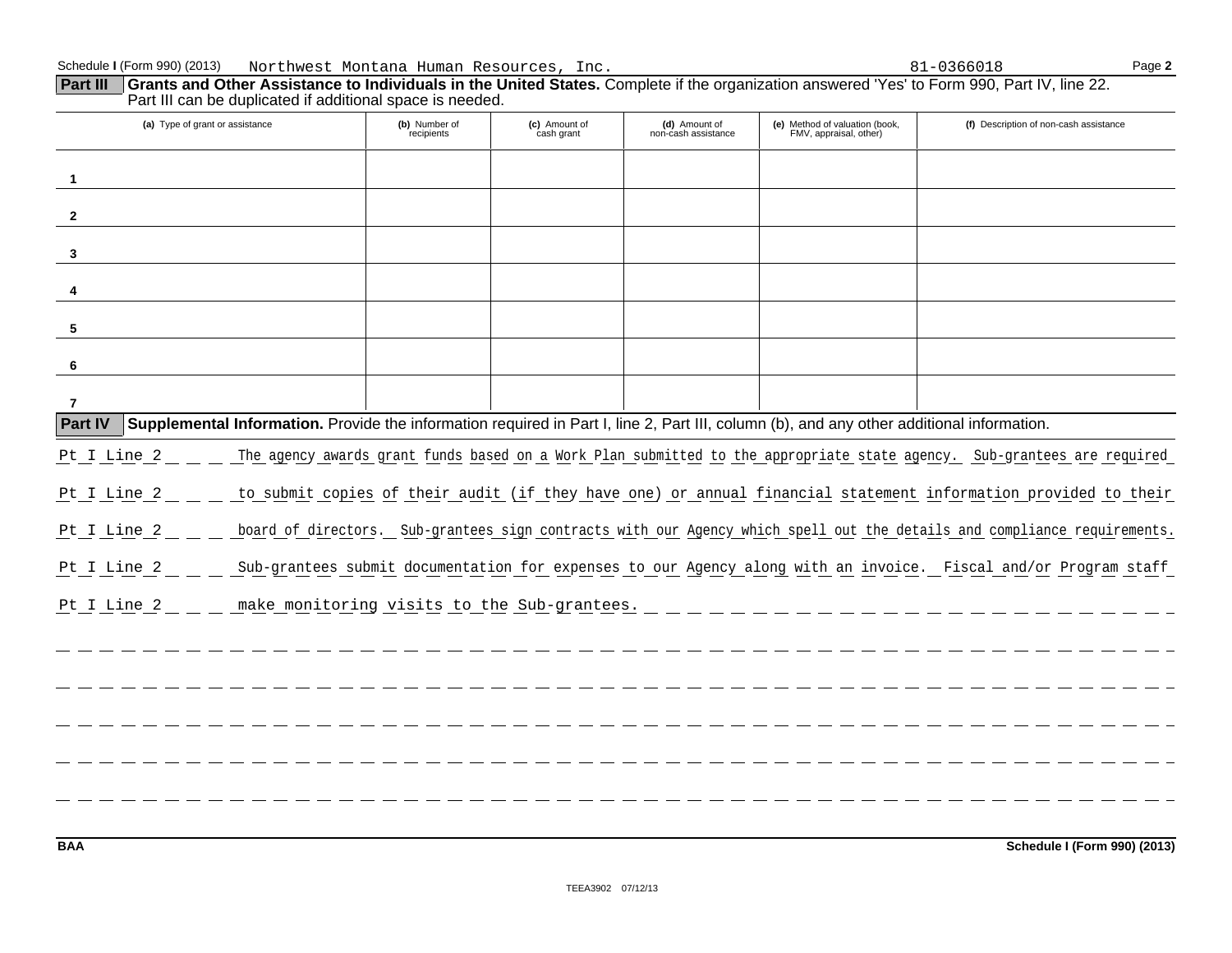| <b>SCHEDULE O</b><br>(Form 990 or 990-EZ)            | Supplemental Information to Form 990 or 990-EZ<br>Complete to provide information for responses to specific questions on<br>Form 990 or 990-EZ or to provide any additional information. |                                       | OMB No. 1545-0047<br>2013 |  |  |  |  |  |  |
|------------------------------------------------------|------------------------------------------------------------------------------------------------------------------------------------------------------------------------------------------|---------------------------------------|---------------------------|--|--|--|--|--|--|
| Department of the Treasury                           | Attach to Form 990 or 990-EZ.<br>Information about Schedule O (Form 990 or 990-EZ) and its instructions is                                                                               |                                       | <b>Open to Public</b>     |  |  |  |  |  |  |
| Internal Revenue Service<br>Name of the organization | at www.irs.gov/form990.                                                                                                                                                                  | <b>Employer identification number</b> | <b>Inspection</b>         |  |  |  |  |  |  |
|                                                      | Northwest Montana Human Resources,<br>Inc                                                                                                                                                | 81-0366018                            |                           |  |  |  |  |  |  |
| Pt VI, Line 11b                                      | The Agency utilizes its Finance Committee for an in depth review                                                                                                                         |                                       |                           |  |  |  |  |  |  |
|                                                      | of its Form 990. Fiscal staff presents the Form 990                                                                                                                                      |                                       |                           |  |  |  |  |  |  |
|                                                      | and is available for questions from the Finance Committee.                                                                                                                               |                                       |                           |  |  |  |  |  |  |
|                                                      | When the Finance Committee has approved the Form 990, it is presented                                                                                                                    |                                       |                           |  |  |  |  |  |  |
|                                                      | to the rest of the Board of Directors for their approval                                                                                                                                 |                                       |                           |  |  |  |  |  |  |
|                                                      | and is documented in the board minutes.                                                                                                                                                  |                                       |                           |  |  |  |  |  |  |
| Pt VI, Line 19                                       | The Agency provides copies of its governing documents,                                                                                                                                   |                                       |                           |  |  |  |  |  |  |
|                                                      | conflict of interest policy and financial statements to                                                                                                                                  |                                       |                           |  |  |  |  |  |  |
|                                                      | anyone who requests them within 48 hours of the request.                                                                                                                                 |                                       |                           |  |  |  |  |  |  |
|                                                      | The Agency also provides a copy of its Form 990 on its website for anyone                                                                                                                |                                       |                           |  |  |  |  |  |  |
|                                                      | to read or download.                                                                                                                                                                     |                                       |                           |  |  |  |  |  |  |
| Pt VI, Line 12c                                      | The Agency annually has the Directors review vendors and                                                                                                                                 |                                       |                           |  |  |  |  |  |  |
|                                                      | subcontractors used by the organization to indicate if any                                                                                                                               |                                       |                           |  |  |  |  |  |  |
|                                                      | Director has a conflict of interest. If so, it is identified                                                                                                                             |                                       |                           |  |  |  |  |  |  |
|                                                      | and documented. All Directors re-sign a Conflict of Interest                                                                                                                             |                                       |                           |  |  |  |  |  |  |
|                                                      | statement. Directors are reminded of the board policies                                                                                                                                  |                                       |                           |  |  |  |  |  |  |
|                                                      |                                                                                                                                                                                          |                                       |                           |  |  |  |  |  |  |
|                                                      | Pt VI, Line 15a _ The Personnel Committee of the Board of Directors is responsible                                                                                                       |                                       |                           |  |  |  |  |  |  |
|                                                      | for determining the compensation of the Executive Director.                                                                                                                              |                                       |                           |  |  |  |  |  |  |
|                                                      | This committee utilizes surveys of comparable salaries for                                                                                                                               |                                       |                           |  |  |  |  |  |  |
|                                                      | ED's in comparable organizations with approximately the same size of                                                                                                                     |                                       |                           |  |  |  |  |  |  |
|                                                      | staff and spending in a location of similar size. The _ _ _ _ _ _ _                                                                                                                      |                                       |                           |  |  |  |  |  |  |
|                                                      | committee documents this information and their decision                                                                                                                                  |                                       |                           |  |  |  |  |  |  |
|                                                      | on the appropriate compensation to offer to the ED. The full                                                                                                                             |                                       |                           |  |  |  |  |  |  |
|                                                      | board then approves or disapproves their recommendation.                                                                                                                                 |                                       |                           |  |  |  |  |  |  |
| Pt III Line 4d                                       | Job Training Expenses 937, 552. Grants 0. Revenues 4, 744.                                                                                                                               |                                       |                           |  |  |  |  |  |  |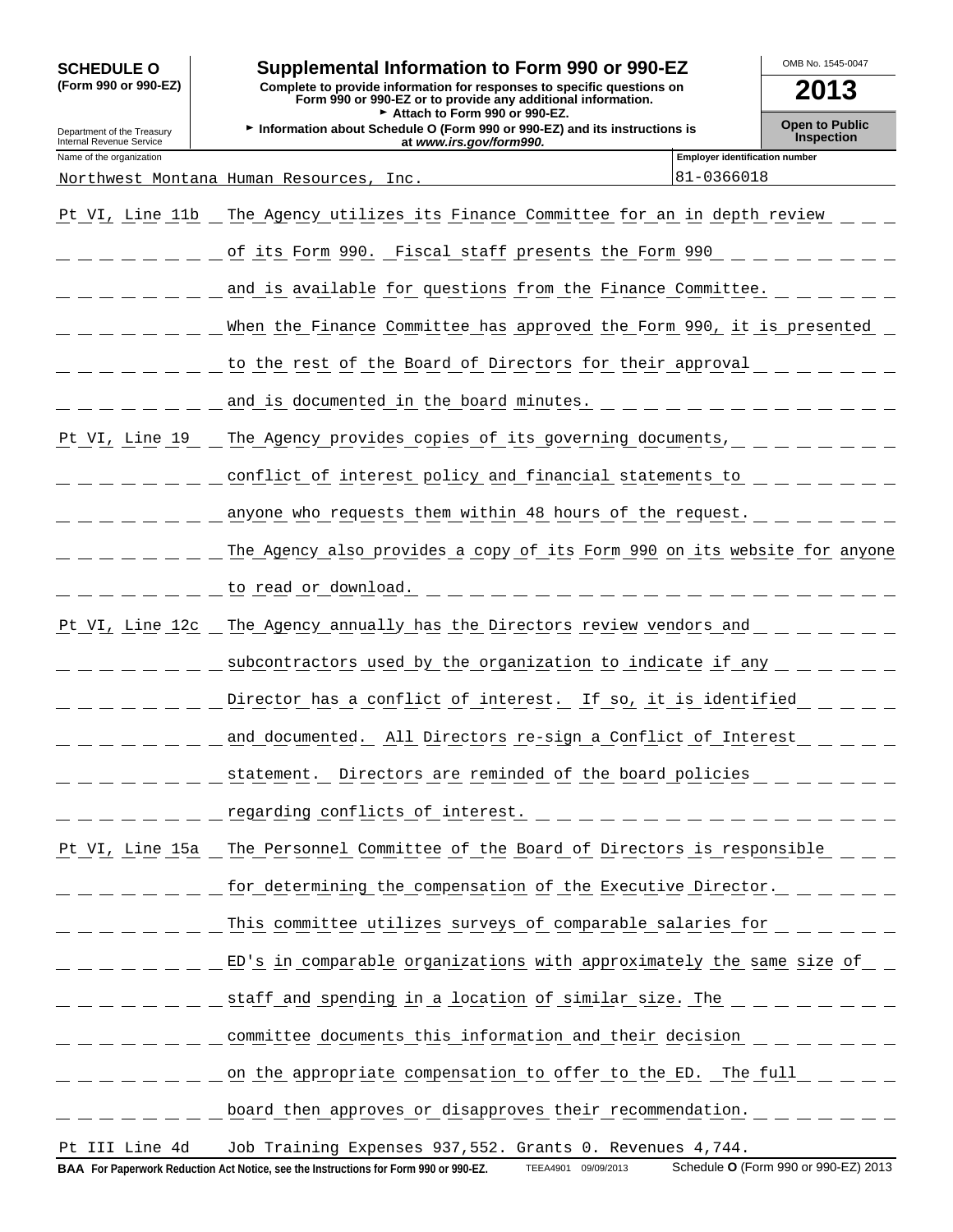| Schedule O (Form 990 or 990-EZ) 2013 |                                                                                                          | Page 2                                |
|--------------------------------------|----------------------------------------------------------------------------------------------------------|---------------------------------------|
| Name of the organization             |                                                                                                          | <b>Employer identification number</b> |
|                                      | Northwest Montana Human Resources, Inc.                                                                  | 81-0366018                            |
|                                      | Job Training Programs provide the following: Workforce Investment Act (WIA)served 32 Youth               |                                       |
|                                      | who were unemployed, underemployed or still in school. Services                                          |                                       |
|                                      | include job assessment, vocational training, job training, job search assistance, work                   |                                       |
|                                      | experience and limited internships. The program ended June 30, 2013. State Displaced Homemaker           |                                       |
|                                      | provided services to 12 people who had previously been providing unpaid services to family               |                                       |
|                                      | members in the home and have been dependent on the income of another family                              |                                       |
|                                      | Individually designed programs stress self-image enhancement<br>member.                                  |                                       |
|                                      | career assessment, on-the-job training and job search assistance.                                        | Work                                  |
|                                      | Readiness Component (WORC) of public assistance is designed to promote                                   |                                       |
|                                      | employment and self-sufficiency to participants referred from the Office of                              |                                       |
|                                      | Public Assistance. 494 participants received intensive individual case management                        |                                       |
|                                      | which included job search skills, job readiness training, work                                           |                                       |
|                                      | experience and a series of classes designed to address barriers to                                       |                                       |
|                                      | employment. TANF subsidized Employment Program (SEP) provided 17 individuals the opportunity to complete |                                       |
|                                      | customized training and employment experiences to increase marketable job skills. The                    |                                       |
|                                      | customized training is designed to increase occupational skills in a field in which the participant      |                                       |
|                                      | does not possess the skills necessary to perform the job. This program ended June 30, 2013.              |                                       |
|                                      | Of the clients enrolled in the above-mentioned programs, 692                                             |                                       |
|                                      | obtained skills/competencies required for employment,                                                    |                                       |
|                                      | 13 completed post secondary education and obtained a certificate                                         |                                       |
|                                      | or diploma, 328 obtained a job, 167 obtained child care so that they could work, seek                    |                                       |
|                                      | work or go to school and 9 secured safe and affordable housing.                                          |                                       |
|                                      |                                                                                                          |                                       |
|                                      | Pt III, Line 4d Community Service Expenses 378, 033. Grants 0. Revenue 6, 976.                           |                                       |
|                                      | Community Service Programs provide the following: Free to Choo\$e                                        |                                       |
|                                      | is specifically designed to empower people to take charge of their economic                              |                                       |

future. The program has 3 critical components; education,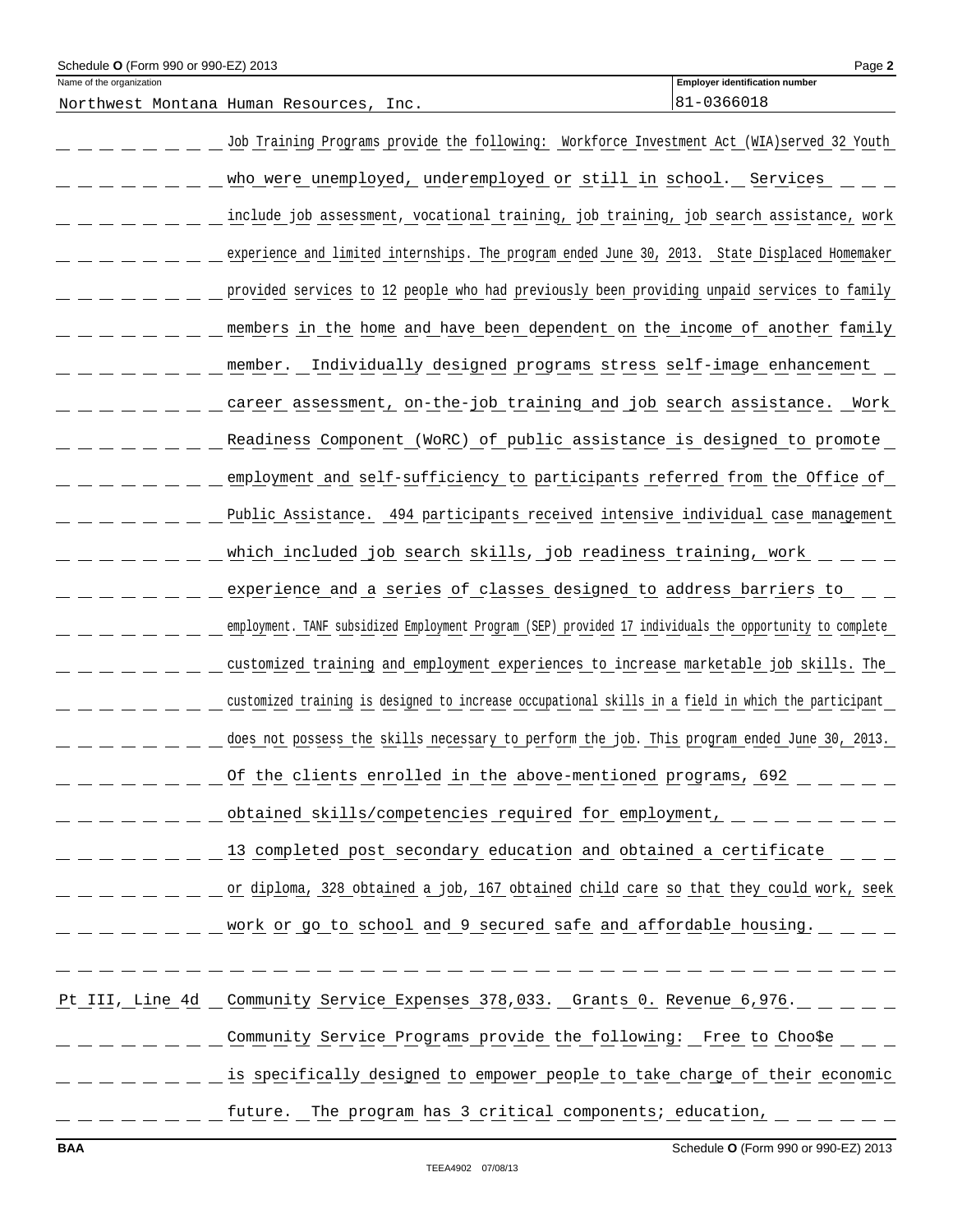| Schedule O (Form 990 or 990-EZ) 2013 |                                                                                                 | Page 2                                              |
|--------------------------------------|-------------------------------------------------------------------------------------------------|-----------------------------------------------------|
| Name of the organization             | Northwest Montana Human Resources, Inc.                                                         | <b>Employer identification number</b><br>81-0366018 |
|                                      | support, and access to credit. 23 individuals were enrolled in this                             |                                                     |
|                                      | program. Volunteer Income Tax Assistance (VITA) provided free income tax                        |                                                     |
|                                      | preparation for 380 low and moderate income individuals who received over                       |                                                     |
|                                      | \$440,400 in state and federal refunds. Community Services                                      |                                                     |
|                                      | Block Grant (CSBG) is the funding that links all agency programs and provides                   |                                                     |
|                                      | support for programs that are not self-sustaining on their own.                                 |                                                     |
|                                      | The Agency is part of the Community Action Partnership network                                  |                                                     |
|                                      | that receives this funding. Its efforts are focused on community partnerships                   |                                                     |
|                                      | that promote individual, family and community self-sufficiency.                                 |                                                     |
|                                      | 36 low-income people were assisted with free legal assistance                                   |                                                     |
|                                      | through CAPNM's partnership with Montana Legal Services Association.                            |                                                     |
|                                      | Family law and bankruptcy clinics were held to assist families and individuals                  |                                                     |
|                                      | access their options and if needed to file the needed paperwork to complete                     |                                                     |
|                                      | these legal activities. Project Homeless Connect partnered                                      |                                                     |
|                                      | with the local community to serve 635 individuals in 2 days in June.                            |                                                     |
|                                      | Over 30 agencies provided services such as the following: teeth cleaning and                    |                                                     |
|                                      | minor tooth repair, haircuts and eyeglasses, medical assessment and appointments                |                                                     |
|                                      | for follow-up care, applications for birth certificates, IDs and drivers licenses,              |                                                     |
|                                      | gas vouchers, mental health referrals, legal referrals, etc. During the year,                   |                                                     |
|                                      | CAPNM made over 16,300 referrals to other non-profits/services in our four county service area. |                                                     |
|                                      | Volunteers contributed over 11,187 hours to the Agency in 2013.                                 |                                                     |
|                                      |                                                                                                 |                                                     |
|                                      |                                                                                                 |                                                     |
|                                      |                                                                                                 |                                                     |
|                                      |                                                                                                 |                                                     |
|                                      |                                                                                                 |                                                     |
|                                      |                                                                                                 |                                                     |
|                                      |                                                                                                 |                                                     |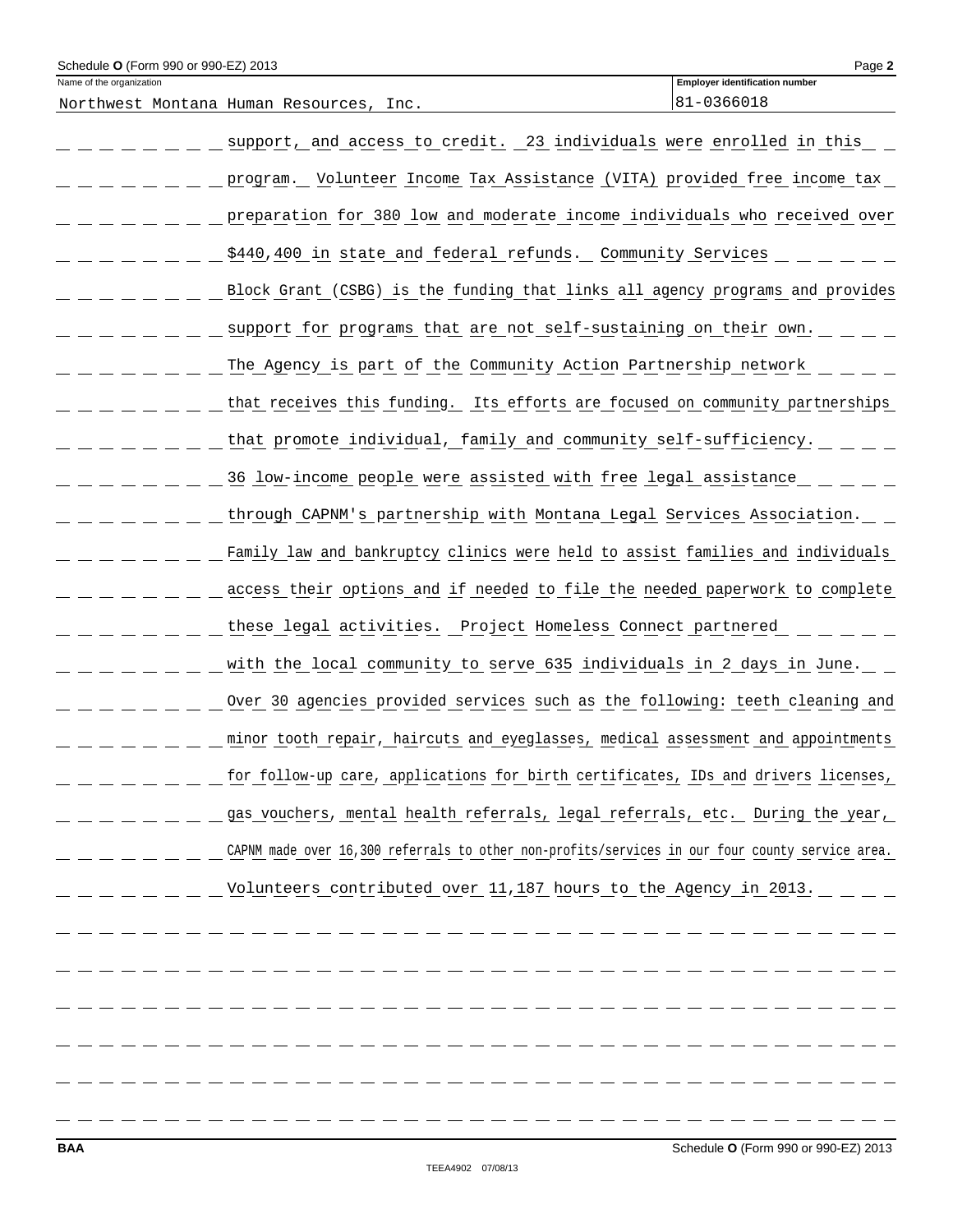# **SCHEDULE R Related Organizations and Unrelated Partnerships**<br>(Form 990) **Related Organizations and Unrelated Partnerships**

**(Form 990)** <sup>G</sup>**Complete if the organization answered 'Yes' on Form 990, Part IV, line 33, 34, 35b, 36, or 37. 2013** Attach to Form 990. **Corners** See separate instructions.

**Department of the Treasury inc.** Information about Schedule R (Form 990) and its instructions is at *www.irs.gov/form990.* Depart to Public inspection<br>Internal Revenue Service **Inspection** 

OMB No. 1545-0047

Name of the organization **Employer identification number** 

Northwest Montana Human Resources, Inc. 81-0366018

## **Part I Identification of Disregarded Entities** Complete if the organization answered 'Yes' on Form 990, Part IV, line 33.

|     | (a)<br>Name, address, and EIN (if applicable) of disregarded entity | (b)<br>Primary activity | Legal domicile (state<br>or foreign country) | (d)<br>Total income | (e)<br>End-of-year assets | <br>  Direct controlling<br>  entity |
|-----|---------------------------------------------------------------------|-------------------------|----------------------------------------------|---------------------|---------------------------|--------------------------------------|
| (1) |                                                                     |                         |                                              |                     |                           |                                      |
|     |                                                                     |                         |                                              |                     |                           |                                      |
| (2) |                                                                     |                         |                                              |                     |                           |                                      |
|     |                                                                     |                         |                                              |                     |                           |                                      |
| (3) |                                                                     |                         |                                              |                     |                           |                                      |
|     |                                                                     |                         |                                              |                     |                           |                                      |

**Part II Identification of Related Tax-Exempt Organizations** Complete if the organization answered 'Yes' on Form 990, Part IV, line 34 because it had one or more related tax-exempt organizations during the tax year.

| (a)<br>Name, address, and EIN of related organization | (b)<br>Primary activity | (c)<br>Legal domicile (state<br>or foreign country) | (d)<br>Exempt Code<br>section | (e)<br>Public charity status<br>(if section $501(c)(3)$ ) | (f)<br>Direct controlling<br>entity | (g)<br>Sec $512(b)(13)$<br>controlled entity? |     |
|-------------------------------------------------------|-------------------------|-----------------------------------------------------|-------------------------------|-----------------------------------------------------------|-------------------------------------|-----------------------------------------------|-----|
|                                                       |                         |                                                     |                               |                                                           |                                     | <b>Yes</b>                                    | No. |
| (1) Valley View Apartments Corporation                |                         |                                                     |                               |                                                           |                                     |                                               |     |
| P.O. Box 8300                                         |                         |                                                     |                               |                                                           |                                     |                                               |     |
| Kalispell, MT 59904                                   | LOW INCOME HOUSING      |                                                     |                               |                                                           |                                     |                                               |     |
| 81-0510080                                            | TAX CREDIT PARTNER MT   |                                                     | 501(c)(3)                     |                                                           | N/A                                 | X                                             |     |
| (2) Columbia Villa Apartments Corporation             |                         |                                                     |                               |                                                           |                                     |                                               |     |
| <u>P.O. Box 8300</u>                                  |                         |                                                     |                               |                                                           |                                     |                                               |     |
| Kalispell, MT 59904                                   | LOW INCOME HOUSING      |                                                     |                               |                                                           |                                     |                                               |     |
| 81-0510082                                            | TAX CREDIT PARTNER MT   |                                                     | 501(c)(3)                     |                                                           | N/A                                 | X                                             |     |
| (3) Green Meadow Manor Corporation                    |                         |                                                     |                               |                                                           |                                     |                                               |     |
| P.O. Box 8300                                         |                         |                                                     |                               |                                                           |                                     |                                               |     |
| Kalispell, MT 59904                                   | INCOME HOUSING<br>LOW   |                                                     |                               |                                                           |                                     |                                               |     |
| 81-0510078                                            | TAX CREDIT PARTNER MT   |                                                     | 501(c)(3)                     |                                                           | N/A                                 | X                                             |     |
| (4) See Cont. Sheet for Sch. R, Part II               |                         |                                                     |                               |                                                           |                                     |                                               |     |
|                                                       |                         |                                                     |                               |                                                           |                                     |                                               |     |
|                                                       |                         |                                                     |                               |                                                           |                                     |                                               |     |
|                                                       |                         |                                                     |                               |                                                           |                                     |                                               |     |

**BAA For Paperwork Reduction Act Notice, see the Instructions for Form 990.** TEEA5001 06/26/13 Schedule **R** (Form 990) 2013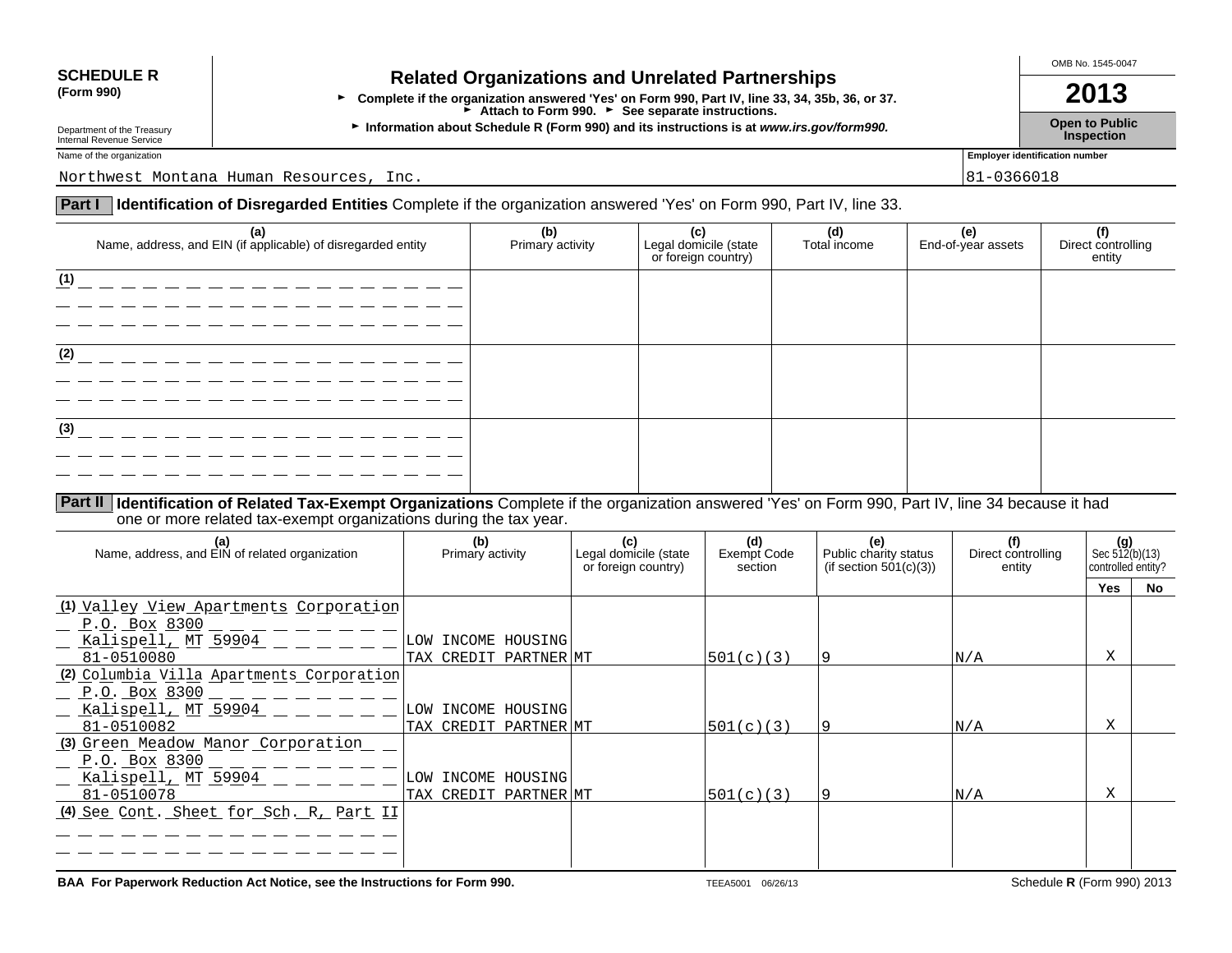**Part II Continuation of Identification of Related Tax-Exempt Organizations**

| (A)<br>Name, address, and EIN of related organization         | (B)<br>Primary activity        | (C)<br>Legal domicile (state<br>or foreign country) | (D)<br>Exempt Code<br>section | (E)<br>Public charity status<br>(if section 501(c)(3)) | (F)<br>Direct controlling<br>entity | (G)        | Sec 512(b)(13)<br>controlled entity? |
|---------------------------------------------------------------|--------------------------------|-----------------------------------------------------|-------------------------------|--------------------------------------------------------|-------------------------------------|------------|--------------------------------------|
|                                                               |                                |                                                     |                               |                                                        |                                     | <b>Yes</b> | <b>No</b>                            |
| Big Sky Manor Corporation<br>P.O. Box 8300                    |                                |                                                     |                               |                                                        |                                     |            |                                      |
| Kalispell MT 59904                                            | LOW INCOME HOUSING             |                                                     |                               |                                                        |                                     |            |                                      |
| 81-0510079                                                    | TAX CREDIT PARTNER MT          |                                                     | 501(c)(3)                     | 19                                                     | N/A                                 | X          |                                      |
| Teakettle Vista Apartments, Inc.<br>P.O. Box 8300             |                                |                                                     |                               |                                                        |                                     |            |                                      |
| $Kalispel1_MT_59904 - - -$                                    | LOW INCOME HOUSING             |                                                     |                               |                                                        |                                     |            |                                      |
| 81-0536313                                                    | TAX CREDIT PARTNER MT          |                                                     | 501(c)(3)                     | <u>9</u>                                               | N/A                                 | Χ          |                                      |
| Sunny Slope Vista Apartments, Inc.<br>P.O. Box 8300           |                                |                                                     |                               |                                                        |                                     |            |                                      |
| Kalispell MT $59904 - - -$                                    | LOW INCOME HOUSING             |                                                     |                               |                                                        |                                     |            |                                      |
| 81-0540031                                                    | TAX CREDIT PARTNER MT          |                                                     | 501(c)(3)                     | <u>9</u>                                               | N/A                                 | X          |                                      |
| Teakettle Vista Apartments II, Inc.<br>P.O. Box 8300          |                                |                                                     |                               |                                                        |                                     |            |                                      |
| $\frac{1}{2}$ Kalispell MT 59904 $\_\_$ $\_\_$ $\_$           | LOW INCOME HOUSING             |                                                     |                               |                                                        |                                     |            |                                      |
| 72-1524261                                                    | TAX CREDIT PARTNER MT          |                                                     | 501(c)(3)                     | $\overline{9}$                                         | N/A                                 | Χ          |                                      |
| The Slope Inc. $      -$<br>P.O. Box 8300                     |                                |                                                     |                               |                                                        |                                     |            |                                      |
| Kalispell MT 59904                                            | LOW INCOME HOUSING             |                                                     |                               |                                                        |                                     |            |                                      |
| 20-0925363                                                    | TAX CREDIT PARTNER MT          |                                                     | N/A                           |                                                        | N/A                                 | X          |                                      |
| NORTHWEST MONTANA COMMUNITY LAND TRUST, INC.<br>P.O. Box 8300 |                                |                                                     |                               |                                                        |                                     |            |                                      |
| Kalispell MT $59904$ - - - - -                                | PROVIDE HOUSING TO LOW         |                                                     |                               |                                                        |                                     |            |                                      |
| 27-1832846                                                    | & MODERATE INCOME RESIDENTS MT |                                                     | 501(c)(3)                     |                                                        | N/A                                 |            | X                                    |
|                                                               |                                |                                                     |                               |                                                        |                                     |            |                                      |
|                                                               |                                |                                                     |                               |                                                        |                                     |            |                                      |
|                                                               |                                |                                                     |                               |                                                        |                                     |            |                                      |
|                                                               |                                |                                                     |                               |                                                        |                                     |            |                                      |
|                                                               |                                |                                                     |                               |                                                        |                                     |            |                                      |
|                                                               |                                |                                                     |                               |                                                        |                                     |            |                                      |
|                                                               |                                |                                                     |                               |                                                        |                                     |            |                                      |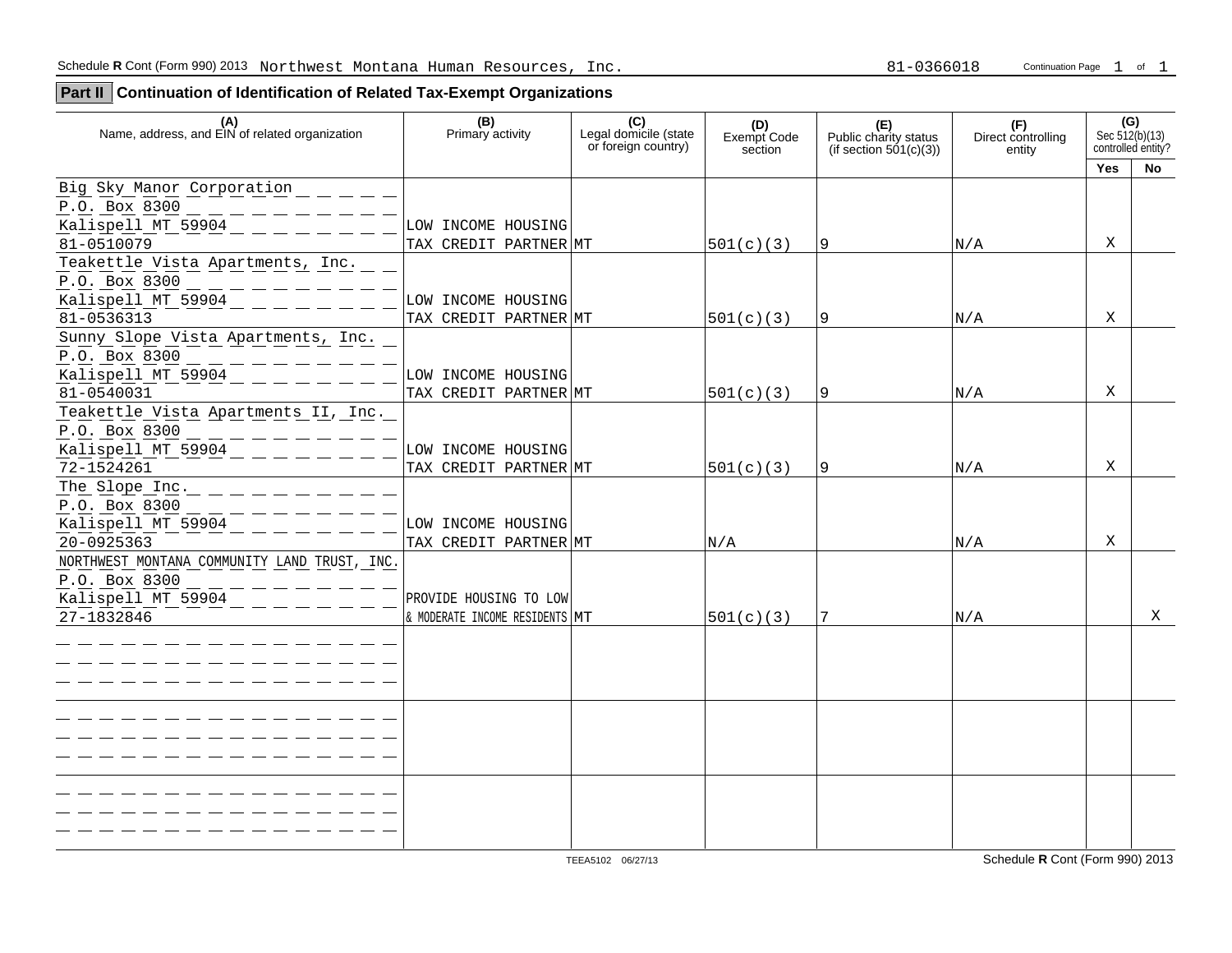**Part III Identification of Related Organizations Taxable as a Partnership** Complete if the organization answered 'Yes' on Form 990, Part IV, line 34<br>because it had one or more related organizations treated as a partnershi

| (d)<br>Direct<br>Predominant income<br>controlling<br>(related, unrelated,<br>excluded from tax<br>entity<br>under sections | (f)<br>(g)<br>Share of<br>Share of total<br>income<br>assets |  | (e)         |    | (h)<br>Dispropor- |                                    | (i)<br>Code V-UBI<br>amount in box<br>20 of Schedule |                                           |  | (k)<br>Percentage<br>ownership |
|-----------------------------------------------------------------------------------------------------------------------------|--------------------------------------------------------------|--|-------------|----|-------------------|------------------------------------|------------------------------------------------------|-------------------------------------------|--|--------------------------------|
|                                                                                                                             |                                                              |  | Yes         | No |                   | Yes                                | No                                                   |                                           |  |                                |
|                                                                                                                             |                                                              |  |             |    |                   |                                    |                                                      |                                           |  |                                |
|                                                                                                                             |                                                              |  |             |    |                   |                                    |                                                      |                                           |  |                                |
|                                                                                                                             |                                                              |  |             |    |                   |                                    |                                                      |                                           |  |                                |
|                                                                                                                             |                                                              |  |             |    |                   |                                    |                                                      |                                           |  |                                |
|                                                                                                                             |                                                              |  |             |    |                   |                                    |                                                      |                                           |  |                                |
|                                                                                                                             |                                                              |  |             |    |                   |                                    |                                                      |                                           |  |                                |
|                                                                                                                             |                                                              |  |             |    |                   |                                    |                                                      |                                           |  |                                |
|                                                                                                                             |                                                              |  |             |    |                   |                                    |                                                      |                                           |  |                                |
|                                                                                                                             |                                                              |  |             |    |                   |                                    |                                                      |                                           |  |                                |
|                                                                                                                             |                                                              |  |             |    |                   |                                    |                                                      |                                           |  |                                |
|                                                                                                                             | $512-514$                                                    |  | end-of-year |    | tionate           | allocations?<br>K-1 (Form<br>1065) |                                                      | (j)<br>General or<br>managing<br>?partner |  |                                |

**Part IV** Identification of Related Organizations Taxable as a Corporation or Trust Complete if the organization answered 'Yes' on Form 990, Part IV, local charactions treated as a corporation or trust during the tax year.

| (a)<br>Name, address, and EIN of related organization | (b)<br>Primary activity | (c)<br>Legal domicile<br>(state or foreign<br>country) | (d)<br>Direct<br>controlling<br>entity | (e)<br>Type of entity<br>(C corp, S corp,<br>or trust) | (f)<br>Share of<br>total income | (g)<br>Share of end-of-<br>year assets | (h)<br>Percentage<br>ownership | $\left\{\n \begin{array}{l}\n \text{(i)} \\  \text{Sec } 512(b)(13) \\  \text{controlled entity?}\n \end{array}\n\right.$ |    |
|-------------------------------------------------------|-------------------------|--------------------------------------------------------|----------------------------------------|--------------------------------------------------------|---------------------------------|----------------------------------------|--------------------------------|---------------------------------------------------------------------------------------------------------------------------|----|
|                                                       |                         |                                                        |                                        |                                                        |                                 |                                        |                                | Yes                                                                                                                       | No |
| (1)                                                   |                         |                                                        |                                        |                                                        |                                 |                                        |                                |                                                                                                                           |    |
|                                                       |                         |                                                        |                                        |                                                        |                                 |                                        |                                |                                                                                                                           |    |
|                                                       |                         |                                                        |                                        |                                                        |                                 |                                        |                                |                                                                                                                           |    |
| (2)                                                   |                         |                                                        |                                        |                                                        |                                 |                                        |                                |                                                                                                                           |    |
|                                                       |                         |                                                        |                                        |                                                        |                                 |                                        |                                |                                                                                                                           |    |
|                                                       |                         |                                                        |                                        |                                                        |                                 |                                        |                                |                                                                                                                           |    |
|                                                       |                         |                                                        |                                        |                                                        |                                 |                                        |                                |                                                                                                                           |    |
| (3)                                                   |                         |                                                        |                                        |                                                        |                                 |                                        |                                |                                                                                                                           |    |
|                                                       |                         |                                                        |                                        |                                                        |                                 |                                        |                                |                                                                                                                           |    |
|                                                       |                         |                                                        |                                        |                                                        |                                 |                                        |                                |                                                                                                                           |    |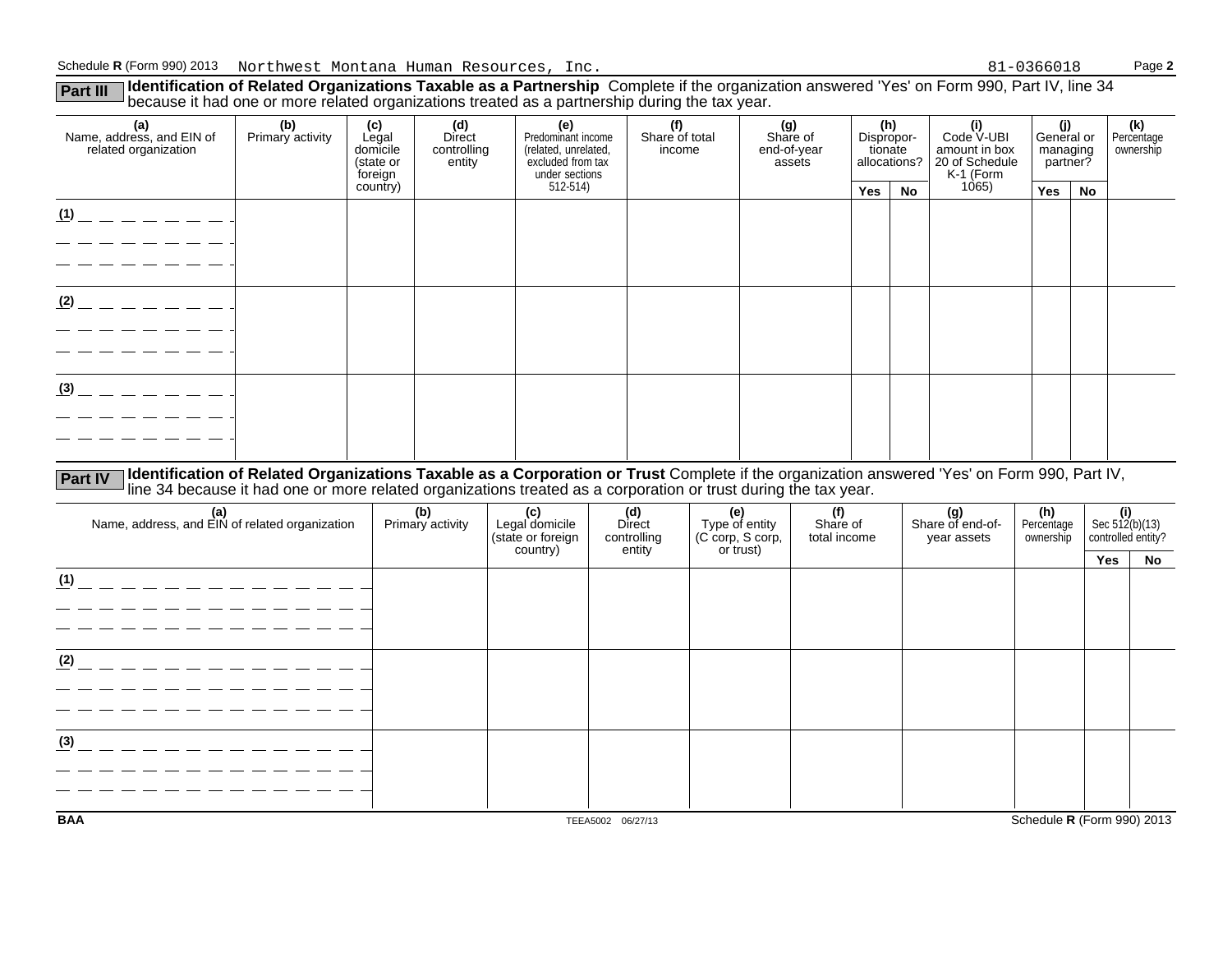**(6)**

# **Part V Transactions With Related Organizations** Complete if the organization answered 'Yes' on Form 990, Part IV, line 34, 35b, or 36.

| Note. Complete line 1 if any entity is listed in Parts II, III, or IV of this schedule.                                                                                                                                             |             |                 |                       | <b>Yes</b>  | No |
|-------------------------------------------------------------------------------------------------------------------------------------------------------------------------------------------------------------------------------------|-------------|-----------------|-----------------------|-------------|----|
| During the tax year, did the organization engage in any of the following transactions with one or more related organizations listed in Parts II-IV?                                                                                 |             |                 |                       |             |    |
| a Receipt of (i) interest (ii) annuities (iii) royalties or (iv) rent from a controlled entity and the controlled entity and the controlled entity and the controlled entity and the controlled entity and the controlled enti      |             |                 | 1 a                   |             | Χ  |
|                                                                                                                                                                                                                                     |             |                 | 1 <sub>b</sub>        |             | Χ  |
|                                                                                                                                                                                                                                     |             |                 | 1 c                   |             | Χ  |
| d Loans or loan quarantees to or for related organization(s) entering to contact the content of the content of the content of the content of the content of the content of the content of the content of the content of the co      |             |                 | 1 <sub>d</sub>        |             | X  |
| <b>e</b> Loans or loan guarantees by related organization(s) enteringly and the control of the control of the control of the control of the control of the control of the control of the control of the control of the control of t |             |                 | 1 e                   |             | X  |
|                                                                                                                                                                                                                                     |             |                 |                       |             |    |
|                                                                                                                                                                                                                                     |             |                 | 1 f                   |             | Χ  |
|                                                                                                                                                                                                                                     |             |                 | 1 g                   |             | X  |
|                                                                                                                                                                                                                                     |             |                 | 1 h                   |             | X  |
|                                                                                                                                                                                                                                     |             |                 | 1 i                   |             | Χ  |
|                                                                                                                                                                                                                                     |             |                 | 1 i                   |             | Χ  |
|                                                                                                                                                                                                                                     |             |                 |                       |             |    |
|                                                                                                                                                                                                                                     |             |                 | 1 k                   |             | Χ  |
| I Performance of services or membership or fundraising solicitations for related organization(s) enterstand and the content of the content of the content of the content of the content of the content of the content of the c      |             |                 | 11                    |             | Χ  |
|                                                                                                                                                                                                                                     |             |                 | 1 <sub>m</sub>        |             | Χ  |
|                                                                                                                                                                                                                                     |             |                 | 1n                    |             | Χ  |
| <b>o</b> Sharing of paid employees with related organization(s).                                                                                                                                                                    |             |                 | 1 o                   |             | Χ  |
|                                                                                                                                                                                                                                     |             |                 |                       |             |    |
|                                                                                                                                                                                                                                     |             |                 | 1 <sub>p</sub>        |             | Χ  |
| q Reimbursement paid by related organization(s) for expenses. The contract of the contract of the contract of the contract of the contract of the contract of the contract of the contract of the contract of the contract of       |             |                 | 1 q                   |             | X  |
|                                                                                                                                                                                                                                     |             |                 |                       |             |    |
|                                                                                                                                                                                                                                     |             |                 | 1 r                   |             | X  |
|                                                                                                                                                                                                                                     |             |                 | 1 <sub>s</sub>        | $\mathbf X$ |    |
| If the answer to any of the above is 'Yes,' see the instructions for information on who must complete this line, including covered relationships and transaction thresholds.                                                        | (b)         | (c)             | (d)                   |             |    |
| (a)<br>Name of related organization                                                                                                                                                                                                 | Transaction | Amount involved | Method of determining |             |    |
|                                                                                                                                                                                                                                     | $type(a-s)$ |                 | amount involved       |             |    |
|                                                                                                                                                                                                                                     |             |                 |                       |             |    |
| $(1)$ NONE                                                                                                                                                                                                                          | A-R         |                 | NONE                  |             |    |
|                                                                                                                                                                                                                                     |             |                 |                       |             |    |
| (2) NORTHWEST MONTANA COMMUNITY LAND TRUST                                                                                                                                                                                          |             | 450,015.FMV     |                       |             |    |
|                                                                                                                                                                                                                                     |             |                 |                       |             |    |
| (3)                                                                                                                                                                                                                                 |             |                 |                       |             |    |
|                                                                                                                                                                                                                                     |             |                 |                       |             |    |
| (4)                                                                                                                                                                                                                                 |             |                 |                       |             |    |
|                                                                                                                                                                                                                                     |             |                 |                       |             |    |
| (5)                                                                                                                                                                                                                                 |             |                 |                       |             |    |
|                                                                                                                                                                                                                                     |             |                 |                       |             |    |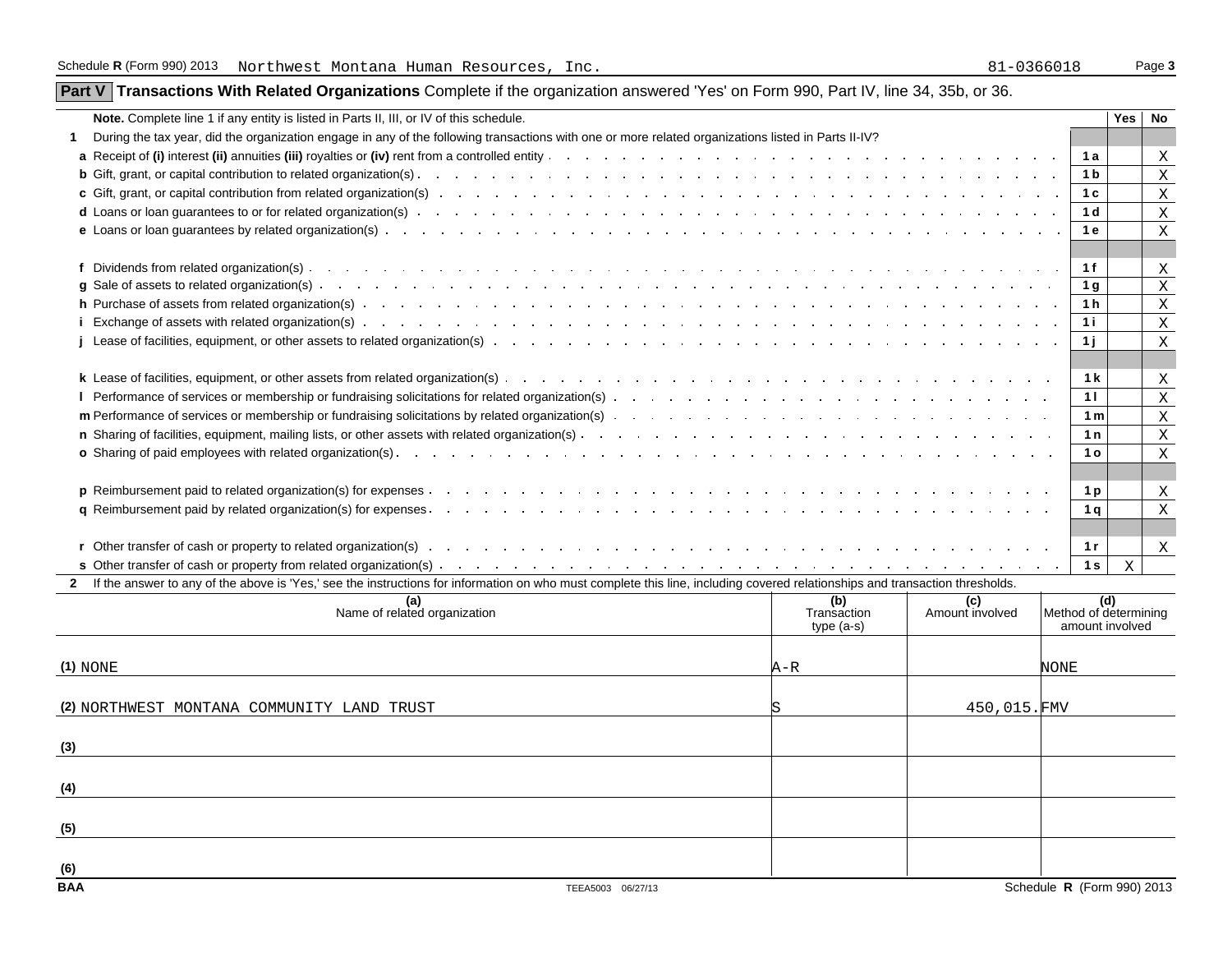# **Part VI** Unrelated Organizations Taxable as a Partnership Complete if the organization answered 'Yes' on Form 990, Part IV, line 37.

Provide the following information for each entity taxed as a partnership through which the organization conducted more than five percent of its activities (measured by total assets or gross revenue) that was not a related organization. See instructions regarding exclusion for certain investment partnerships.

| (a)<br>Name, address, and EIN of entity                                                                          | (b)<br>Primary activity | (c)<br>Legal domicile<br>(state or foreign<br>country) | (d)<br>Predominant<br>income<br>(related, unre-<br>lated, excluded<br>from tax under | (e)<br>Are all partners<br>organizations? | section<br>501(c)(3) | (f)<br>Share of<br>total income | (g)<br>Share of<br>end-of-year<br>assets | tionate<br>allocations? | (h)<br>Dispropor- | (i)<br>Code V-UBI<br>amount in box<br>20 of Schedule<br>K-1<br>Form (1065) | (j)<br>General or<br>managing<br>partner? |    | (k)<br>Percentage<br>ownership |
|------------------------------------------------------------------------------------------------------------------|-------------------------|--------------------------------------------------------|--------------------------------------------------------------------------------------|-------------------------------------------|----------------------|---------------------------------|------------------------------------------|-------------------------|-------------------|----------------------------------------------------------------------------|-------------------------------------------|----|--------------------------------|
|                                                                                                                  |                         |                                                        | section $512-514$ )                                                                  | Yes                                       | No                   |                                 |                                          | Yes                     | No                |                                                                            | Yes                                       | No |                                |
| $\frac{1}{10}$ - - - - - - - -                                                                                   |                         |                                                        |                                                                                      |                                           |                      |                                 |                                          |                         |                   |                                                                            |                                           |    |                                |
| (2)                                                                                                              |                         |                                                        |                                                                                      |                                           |                      |                                 |                                          |                         |                   |                                                                            |                                           |    |                                |
| $\sqrt{39}$ - - - - - - - -<br>_ _ _ _ _ _ _ _ _ _                                                               |                         |                                                        |                                                                                      |                                           |                      |                                 |                                          |                         |                   |                                                                            |                                           |    |                                |
| $\frac{4}{4}$ - - - - - - - - -                                                                                  |                         |                                                        |                                                                                      |                                           |                      |                                 |                                          |                         |                   |                                                                            |                                           |    |                                |
| $\frac{(5)}{6}$ - - - - - - - -                                                                                  |                         |                                                        |                                                                                      |                                           |                      |                                 |                                          |                         |                   |                                                                            |                                           |    |                                |
| (6)                                                                                                              |                         |                                                        |                                                                                      |                                           |                      |                                 |                                          |                         |                   |                                                                            |                                           |    |                                |
| <u> 1989 - Johann Barn, amerikansk politiker (</u><br>$\frac{1}{2}$ - - - - - - - - -<br>_________<br>---------- |                         |                                                        |                                                                                      |                                           |                      |                                 |                                          |                         |                   |                                                                            |                                           |    |                                |
| (8)<br>$      -$                                                                                                 |                         |                                                        |                                                                                      |                                           |                      |                                 |                                          |                         |                   |                                                                            |                                           |    |                                |
| <b>BAA</b>                                                                                                       |                         |                                                        |                                                                                      |                                           | TEEA5004 06/27/13    |                                 |                                          |                         |                   |                                                                            |                                           |    | Schedule R (Form 990) 2013     |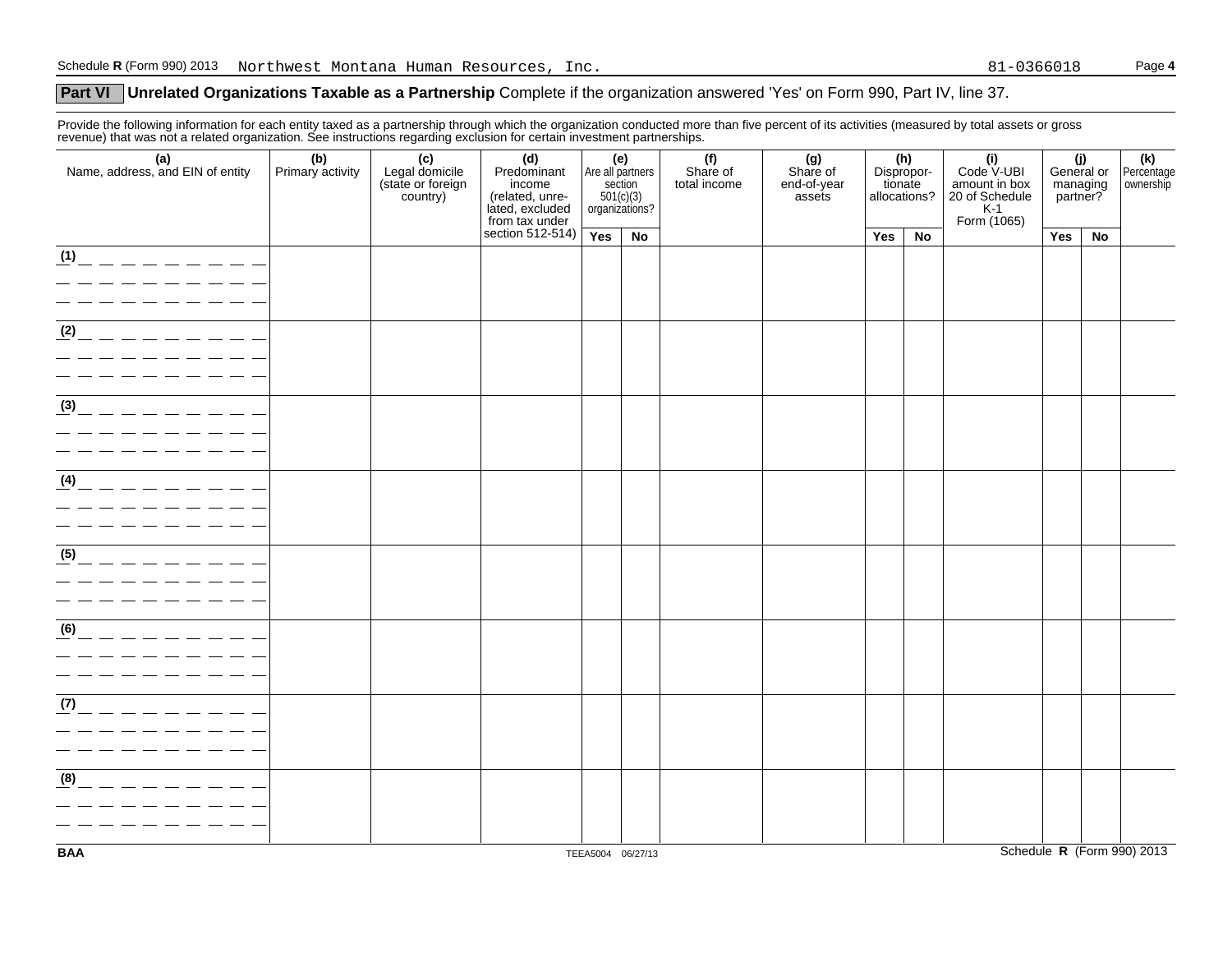| Schedule <b>R</b> (Form 990) 2013 $\,$ Northwest Montana Human Resources, Inc. |  |  | 81-0366018 | Page 5 |
|--------------------------------------------------------------------------------|--|--|------------|--------|
| <b>Part VII</b> Supplemental Information                                       |  |  |            |        |

Provide additional information for responses to questions on Schedule R (see instructions).

| PART V, LINE 2 | THE AGENCY FORMED AND GRANTED TO THE NORTHWEST MONTANA         |
|----------------|----------------------------------------------------------------|
|                | COMMUNITY LAND TRUST (A NON-PROFIT CORPORATION) LAND AND HOMES |
|                | AS PART OF THE NEIGHBORHOOD STABILIZATION PROJECT.             |
|                | THE HOMES WILL BE SOLD TO INCOME ELIGIBLE INDIVIDUALS          |
|                | WITH THE PROCEEDS TO BE RETURNED TO THE AGENCY FOR             |
|                | PURCHASING FURTHER DISTRESSED HOMES IN THE AREA FOR            |
|                | RESALE TO LOW AND MODERATE INCOME INDIVIDUALS AND FAMILIES     |
|                | IN THE COMMUNITY.                                              |
|                |                                                                |
|                |                                                                |
|                |                                                                |
|                |                                                                |
|                |                                                                |
|                |                                                                |
|                |                                                                |
|                |                                                                |
|                |                                                                |
|                |                                                                |
|                |                                                                |
|                |                                                                |
|                |                                                                |
|                |                                                                |
|                |                                                                |
|                |                                                                |
|                |                                                                |
|                |                                                                |
|                |                                                                |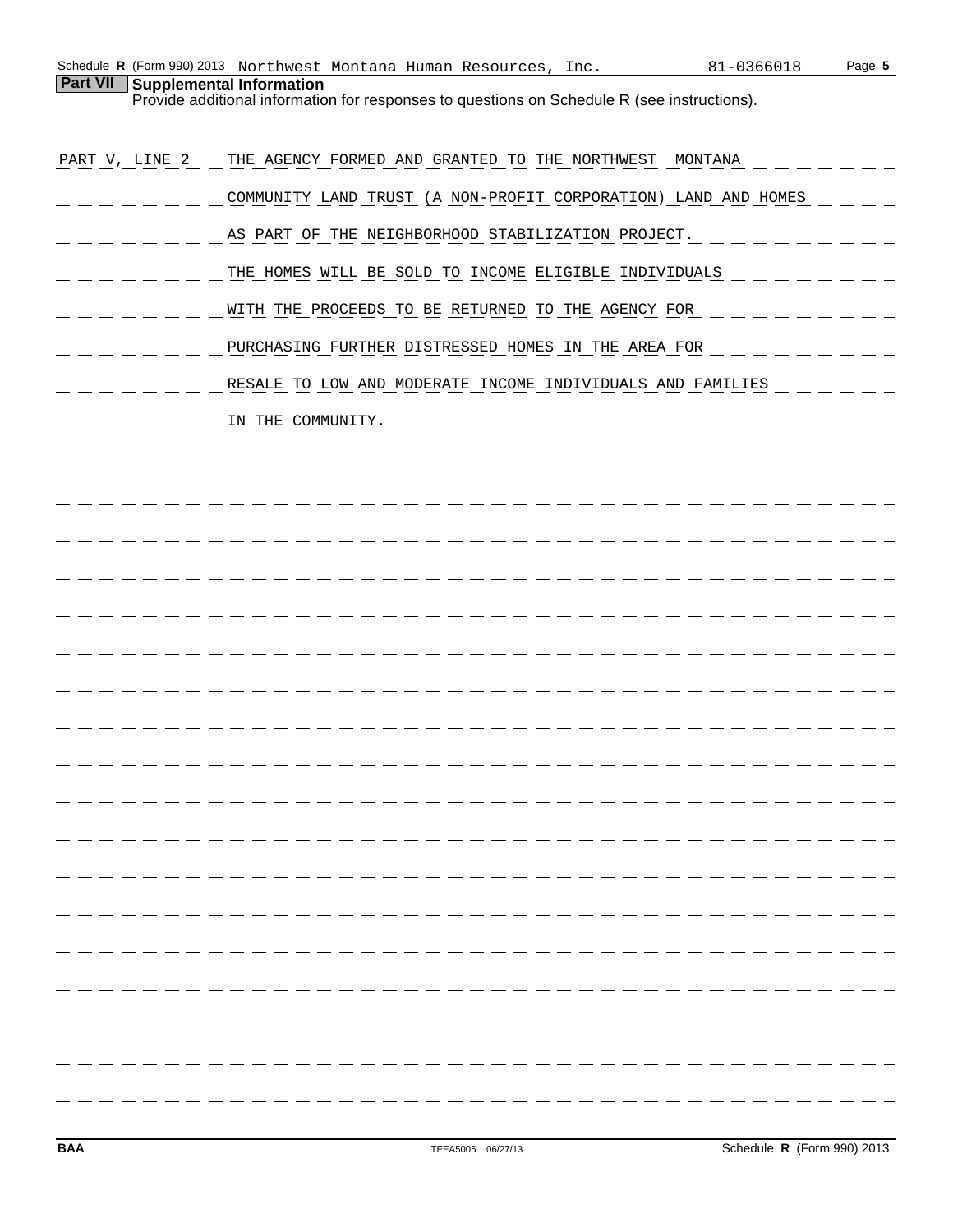|                                                          | <b>Exempt Organization Business Income Tax Return</b><br>$_{\text{Form}}$ 990-T<br>(and proxy tax under section 6033(e))<br>For calendar year 2013 or other tax year beginning ______________________, 2013, and ending<br>$\overline{\phantom{a}}$ , $\overline{\phantom{a}}$ |                                                                                                                                                                                                                                |                |                                   |                  |                 | OMB No. 1545-0687<br>2013                                                                              |  |
|----------------------------------------------------------|--------------------------------------------------------------------------------------------------------------------------------------------------------------------------------------------------------------------------------------------------------------------------------|--------------------------------------------------------------------------------------------------------------------------------------------------------------------------------------------------------------------------------|----------------|-----------------------------------|------------------|-----------------|--------------------------------------------------------------------------------------------------------|--|
|                                                          |                                                                                                                                                                                                                                                                                |                                                                                                                                                                                                                                |                |                                   |                  |                 |                                                                                                        |  |
| Department of the Treasury                               | See separate instructions.<br>Information about Form 990-T and its instructions is available at www.irs.gov/form990t.                                                                                                                                                          |                                                                                                                                                                                                                                |                |                                   |                  |                 |                                                                                                        |  |
| Internal Revenue Service                                 |                                                                                                                                                                                                                                                                                | ► Do not enter SSN numbers on this form as it may be public if you organization is a 501(c)(3).<br>Name of organization (                                                                                                      |                |                                   |                  |                 | Open to Public Inspection for<br>501(c)(3) Organizations Only<br><b>Employer identification number</b> |  |
| Check box if<br>A<br>address changed                     | Check box if name changed and see instructions.)<br>(Employees' trust, see<br>instructions.)                                                                                                                                                                                   |                                                                                                                                                                                                                                |                |                                   |                  |                 |                                                                                                        |  |
| B<br>Exempt under section                                | Print<br>or                                                                                                                                                                                                                                                                    | Northwest Montana Human Resources,<br>Number, street, and room or suite number. If a P.O. box, see instructions.                                                                                                               |                |                                   | Inc.             |                 |                                                                                                        |  |
| $X _{501( c )(\frac{3}{2} )}$                            | Type                                                                                                                                                                                                                                                                           |                                                                                                                                                                                                                                |                |                                   |                  | Е               | 81-0366018<br><b>Unrelated business activity</b>                                                       |  |
| 408(e)                                                   | 220(e)                                                                                                                                                                                                                                                                         | P.O. Box 8300<br>City or town, state or province, country, and ZIP or foreign postal code                                                                                                                                      |                |                                   |                  |                 | codes (See instructions.)                                                                              |  |
| 408A<br>529(a)                                           | 530(a)                                                                                                                                                                                                                                                                         |                                                                                                                                                                                                                                |                |                                   |                  |                 |                                                                                                        |  |
| Book value of all assets at<br>C                         |                                                                                                                                                                                                                                                                                | Kalispell<br>Group exemption number (See instructions.) ►                                                                                                                                                                      |                | MТ                                | 59904-1300       |                 | 531120                                                                                                 |  |
| end of year                                              |                                                                                                                                                                                                                                                                                | G Check organization type $\blacktriangleright$                                                                                                                                                                                |                | $\overline{X}$ 501(c) corporation | $501(c)$ trust   | $401(a)$ trust  | Other trust                                                                                            |  |
| 7,365,783.                                               |                                                                                                                                                                                                                                                                                |                                                                                                                                                                                                                                |                |                                   |                  |                 |                                                                                                        |  |
| H<br>Leasing part of our basement.                       |                                                                                                                                                                                                                                                                                | Describe the organization's primary unrelated business activity.                                                                                                                                                               |                |                                   |                  |                 |                                                                                                        |  |
| L                                                        |                                                                                                                                                                                                                                                                                | During the tax year, was the corporation a subsidiary in an affiliated group or a parent-subsidiary controlled group?                                                                                                          |                |                                   |                  |                 | Yes<br>X No<br>►                                                                                       |  |
|                                                          |                                                                                                                                                                                                                                                                                | If 'Yes,' enter the name and identifying number of the parent corporation                                                                                                                                                      |                |                                   |                  |                 |                                                                                                        |  |
| J                                                        |                                                                                                                                                                                                                                                                                | The books are in care of ► Jane Nolan, Chief Financial Officer                                                                                                                                                                 |                |                                   | Telephone number |                 | (406)<br>$752 - 6565$                                                                                  |  |
| <b>Part I</b>                                            |                                                                                                                                                                                                                                                                                | <b>Unrelated Trade or Business Income</b>                                                                                                                                                                                      |                | (A) Income                        | (B) Expenses     |                 | (C) Net                                                                                                |  |
| 1 a Gross receipts or sales.                             |                                                                                                                                                                                                                                                                                |                                                                                                                                                                                                                                |                |                                   |                  |                 |                                                                                                        |  |
| <b>b</b> Less returns and allowances.                    |                                                                                                                                                                                                                                                                                | c Balance▶                                                                                                                                                                                                                     | 1 c            |                                   |                  |                 |                                                                                                        |  |
| 2                                                        |                                                                                                                                                                                                                                                                                | Cost of goods sold (Schedule A, line 7)                                                                                                                                                                                        | $\overline{2}$ |                                   |                  |                 |                                                                                                        |  |
| 3                                                        |                                                                                                                                                                                                                                                                                | Gross profit. Subtract line 2 from line 1c and a series of the series of the series of the series of the series of the series of the series of the series of the series of the series of the series of the series of the serie | 3              |                                   |                  |                 |                                                                                                        |  |
|                                                          |                                                                                                                                                                                                                                                                                | 4 a Capital gain net income (attach Form 8949 and Schedule D)                                                                                                                                                                  | 4 a            |                                   |                  |                 |                                                                                                        |  |
|                                                          |                                                                                                                                                                                                                                                                                | <b>b</b> Net gain (loss) (Form 4797, Part II, line 17) (attach Form 4797).                                                                                                                                                     | 4 <sub>b</sub> |                                   |                  |                 |                                                                                                        |  |
|                                                          |                                                                                                                                                                                                                                                                                | c Capital loss deduction for trusts.                                                                                                                                                                                           | 4 c            |                                   |                  |                 |                                                                                                        |  |
| Income (loss) from partnerships and S corporations<br>5. |                                                                                                                                                                                                                                                                                | (attach statement) and the contract of the contract of the contract of the contract of the contract of the contract of the contract of the contract of the contract of the contract of the contract of the contract of the con | 5              |                                   |                  |                 |                                                                                                        |  |
| 6                                                        |                                                                                                                                                                                                                                                                                | Rent income (Schedule C)                                                                                                                                                                                                       | 6              |                                   |                  |                 |                                                                                                        |  |
| 7                                                        |                                                                                                                                                                                                                                                                                | Unrelated debt-financed income (Schedule E)                                                                                                                                                                                    | $\overline{7}$ | 17,100.                           | 15,234.          |                 | 1,866.                                                                                                 |  |
| 8                                                        |                                                                                                                                                                                                                                                                                | Interest, annuities, royalties, and rents from controlled organizations (Schedule F)                                                                                                                                           | 8              |                                   |                  |                 |                                                                                                        |  |
| 9                                                        |                                                                                                                                                                                                                                                                                | Investment income of a section $501(c)(7)$ , (9), or (17) organization (Sch G) $\cdot$                                                                                                                                         | 9              |                                   |                  |                 |                                                                                                        |  |
| 10                                                       |                                                                                                                                                                                                                                                                                | Exploited exempt activity income (Schedule I)                                                                                                                                                                                  | 10             |                                   |                  |                 |                                                                                                        |  |
| 11                                                       |                                                                                                                                                                                                                                                                                | Advertising income (Schedule J)                                                                                                                                                                                                | 11             |                                   |                  |                 |                                                                                                        |  |
| 12                                                       |                                                                                                                                                                                                                                                                                | Other income (See instructions; attach schedule.)                                                                                                                                                                              |                |                                   |                  |                 |                                                                                                        |  |
|                                                          |                                                                                                                                                                                                                                                                                |                                                                                                                                                                                                                                | 12             |                                   |                  |                 |                                                                                                        |  |
|                                                          |                                                                                                                                                                                                                                                                                | 13 Total. Combine lines 3 through 12                                                                                                                                                                                           | 13             | 17,100.                           | 15, 234.         |                 | 1,866.                                                                                                 |  |
| Part II                                                  |                                                                                                                                                                                                                                                                                | Deductions Not Taken Elsewhere (See instructions for limitations on deductions.) (Except for                                                                                                                                   |                |                                   |                  |                 |                                                                                                        |  |
|                                                          |                                                                                                                                                                                                                                                                                | contributions, deductions must be directly connected with the unrelated business income.)                                                                                                                                      |                |                                   |                  |                 |                                                                                                        |  |
| 14                                                       |                                                                                                                                                                                                                                                                                |                                                                                                                                                                                                                                |                |                                   |                  | 14              |                                                                                                        |  |
| 15                                                       |                                                                                                                                                                                                                                                                                |                                                                                                                                                                                                                                |                |                                   |                  | 15              |                                                                                                        |  |
| 16                                                       |                                                                                                                                                                                                                                                                                | Repairs and maintenance by a contract of the contract of the contract of the contract of the contract of the contract of the contract of the contract of the contract of the contract of the contract of the contract of the c |                |                                   |                  | 16              |                                                                                                        |  |
| 17                                                       |                                                                                                                                                                                                                                                                                | Bad debts in the contract of the contract of the contract of the contract of the contract of the contract of the contract of the contract of the contract of the contract of the contract of the contract of the contract of t |                |                                   |                  | 17              |                                                                                                        |  |
| 18                                                       |                                                                                                                                                                                                                                                                                |                                                                                                                                                                                                                                |                |                                   |                  | 18              |                                                                                                        |  |
| 19                                                       |                                                                                                                                                                                                                                                                                |                                                                                                                                                                                                                                |                |                                   |                  | 19              |                                                                                                        |  |
| 20                                                       |                                                                                                                                                                                                                                                                                |                                                                                                                                                                                                                                |                |                                   |                  | 20              |                                                                                                        |  |
| 21                                                       |                                                                                                                                                                                                                                                                                | Depreciation (attach Form 4562)                                                                                                                                                                                                |                | 21                                |                  |                 |                                                                                                        |  |
| 22                                                       |                                                                                                                                                                                                                                                                                | Less depreciation claimed on Schedule A and elsewhere on return                                                                                                                                                                |                | 22a                               |                  | 22 <sub>b</sub> |                                                                                                        |  |
| 23                                                       | Contributions to deferred compensation plans and a series and a series of the contributions to deferred compensation plans                                                                                                                                                     |                                                                                                                                                                                                                                |                |                                   |                  | 23              |                                                                                                        |  |
| 24                                                       |                                                                                                                                                                                                                                                                                |                                                                                                                                                                                                                                |                |                                   |                  | 24              |                                                                                                        |  |
| 25                                                       |                                                                                                                                                                                                                                                                                |                                                                                                                                                                                                                                |                |                                   |                  | 25<br>26        |                                                                                                        |  |
| 26                                                       |                                                                                                                                                                                                                                                                                |                                                                                                                                                                                                                                |                |                                   |                  |                 |                                                                                                        |  |
| 28                                                       | 27<br>27<br>28                                                                                                                                                                                                                                                                 |                                                                                                                                                                                                                                |                |                                   |                  |                 |                                                                                                        |  |
| 29                                                       | Other deductions (attach schedule) expansion and the contract of the contract of the contract of the contract of the contract of the contract of the contract of the contract of the contract of the contract of the contract                                                  |                                                                                                                                                                                                                                |                |                                   |                  |                 |                                                                                                        |  |
| 30                                                       |                                                                                                                                                                                                                                                                                | Unrelated business taxable income before net operating loss deduction. Subtract line 29 from line 13                                                                                                                           |                |                                   |                  | 29<br>30        | 1,866.                                                                                                 |  |
| 31                                                       |                                                                                                                                                                                                                                                                                |                                                                                                                                                                                                                                |                |                                   |                  | 31              |                                                                                                        |  |
| 32                                                       |                                                                                                                                                                                                                                                                                | Unrelated business taxable income before specific deduction. Subtract line 31 from line 30                                                                                                                                     |                |                                   |                  | 32              | 1,866.                                                                                                 |  |
| 33                                                       |                                                                                                                                                                                                                                                                                |                                                                                                                                                                                                                                |                |                                   |                  | 33              | 1,000.                                                                                                 |  |
| 34                                                       |                                                                                                                                                                                                                                                                                | Unrelated business taxable income. Subtract line 33 from line 32. If line 33 is greater than line 32, enter the smaller of zero or line 32 .                                                                                   |                |                                   |                  | 34              | 866.                                                                                                   |  |
|                                                          |                                                                                                                                                                                                                                                                                | BAA For Paperwork Reduction Act Notice, see instructions.                                                                                                                                                                      |                | TEEA0201 12/23/13                 |                  |                 | Form 990-T (2013)                                                                                      |  |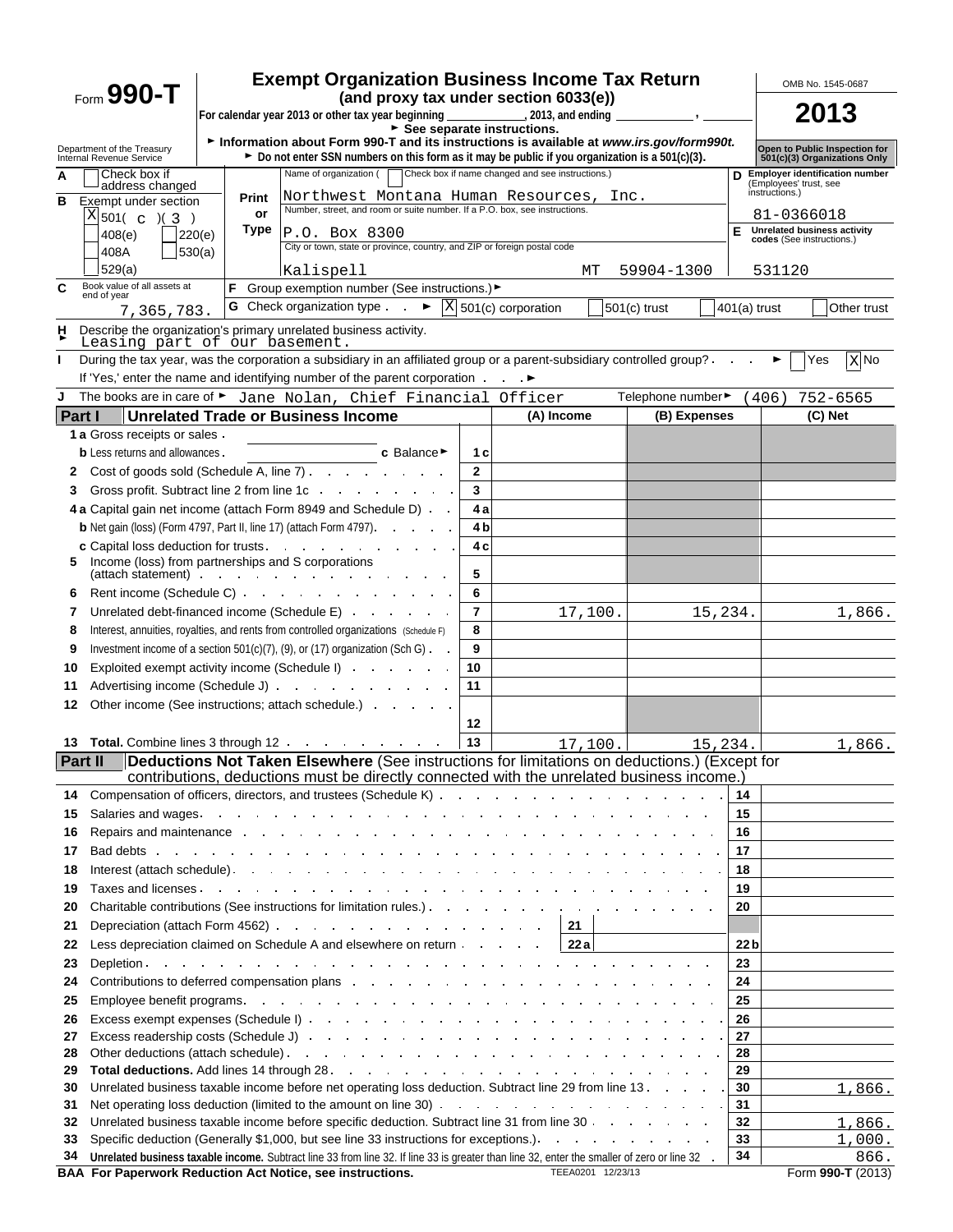| Form 990-T (2013)    |                                                                                                                                                                                                                                                                                                                           | Northwest Montana Human Resources, Inc. |                                   |                                                        | 81-0366018                                      | Page 2            |  |
|----------------------|---------------------------------------------------------------------------------------------------------------------------------------------------------------------------------------------------------------------------------------------------------------------------------------------------------------------------|-----------------------------------------|-----------------------------------|--------------------------------------------------------|-------------------------------------------------|-------------------|--|
| <b>Part III</b>      | <b>Tax Computation</b>                                                                                                                                                                                                                                                                                                    |                                         |                                   |                                                        |                                                 |                   |  |
|                      | 35 Organizations Taxable as Corporations. See instructions for tax computation.                                                                                                                                                                                                                                           |                                         |                                   |                                                        |                                                 |                   |  |
|                      | Controlled group members (sections 1561 and 1563) check here ►                                                                                                                                                                                                                                                            |                                         | See instructions and:             |                                                        |                                                 |                   |  |
|                      | a Enter your share of the \$50,000, \$25,000, and \$9,925,000 taxable income brackets (in that order):                                                                                                                                                                                                                    |                                         |                                   |                                                        |                                                 |                   |  |
| $(1)$ $\frac{1}{2}$  | $(2)$ \$                                                                                                                                                                                                                                                                                                                  | $(3)$ $\left  \right\rangle$            |                                   |                                                        |                                                 |                   |  |
|                      | <b>b</b> Enter organization's share of: (1) Additional 5% tax (not more than \$11,750)                                                                                                                                                                                                                                    |                                         | \$                                |                                                        |                                                 |                   |  |
|                      | (2) Additional 3% tax (not more than $$100,000$ )                                                                                                                                                                                                                                                                         |                                         | <b>S</b>                          |                                                        |                                                 |                   |  |
|                      | <b>c</b> Income tax on the amount on line $34$ .                                                                                                                                                                                                                                                                          |                                         |                                   |                                                        | 35 c                                            | 130.              |  |
| 36                   | Trusts Taxable at Trust Rates. See instructions for tax computation. Income tax on the amount                                                                                                                                                                                                                             |                                         |                                   |                                                        |                                                 |                   |  |
|                      | Tax rate schedule or<br>on line 34 from:                                                                                                                                                                                                                                                                                  | │ Schedule D (Form 1041) ▶              |                                   |                                                        | 36                                              |                   |  |
| 37                   |                                                                                                                                                                                                                                                                                                                           |                                         |                                   |                                                        | 37                                              |                   |  |
| 38                   | Alternative minimum tax experience and the set of the set of the set of the set of the set of the set of the set of the set of the set of the set of the set of the set of the set of the set of the set of the set of the set                                                                                            |                                         |                                   |                                                        | 38                                              |                   |  |
| 39                   |                                                                                                                                                                                                                                                                                                                           |                                         |                                   |                                                        | 39                                              | 130.              |  |
| Part IV              | <b>Tax and Payments</b>                                                                                                                                                                                                                                                                                                   |                                         |                                   |                                                        |                                                 |                   |  |
|                      | 40 a Foreign tax credit (corporations attach Form 1118; trusts attach Form 1116)                                                                                                                                                                                                                                          |                                         | 40 a                              |                                                        |                                                 |                   |  |
|                      |                                                                                                                                                                                                                                                                                                                           |                                         | 40 b                              |                                                        |                                                 |                   |  |
|                      | c General business credit. Attach Form 3800 (see instructions)                                                                                                                                                                                                                                                            |                                         | 40 <sub>c</sub>                   |                                                        |                                                 |                   |  |
|                      | <b>d</b> Credit for prior year minimum tax (attach Form 8801 or 8827)                                                                                                                                                                                                                                                     |                                         | 40 d                              |                                                        |                                                 |                   |  |
|                      | <b>e Total credits.</b> Add lines 40a through 40d <b>contained a set of the container of the Total Credits.</b>                                                                                                                                                                                                           |                                         |                                   |                                                        | 40 e                                            |                   |  |
| 41                   | Subtract line 40e from line $39$ $\ldots$ $\ldots$ $\ldots$ $\ldots$ $\ldots$ $\ldots$ $\ldots$ $\ldots$ $\ldots$ $\ldots$                                                                                                                                                                                                |                                         |                                   |                                                        | 41                                              | 130.              |  |
| 42                   | Other taxes. Check if from:   Form 4255   Form 8611   Form 8697   Form 8866                                                                                                                                                                                                                                               |                                         |                                   |                                                        |                                                 |                   |  |
|                      | Other (attach schedule) experience and the contract of the contract of the contract of the contract of the contract of the contract of the contract of the contract of the contract of the contract of the contract of the con                                                                                            |                                         |                                   |                                                        | 42                                              |                   |  |
| 43                   |                                                                                                                                                                                                                                                                                                                           |                                         |                                   |                                                        | 43                                              | 130.              |  |
|                      | 44 a Payments: A 2012 overpayment credited to 2013.                                                                                                                                                                                                                                                                       |                                         | 44 a l                            |                                                        |                                                 |                   |  |
|                      | <b>b</b> 2013 estimated tax payments example and the set of the set of the set of the set of the set of the set of the set of the set of the set of the set of the set of the set of the set of the set of the set of the set of th                                                                                       |                                         | 44 b                              |                                                        |                                                 |                   |  |
|                      | <b>c</b> Tax deposited with Form 8868 and the state of the state of the state of the state of the state of the state of the state of the state of the state of the state of the state of the state of the state of the state of the                                                                                       |                                         | 44 c                              | 0.                                                     |                                                 |                   |  |
|                      | <b>d</b> Foreign organizations: Tax paid or withheld at source (see instructions).                                                                                                                                                                                                                                        |                                         | 44 d                              |                                                        |                                                 |                   |  |
|                      | e Backup withholding (see instructions).                                                                                                                                                                                                                                                                                  |                                         | 44 e                              |                                                        |                                                 |                   |  |
|                      | f Credit for small employer health insurance premiums (Attach Form 8941).                                                                                                                                                                                                                                                 |                                         | 44 f                              |                                                        |                                                 |                   |  |
|                      | g Other credits and payments:                                                                                                                                                                                                                                                                                             | Form 2439                               |                                   |                                                        |                                                 |                   |  |
|                      | Form 4136                                                                                                                                                                                                                                                                                                                 | Other<br>Total.                         | $\blacktriangleright$ 44g         |                                                        |                                                 |                   |  |
| 45                   |                                                                                                                                                                                                                                                                                                                           |                                         |                                   |                                                        | 45                                              | $0_{.}$           |  |
| 46                   | Estimated tax penalty (see instructions). Check if Form 2220 is attached a manufactured tax penalty (see instructions). Check if Form 2220 is attached                                                                                                                                                                    |                                         |                                   |                                                        | 46                                              |                   |  |
| 47                   |                                                                                                                                                                                                                                                                                                                           |                                         |                                   |                                                        | 47                                              |                   |  |
|                      | Tax due. If line 45 is less than the total of lines 43 and 46, enter amount owed<br>130.<br><b>Overpayment.</b> If line 45 is larger than the total of lines 43 and 46, enter amount overpaid.<br>48                                                                                                                      |                                         |                                   |                                                        |                                                 |                   |  |
| 48                   |                                                                                                                                                                                                                                                                                                                           |                                         |                                   |                                                        |                                                 |                   |  |
| 49                   | Enter the amount of line 48 you want: Credited to 2014 estimated tax                                                                                                                                                                                                                                                      |                                         |                                   | Refunded ►                                             | 49                                              |                   |  |
| <b>Part V</b>        | <b>Statements Regarding Certain Activities and Other Information (see instructions)</b>                                                                                                                                                                                                                                   |                                         |                                   |                                                        |                                                 |                   |  |
| 1                    | At any time during the 2013 calendar year, did the organization have an interest in or a signature or other authority over a                                                                                                                                                                                              |                                         |                                   |                                                        |                                                 | Yes<br><b>No</b>  |  |
|                      | financial account (bank, securities, or other) in a foreign country? If YES, the organization may have to file Form TD F 90-22.1                                                                                                                                                                                          |                                         |                                   |                                                        |                                                 |                   |  |
|                      | Report of Foreign Bank and Financial Accounts. If YES, enter the name of the foreign country here                                                                                                                                                                                                                         |                                         |                                   |                                                        |                                                 | Χ                 |  |
| 2                    | During the tax year, did the organization receive a distribution from, or was it the grantor of, or transferor to, a foreign trust?                                                                                                                                                                                       |                                         |                                   |                                                        |                                                 | X                 |  |
|                      | If YES, see instructions for other forms the organization may have to file.                                                                                                                                                                                                                                               |                                         |                                   |                                                        |                                                 |                   |  |
| 3                    | Enter the amount of tax-exempt interest received or accrued during the tax year ▶                                                                                                                                                                                                                                         |                                         | \$                                |                                                        |                                                 |                   |  |
|                      | Schedule A - Cost of Goods Sold. Enter method of inventory valuation ▶                                                                                                                                                                                                                                                    |                                         |                                   |                                                        |                                                 |                   |  |
| 1                    | Inventory at beginning of year                                                                                                                                                                                                                                                                                            | 1                                       | 6                                 | Inventory at end of year                               | 6                                               |                   |  |
| 2                    | Purchases and the contract of the property of the contract of the contract of the contract of the contract of the contract of the contract of the contract of the contract of the contract of the contract of the contract of                                                                                             | $\mathbf{2}$                            | Cost of goods sold. Subtract<br>7 |                                                        |                                                 |                   |  |
|                      | Cost of labor the cost of labor                                                                                                                                                                                                                                                                                           |                                         | line 6 from line 5. Enter here    |                                                        |                                                 |                   |  |
| 3                    |                                                                                                                                                                                                                                                                                                                           | 3                                       | and in Part I, line 2.            |                                                        | $\overline{7}$                                  |                   |  |
|                      | 4 a Additional section 263A costs (attach schedule)                                                                                                                                                                                                                                                                       |                                         |                                   |                                                        |                                                 | Yes<br>No         |  |
| <b>b</b> Other costs |                                                                                                                                                                                                                                                                                                                           | 4 a                                     | 8                                 | Do the rules of section 263A (with respect to          |                                                 |                   |  |
|                      | (att. sch.) .                                                                                                                                                                                                                                                                                                             | 4 b                                     |                                   | property produced or acquired for resale) apply        |                                                 |                   |  |
| 5                    | <b>Total.</b> Add lines 1 through 4b                                                                                                                                                                                                                                                                                      | 5                                       |                                   | to the organization? The contract of the organization? |                                                 |                   |  |
|                      | Under penalties of perjury, I declare that I have examined this return, including accompanying schedules and statements, and to the best of my knowledge and<br>belief, it is true, correct, and complete. Declaration of preparer (other than taxpayer) is based on all information of which preparer has any knowledge. |                                         |                                   |                                                        |                                                 |                   |  |
| Sign                 |                                                                                                                                                                                                                                                                                                                           |                                         |                                   |                                                        | May the IRS discuss this return with            |                   |  |
| <b>Here</b>          | Signature of officer                                                                                                                                                                                                                                                                                                      | Date                                    | Title                             |                                                        | the preparer shown below (see<br>instructions)? |                   |  |
|                      |                                                                                                                                                                                                                                                                                                                           |                                         |                                   |                                                        |                                                 | $X$ Yes<br>No     |  |
| Paid                 | Print/Type preparer's name                                                                                                                                                                                                                                                                                                | Preparer's signature                    | Date                              | Check<br>lif                                           | PTIN                                            |                   |  |
| Pre-                 | LOREN W RANDALL, CPA                                                                                                                                                                                                                                                                                                      |                                         | 10/13/14                          | self-employed                                          | P00237699                                       |                   |  |
| parer                | Firm's name<br>Randall Hensel and Company                                                                                                                                                                                                                                                                                 |                                         |                                   | Firm's EIN                                             | 81-0522654                                      |                   |  |
| <b>Use</b>           | Firm's address<br>PO Box 4325                                                                                                                                                                                                                                                                                             |                                         |                                   |                                                        |                                                 |                   |  |
| Only                 | Missoula                                                                                                                                                                                                                                                                                                                  | MΤ                                      | 59806                             | Phone no.                                              | (406) 728-5539                                  |                   |  |
| <b>BAA</b>           |                                                                                                                                                                                                                                                                                                                           | TEEA0202 12/23/13                       |                                   |                                                        |                                                 | Form 990-T (2013) |  |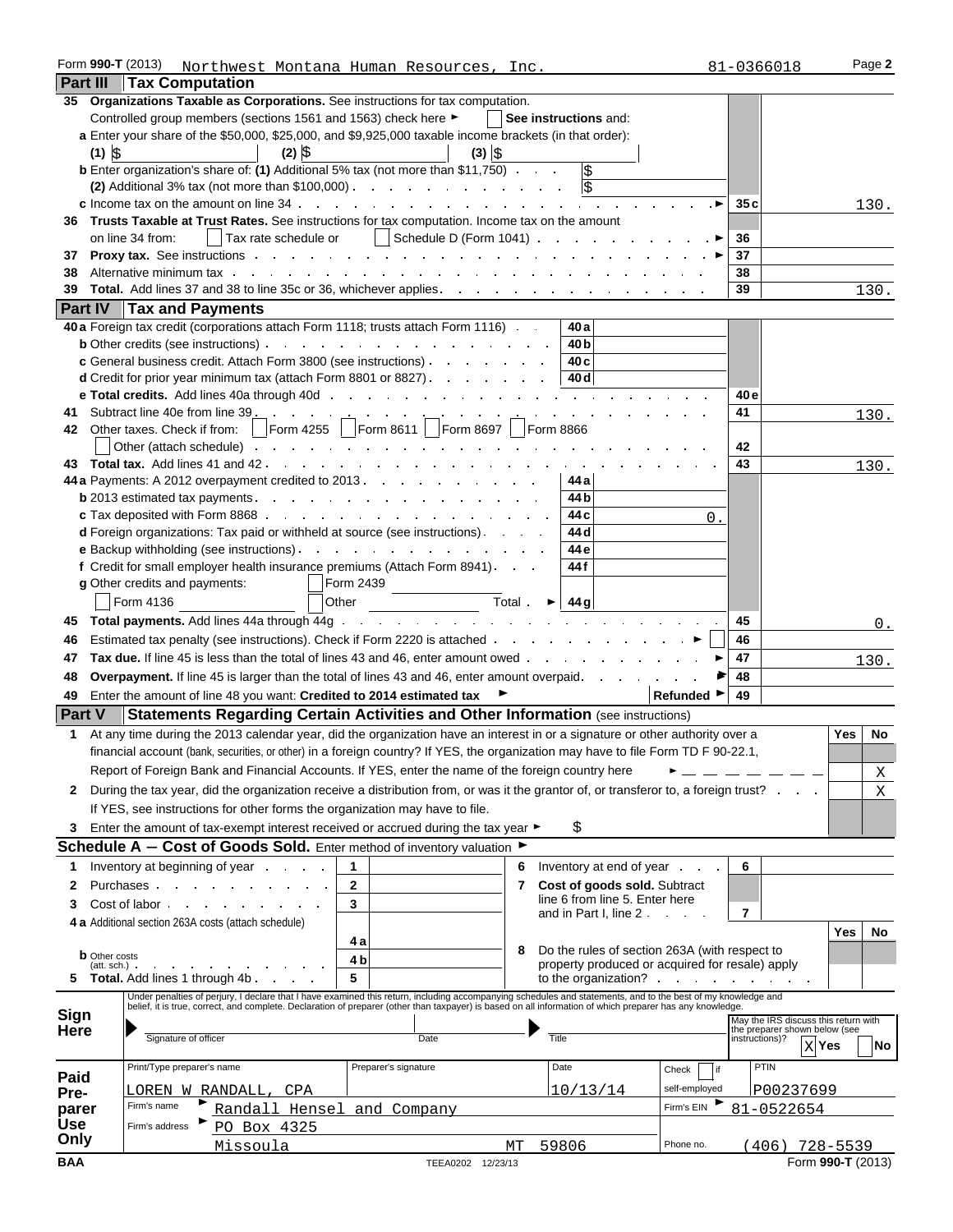**Schedule C – Rent Income (From Real Property and Personal Property Leased With Real Property) (see instructions)** 

|   |     | 81-0366018 |  |
|---|-----|------------|--|
| ٠ | . . |            |  |

| Description of property<br>1                                                                                                                                                                                   |                                                        |                                        |                                                                                                 |                                                                                                                                                        |                                                              |                                                                                                |                                                                                      |                                                                                   |  |
|----------------------------------------------------------------------------------------------------------------------------------------------------------------------------------------------------------------|--------------------------------------------------------|----------------------------------------|-------------------------------------------------------------------------------------------------|--------------------------------------------------------------------------------------------------------------------------------------------------------|--------------------------------------------------------------|------------------------------------------------------------------------------------------------|--------------------------------------------------------------------------------------|-----------------------------------------------------------------------------------|--|
| (1)                                                                                                                                                                                                            |                                                        |                                        |                                                                                                 |                                                                                                                                                        |                                                              |                                                                                                |                                                                                      |                                                                                   |  |
| (2)                                                                                                                                                                                                            |                                                        |                                        |                                                                                                 |                                                                                                                                                        |                                                              |                                                                                                |                                                                                      |                                                                                   |  |
| (3)                                                                                                                                                                                                            |                                                        |                                        |                                                                                                 |                                                                                                                                                        |                                                              |                                                                                                |                                                                                      |                                                                                   |  |
| $\overline{(4)}$                                                                                                                                                                                               |                                                        |                                        |                                                                                                 |                                                                                                                                                        |                                                              |                                                                                                |                                                                                      |                                                                                   |  |
|                                                                                                                                                                                                                | 2 Rent received or accrued                             |                                        |                                                                                                 |                                                                                                                                                        |                                                              |                                                                                                |                                                                                      | <b>3(a)</b> Deductions directly connected with                                    |  |
| (a) From personal property<br>(if the percentage of rent for personal<br>property is more than 10% but not<br>more than 50%)                                                                                   |                                                        |                                        |                                                                                                 | (b) From real and personal property<br>(if the percentage of rent for personal<br>property exceeds 50% or if the rent is<br>based on profit or income) |                                                              | the income in columns $2(a)$ and $2(b)$<br>(attach schedule)                                   |                                                                                      |                                                                                   |  |
| (1)                                                                                                                                                                                                            |                                                        |                                        |                                                                                                 |                                                                                                                                                        |                                                              |                                                                                                |                                                                                      |                                                                                   |  |
| (2)                                                                                                                                                                                                            |                                                        |                                        |                                                                                                 |                                                                                                                                                        |                                                              |                                                                                                |                                                                                      |                                                                                   |  |
| $\overline{(3)}$                                                                                                                                                                                               |                                                        |                                        |                                                                                                 |                                                                                                                                                        |                                                              |                                                                                                |                                                                                      |                                                                                   |  |
| (4)                                                                                                                                                                                                            |                                                        |                                        |                                                                                                 |                                                                                                                                                        |                                                              |                                                                                                |                                                                                      |                                                                                   |  |
| Total                                                                                                                                                                                                          |                                                        | Total                                  |                                                                                                 |                                                                                                                                                        |                                                              | (b) Total deductions. Enter                                                                    |                                                                                      |                                                                                   |  |
| (c) Total income. Add totals of columns 2(a) and 2(b). Enter<br>here and on page 1, Part I, line 6, column (A)                                                                                                 |                                                        |                                        |                                                                                                 |                                                                                                                                                        |                                                              | here and on page 1, Part<br>I, line 6, column $(B)$                                            |                                                                                      |                                                                                   |  |
| <b>Schedule E - Unrelated Debt-Financed Income</b> (see instructions)                                                                                                                                          |                                                        |                                        |                                                                                                 |                                                                                                                                                        |                                                              |                                                                                                |                                                                                      |                                                                                   |  |
| 1 Description of debt-financed property                                                                                                                                                                        |                                                        |                                        |                                                                                                 | 2 Gross income from<br>or allocable to debt-                                                                                                           |                                                              | 3 Deductions directly connected with or allocable to<br>debt-financed property                 |                                                                                      |                                                                                   |  |
|                                                                                                                                                                                                                |                                                        |                                        |                                                                                                 | financed property                                                                                                                                      |                                                              | (a) Straight line<br>depreciation (attach sch)                                                 |                                                                                      | (b) Other deductions<br>(attach schedule)                                         |  |
| (1) Main office located at 214 Main Street-1/3 of the                                                                                                                                                          |                                                        |                                        |                                                                                                 | 17,100.                                                                                                                                                |                                                              |                                                                                                | 5,164.                                                                               | 10,070.                                                                           |  |
| (2) basement is leased to a for-profit Corp.                                                                                                                                                                   |                                                        |                                        |                                                                                                 |                                                                                                                                                        |                                                              |                                                                                                |                                                                                      |                                                                                   |  |
| (3)                                                                                                                                                                                                            |                                                        |                                        |                                                                                                 |                                                                                                                                                        |                                                              |                                                                                                |                                                                                      |                                                                                   |  |
| (4)<br>4 Amount of average<br>5 Average adjusted basis of<br>acquisition debt on or<br>or allocable to debt-financed<br>allocable to debt-financed<br>property (attach schedule)<br>property (attach schedule) |                                                        |                                        | 6 Column 4<br>divided by<br>column 5                                                            |                                                                                                                                                        | <b>7</b> Gross income<br>reportable (column 2 x<br>column 6) |                                                                                                | <b>8</b> Allocable deductions<br>(column 6 x total of<br>columns $3(a)$ and $3(b)$ ) |                                                                                   |  |
| (1)<br>95,940.                                                                                                                                                                                                 |                                                        | 86,215.                                |                                                                                                 | ႜ૾<br>100.0000                                                                                                                                         |                                                              | 17,100.                                                                                        |                                                                                      | 15,234.                                                                           |  |
| (2)                                                                                                                                                                                                            |                                                        |                                        |                                                                                                 | ిక                                                                                                                                                     |                                                              |                                                                                                |                                                                                      |                                                                                   |  |
| (3)                                                                                                                                                                                                            |                                                        |                                        |                                                                                                 | %                                                                                                                                                      |                                                              |                                                                                                |                                                                                      |                                                                                   |  |
| $\overline{(4)}$                                                                                                                                                                                               |                                                        |                                        |                                                                                                 | ş                                                                                                                                                      |                                                              |                                                                                                |                                                                                      |                                                                                   |  |
|                                                                                                                                                                                                                |                                                        |                                        |                                                                                                 |                                                                                                                                                        |                                                              | Enter here and on page 1,<br>Part I, line 7, column (A).                                       |                                                                                      | Enter here and on page 1,<br>Part I, line 7, column (B).                          |  |
| Totals.                                                                                                                                                                                                        |                                                        |                                        |                                                                                                 | ►                                                                                                                                                      |                                                              | 17,100.                                                                                        |                                                                                      | 15,234.                                                                           |  |
|                                                                                                                                                                                                                |                                                        |                                        |                                                                                                 |                                                                                                                                                        |                                                              |                                                                                                |                                                                                      |                                                                                   |  |
| Schedule F - Interest, Annuities, Royalties, and Rents From Controlled Organizations (see instructions)                                                                                                        |                                                        |                                        |                                                                                                 |                                                                                                                                                        |                                                              |                                                                                                |                                                                                      |                                                                                   |  |
|                                                                                                                                                                                                                |                                                        | <b>Exempt Controlled Organizations</b> |                                                                                                 |                                                                                                                                                        |                                                              |                                                                                                |                                                                                      |                                                                                   |  |
| 1 Name of controlled<br>organization                                                                                                                                                                           | 2 Employer<br>identification<br>number                 |                                        | 3 Net unrelated<br>4 Total of specified<br>income (loss)<br>payments made<br>(see instructions) |                                                                                                                                                        |                                                              | 5 Part of column 4<br>that is included in<br>the controlling<br>organization's<br>gross income |                                                                                      | 6 Deductions directly<br>connected with<br>income in column 5                     |  |
| (1)                                                                                                                                                                                                            |                                                        |                                        |                                                                                                 |                                                                                                                                                        |                                                              |                                                                                                |                                                                                      |                                                                                   |  |
| (2)                                                                                                                                                                                                            |                                                        |                                        |                                                                                                 |                                                                                                                                                        |                                                              |                                                                                                |                                                                                      |                                                                                   |  |
| (3)                                                                                                                                                                                                            |                                                        |                                        |                                                                                                 |                                                                                                                                                        |                                                              |                                                                                                |                                                                                      |                                                                                   |  |
| (4)                                                                                                                                                                                                            |                                                        |                                        |                                                                                                 |                                                                                                                                                        |                                                              |                                                                                                |                                                                                      |                                                                                   |  |
| Nonexempt Controlled Organizations                                                                                                                                                                             |                                                        |                                        |                                                                                                 |                                                                                                                                                        |                                                              |                                                                                                |                                                                                      |                                                                                   |  |
| <b>7 Taxable Income</b>                                                                                                                                                                                        | 8 Net unrelated<br>income (loss)<br>(see instructions) | 9 Total of specified                   | payments made                                                                                   |                                                                                                                                                        |                                                              | 10 Part of column 9 that is<br>included in the controlling<br>organization's gross income      |                                                                                      | <b>11 Deductions directly</b><br>connected with income<br>in column 10            |  |
| (1)                                                                                                                                                                                                            |                                                        |                                        |                                                                                                 |                                                                                                                                                        |                                                              |                                                                                                |                                                                                      |                                                                                   |  |
| (2)                                                                                                                                                                                                            |                                                        |                                        |                                                                                                 |                                                                                                                                                        |                                                              |                                                                                                |                                                                                      |                                                                                   |  |
| (3)                                                                                                                                                                                                            |                                                        |                                        |                                                                                                 |                                                                                                                                                        |                                                              |                                                                                                |                                                                                      |                                                                                   |  |
| (4)                                                                                                                                                                                                            |                                                        |                                        |                                                                                                 |                                                                                                                                                        |                                                              |                                                                                                |                                                                                      |                                                                                   |  |
|                                                                                                                                                                                                                |                                                        |                                        |                                                                                                 |                                                                                                                                                        | 8, column (A).                                               | Add columns 5 and 10. Enter<br>here and on page 1, Part I, line                                |                                                                                      | Add columns 6 and 11. Enter<br>here and on page 1, Part I, line<br>8, column (B). |  |
| Totals .<br>the contract of the contract of the contract of the contract of the contract of                                                                                                                    |                                                        |                                        |                                                                                                 |                                                                                                                                                        |                                                              |                                                                                                |                                                                                      |                                                                                   |  |
| <b>BAA</b>                                                                                                                                                                                                     |                                                        |                                        | TEEA0203 10/03/13                                                                               |                                                                                                                                                        |                                                              |                                                                                                |                                                                                      | Form 990-T (2013)                                                                 |  |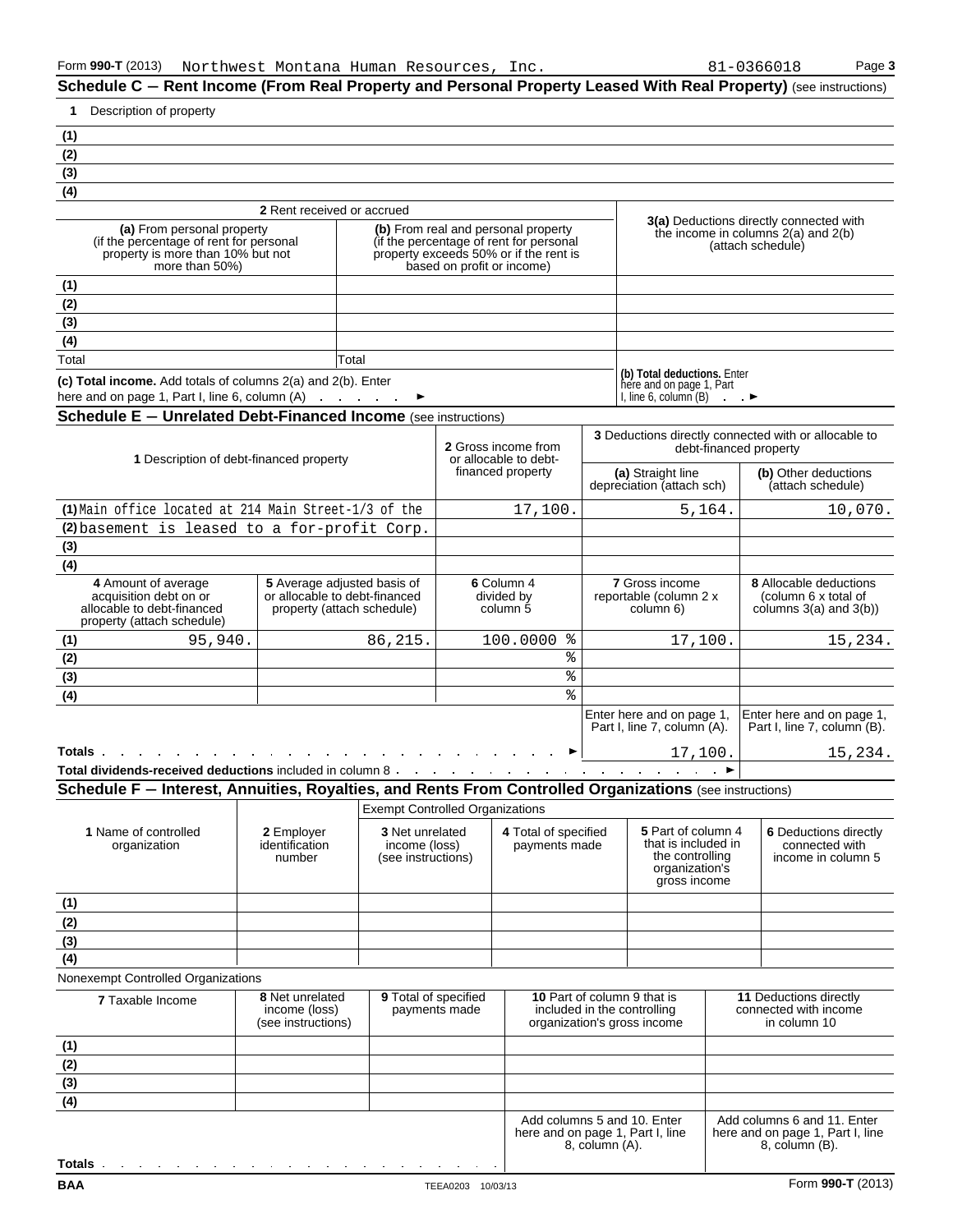| Form 990-T (2013) Northwest Montana Human Resources, Inc.<br>Schedule G - Investment Income of a Section 501(c)(7), (9), or (17) Organization (see instructions)                                                                 |                                                                         |                                                                 |                                                                 |                                                                                                                                                            |                                             |                                                                                                                          | 81-0366018            | Page 4                                                                                             |
|----------------------------------------------------------------------------------------------------------------------------------------------------------------------------------------------------------------------------------|-------------------------------------------------------------------------|-----------------------------------------------------------------|-----------------------------------------------------------------|------------------------------------------------------------------------------------------------------------------------------------------------------------|---------------------------------------------|--------------------------------------------------------------------------------------------------------------------------|-----------------------|----------------------------------------------------------------------------------------------------|
| 1 Description of income                                                                                                                                                                                                          | <b>2</b> Amount of income                                               |                                                                 | <b>3 Deductions</b><br>directly connected<br>(attach schedule)  |                                                                                                                                                            | 4 Set-asides<br>(attach schedule)           |                                                                                                                          |                       | <b>5</b> Total deductions and<br>set-asides (column 3<br>plus column 4)                            |
| (1)                                                                                                                                                                                                                              |                                                                         |                                                                 |                                                                 |                                                                                                                                                            |                                             |                                                                                                                          |                       |                                                                                                    |
| (2)                                                                                                                                                                                                                              |                                                                         |                                                                 |                                                                 |                                                                                                                                                            |                                             |                                                                                                                          |                       |                                                                                                    |
| (3)<br>(4)                                                                                                                                                                                                                       |                                                                         |                                                                 |                                                                 |                                                                                                                                                            |                                             |                                                                                                                          |                       |                                                                                                    |
|                                                                                                                                                                                                                                  | Enter here and on page 1,<br>Part I, line 9, column (A).                |                                                                 |                                                                 |                                                                                                                                                            |                                             |                                                                                                                          |                       | Enter here and on page 1,<br>Part I, line 9, column (B).                                           |
| Totals .<br>the company of the com-                                                                                                                                                                                              |                                                                         |                                                                 |                                                                 |                                                                                                                                                            |                                             |                                                                                                                          |                       |                                                                                                    |
| Schedule I - Exploited Exempt Activity Income, Other Than Advertising Income (see instructions)                                                                                                                                  |                                                                         |                                                                 |                                                                 |                                                                                                                                                            |                                             |                                                                                                                          |                       |                                                                                                    |
| 1 Description of exploited activity                                                                                                                                                                                              | 2 Gross<br>unrelated<br>business<br>income from<br>trade or<br>business | connected with<br>production<br>of unrelated<br>business income |                                                                 | 3 Expenses directly 4 Net income (loss)<br>from unrelated trade<br>or business (column<br>2 minus column 3).<br>If a gain, compute<br>columns 5 through 7. |                                             | 6 Expenses<br>5 Gross income from<br>attributable to<br>activity that is not<br>column 5<br>unrelated business<br>income |                       | <b>7 Excess exempt</b><br>expenses (column 6<br>minus column 5, but<br>not more than<br>column 4). |
| (1)                                                                                                                                                                                                                              |                                                                         |                                                                 |                                                                 |                                                                                                                                                            |                                             |                                                                                                                          |                       |                                                                                                    |
| (2)                                                                                                                                                                                                                              |                                                                         |                                                                 |                                                                 |                                                                                                                                                            |                                             |                                                                                                                          |                       |                                                                                                    |
| (3)                                                                                                                                                                                                                              |                                                                         |                                                                 |                                                                 |                                                                                                                                                            |                                             |                                                                                                                          |                       |                                                                                                    |
| (4)                                                                                                                                                                                                                              |                                                                         |                                                                 |                                                                 |                                                                                                                                                            |                                             |                                                                                                                          |                       |                                                                                                    |
|                                                                                                                                                                                                                                  | Enter here and<br>on page 1,<br>Part I. line 10.<br>column (A).         |                                                                 | Enter here and<br>on page 1,<br>Part I, line 10,<br>column (B). |                                                                                                                                                            |                                             |                                                                                                                          |                       | Enter here and<br>on page 1,<br>Part II, line 26.                                                  |
| Totals <b>Exercise State In the State of State Inc.</b>                                                                                                                                                                          |                                                                         |                                                                 |                                                                 |                                                                                                                                                            |                                             |                                                                                                                          |                       |                                                                                                    |
| <b>Schedule J - Advertising Income (See instructions)</b>                                                                                                                                                                        |                                                                         |                                                                 |                                                                 |                                                                                                                                                            |                                             |                                                                                                                          |                       |                                                                                                    |
| <b>Part I</b><br>Income From Periodicals Reported on a Consolidated Basis                                                                                                                                                        |                                                                         |                                                                 |                                                                 |                                                                                                                                                            |                                             |                                                                                                                          |                       |                                                                                                    |
| 1 Name of periodical                                                                                                                                                                                                             | 2 Gross<br>advertising<br>income                                        | 3 Direct<br>advertising<br>costs                                |                                                                 | 4 Advertising gain or<br>(loss) (col. 2 minus<br>col 3). If a gain,<br>compute col 5<br>through 7.                                                         | 5 Circulation<br>income                     |                                                                                                                          | 6 Readership<br>costs | 7 Excess readership<br>costs (col 6 minus col<br>5, but not more than<br>$col(4)$ .                |
| (1)                                                                                                                                                                                                                              |                                                                         |                                                                 |                                                                 |                                                                                                                                                            |                                             |                                                                                                                          |                       |                                                                                                    |
| (2)                                                                                                                                                                                                                              |                                                                         |                                                                 |                                                                 |                                                                                                                                                            |                                             |                                                                                                                          |                       |                                                                                                    |
| (3)                                                                                                                                                                                                                              |                                                                         |                                                                 |                                                                 |                                                                                                                                                            |                                             |                                                                                                                          |                       |                                                                                                    |
| (4)                                                                                                                                                                                                                              |                                                                         |                                                                 |                                                                 |                                                                                                                                                            |                                             |                                                                                                                          |                       |                                                                                                    |
|                                                                                                                                                                                                                                  |                                                                         |                                                                 |                                                                 |                                                                                                                                                            |                                             |                                                                                                                          |                       |                                                                                                    |
| <b>Totals</b> (carry to Part II, line $(5)$ ) $\longrightarrow$<br>Part II Income From Periodicals Reported on a Separate Basis (For each periodical listed in Part II, fill in columns 2 through<br>7 on a line-by-line basis.) |                                                                         |                                                                 |                                                                 |                                                                                                                                                            |                                             |                                                                                                                          |                       |                                                                                                    |
| 1 Name of periodical                                                                                                                                                                                                             | 2 Gross<br>advertising<br>income                                        |                                                                 | 3 Direct<br>advertising<br>costs                                | 4 Advertising gain or<br>(loss) (col. 2 minus<br>col. 3). If a gain,<br>compute cols. 5<br>through 7                                                       | 5 Circulation<br>income                     |                                                                                                                          | 6 Readership<br>costs | 7 Excess readership<br>costs (col 6 minus col<br>5, but not more than<br>$col(4)$ .                |
| (1)                                                                                                                                                                                                                              |                                                                         |                                                                 |                                                                 |                                                                                                                                                            |                                             |                                                                                                                          |                       |                                                                                                    |
| (2)                                                                                                                                                                                                                              |                                                                         |                                                                 |                                                                 |                                                                                                                                                            |                                             |                                                                                                                          |                       |                                                                                                    |
| (3)                                                                                                                                                                                                                              |                                                                         |                                                                 |                                                                 |                                                                                                                                                            |                                             |                                                                                                                          |                       |                                                                                                    |
| (4)                                                                                                                                                                                                                              |                                                                         |                                                                 |                                                                 |                                                                                                                                                            |                                             |                                                                                                                          |                       |                                                                                                    |
| (5) Totals from Part I                                                                                                                                                                                                           | Enter here and<br>on page 1,<br>Part I, line 11,<br>column (A)          |                                                                 | Enter here and<br>on page 1,<br>Part I, line 11,<br>column (B). |                                                                                                                                                            |                                             |                                                                                                                          |                       | Enter here and<br>on page 1,<br>Part II, line 27.                                                  |
| Totals, Part II (lines 1-5) → →                                                                                                                                                                                                  |                                                                         |                                                                 |                                                                 |                                                                                                                                                            |                                             |                                                                                                                          |                       |                                                                                                    |
| Schedule K - Compensation of Officers, Directors, and Trustees (see instructions)                                                                                                                                                |                                                                         |                                                                 |                                                                 |                                                                                                                                                            |                                             |                                                                                                                          |                       |                                                                                                    |
| 1 Name                                                                                                                                                                                                                           |                                                                         |                                                                 | 2 Title                                                         |                                                                                                                                                            | 3 Percent of<br>time devoted<br>to business |                                                                                                                          |                       | 4 Compensation attributable<br>to unrelated business                                               |
|                                                                                                                                                                                                                                  |                                                                         |                                                                 |                                                                 |                                                                                                                                                            |                                             | %                                                                                                                        |                       |                                                                                                    |
|                                                                                                                                                                                                                                  |                                                                         |                                                                 |                                                                 |                                                                                                                                                            |                                             | ۶,                                                                                                                       |                       |                                                                                                    |
|                                                                                                                                                                                                                                  |                                                                         |                                                                 |                                                                 |                                                                                                                                                            |                                             | ۶,                                                                                                                       |                       |                                                                                                    |
| Total Enter here and on nane 1 Part II line 14                                                                                                                                                                                   |                                                                         |                                                                 |                                                                 |                                                                                                                                                            |                                             | ۶,                                                                                                                       |                       |                                                                                                    |